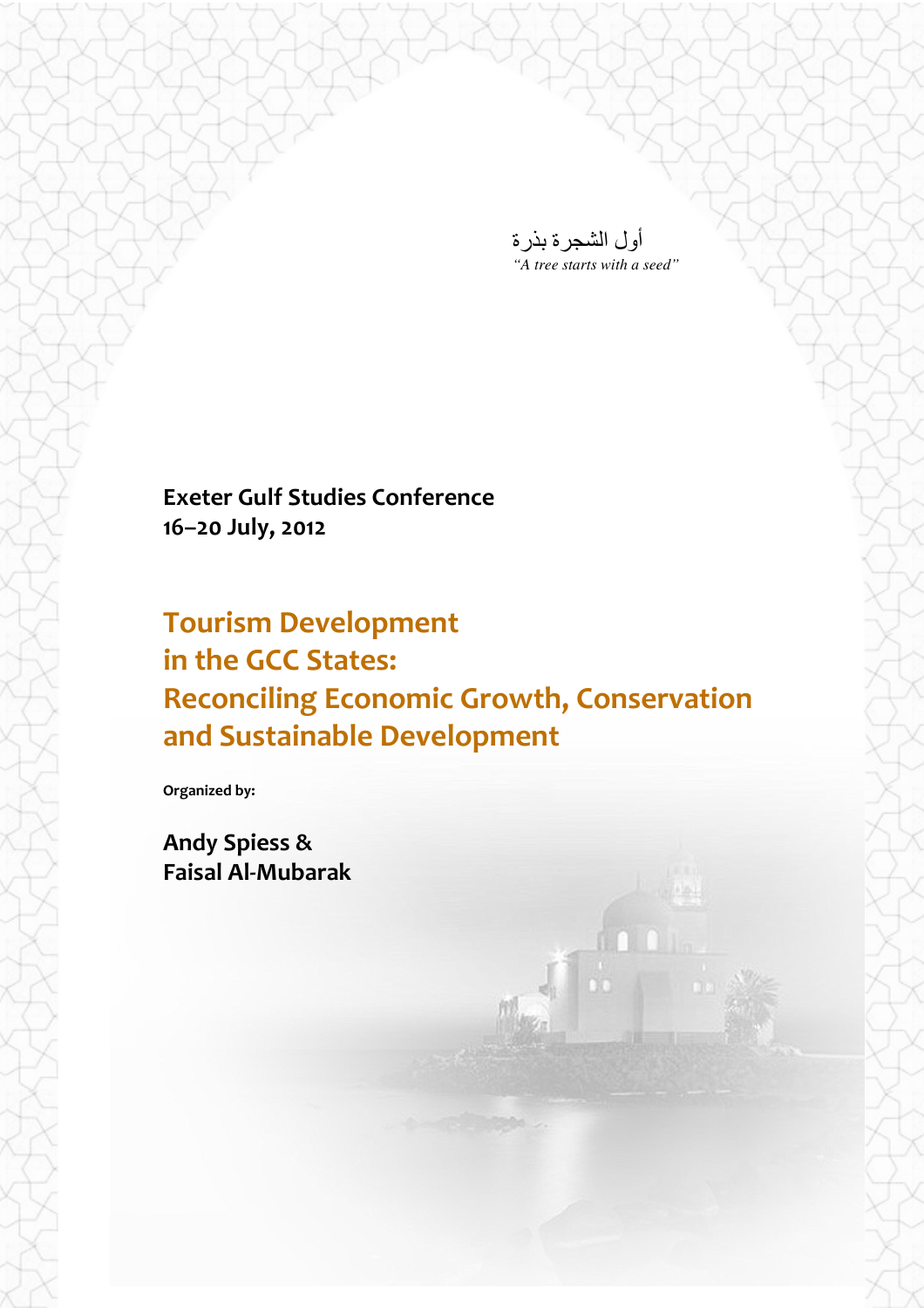# بسم الله الرحمن الرحيم

تعيش دول الخليج العربية ازدهارا متزايدا وتسار عا في عجلة التطوير ، يصاحبها تزايد في الانماط الأستهلاكية لدى مختلف فئات مجتمعاتها. ونتيجة لذلك فقد تزايد الطلب على السياحة بوتير ة عالية خلال العقد الأخير ٍ مما حتم على الحكومات التعامل مع السياحة بقدر كبير ٍ من الجدية ِ.

ومع حجم الطلب القائم المتمثل في طلب سكان هذه الدول على السياحة بالإضافة إلى الطلب الخارجي للسياحة التقليدية و "الدينية" والحجم الكامن المرتبط بالقدرة على الجذب السياحي، فإن التحدي الأصعب يتمثّل في إمكانية تطوير صناعة سياحية تستثمر المكون المميز للمنطقة وتنجح في تطوير عناصر الجذب السياحي وتطوير البني التحتية اللازمة دون التعاطي مع الممارسات السائدة في البيئات التي تختلف معها ثقافيا وحضىار يا

ومن خلال هذه التجربة فإن هناك العديد من المحاور المهمة حول تفاوت النجاح في تكوين صناعة سياحية بين هذه الدول، وتنو ع المعطيات الثقافية والحضارية والتراثية والسياحية الكامنة التي يمكن تطوير ها، ومدى إمكانية تطوير صناعة السياحة بما يتواءم مع هذه المعطيات، ومدى الاستدامة في أي صناعة سياحية تتو خاها الجهات المسؤولة عن هذا الملف في هذه الدول.

وفي هذا المحور، يأمل المنظمون أن نطرح الأسئلة المهمة والحساسة حول هذا الموضوع الحيوي لاقتصاد وثقافة المنطقة ويتم التعامل معها بأكبر قدر من النقاش وتبادل وجهات النظر لإثراء المحتوى العلمي وتعزيز العائد العملي للمشاركين أفرادأ ومؤسسات وقد احتوت أوراق العمل المقدمة على جوانب كثيرة مما سبق ذكر ه بما يؤكد أهمية وحيوية المحاور المذكورة.

ونتوجه بالشكر الجزيل لجميع المشاركين بأوراق العمل والحضور على مشاركتهم، ونتطلع للمزيد خلال جلسات المؤتمر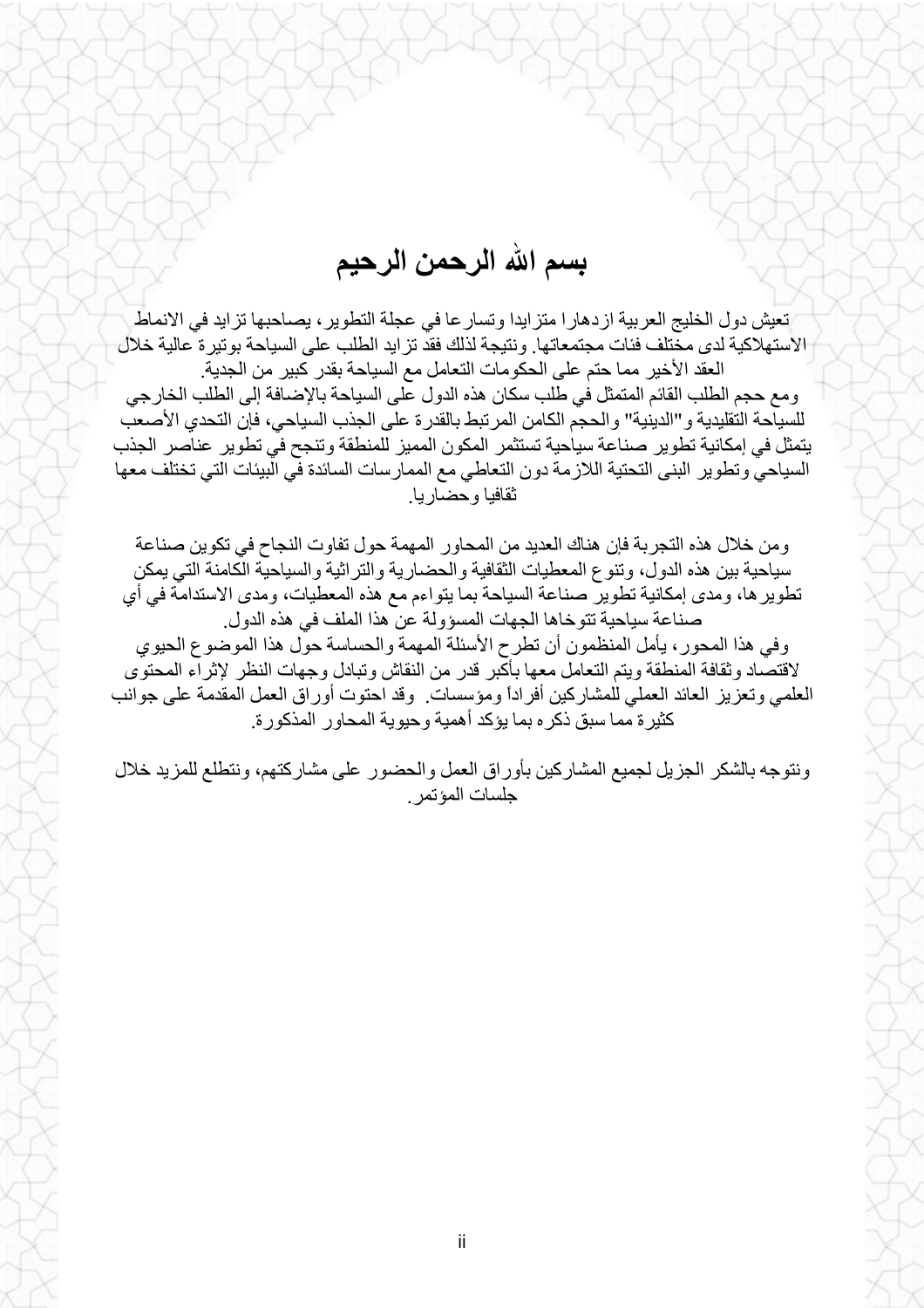**Exeter 2012 Gulf Studies Conference 16–20 July** 

### **Session Description Tentative Session & Edited Volume Contributions**

# **"Tourism Development in the GCC States: Reconciling Economic Growth, Conservation and Sustainable Development"**

### **Session Organizers**

### Andy Spiess<sup>1</sup> & Faisal Al-Mubarak<sup>2</sup>

<sup>1</sup> Associate Professor of Political Science GCC Network for Drylands Research and Development (NDRD), Hamburg, Germany mob: +49 172 5949747 ♦ email: spiess@ndrd.org

<sup>2</sup> Professor of Urban and Regional Planning Provost, Academic Affairs, Al-Faisal University, Riyadh, Saudi Arabia Chief Planning Advisor to the President of the Saudi Commission for Tourism and Antiquities email: falmubarak@alfaisal.edu

### **Panel Chairs:**

Prof. Dr. Dionisius A. Agius (FBA) Al Qasimi Professor of Arabic Studies and Islamic Material Culture Institute of Arab and Islamic Studies University of Exeter, UK

### Prof. Dr. Ali Al-Ghaban (invited – tbc)

Vice President for Antiquities and Museums Affairs Saudi Commission for Tourism and Antiquities (SCTA), Riyadh, Saudi Arabia

# Sheikh Khalifa Ahmed Al-Khalifa

Directorate of Archaeology and Heritage, Ministry of Culture, Bahrain

### Prof. Dr. Hisham Mortada

Professor of Architecture, King Abdul Aziz University, Jeddah, Saudi Arabia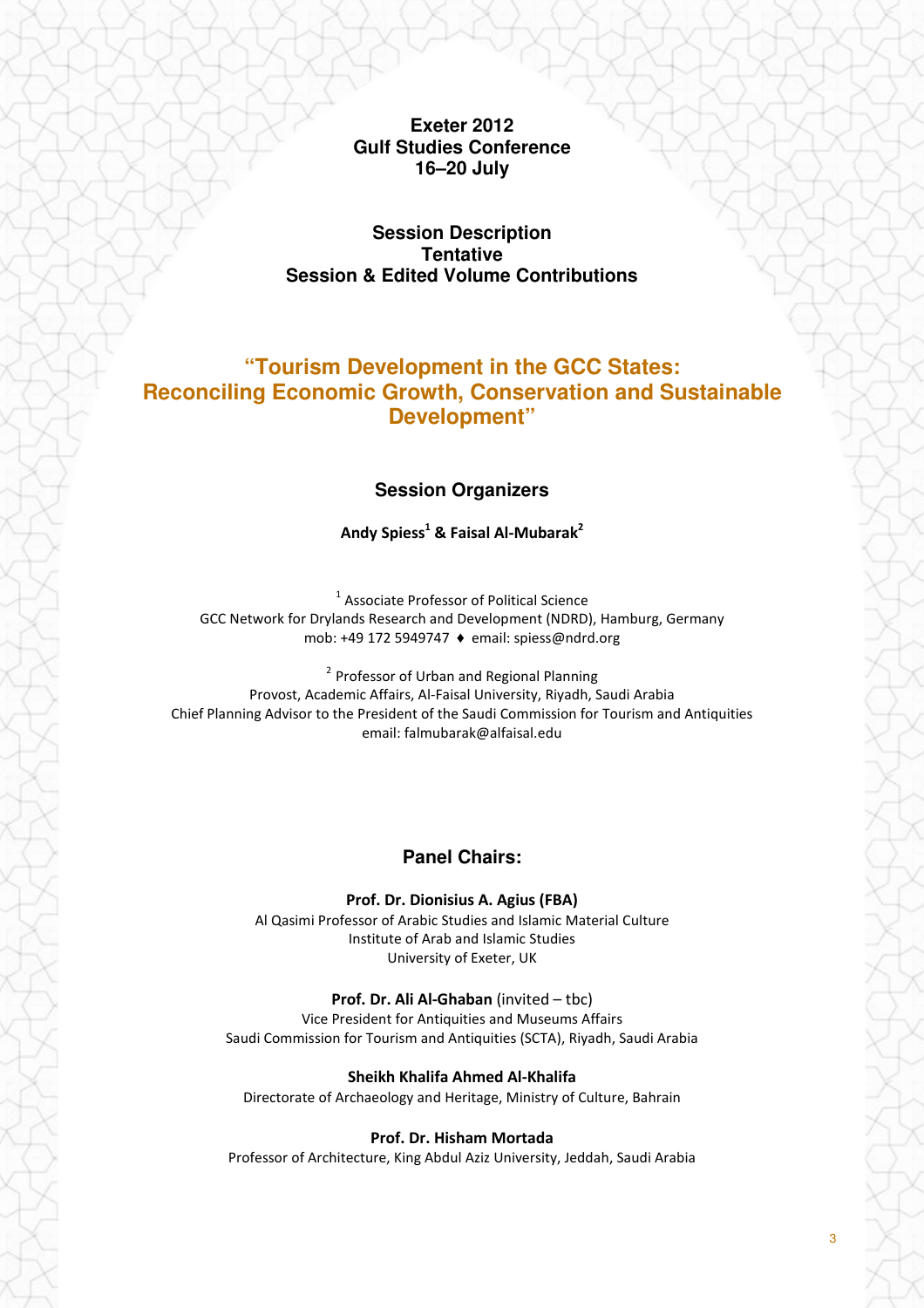# Part 1: Thematic Introduction

Tourism Development in the GCC States: p. 9 Reconciling Economic Growth, Conservation and Sustainable Development Andy Spiess, NDRD, Hamburg, Germany

# Part 2: Sustainable Tourism Development and Heritage Preservation in the Gulf Cooperation Council (GCC) State-society Relations, Economic Change, and Tourism in the GCC States  $p. 26$ Matthew Gray, The Australian National University, Australia Place Making and Tourism Development in the Gulf Region: p. 27 Sustainable Models for Learning, Reflection and Growth David Kendall, University of London, UK The Paradox of Urban Conservation in the Gulf: example 27 p. 27 A Tale of Two Traditional Markets (Souqs) Ali A. Alraouf, University of Qatar, Qatar International Tourism Law as a means of Sustainable Development and Protection of Cultural Heritage of GCC States **p. 28** p. 28 Phil Cameron, International Forum of Travel and Tourism Advocates (IFTTA), USA and Japan Welcome and Leave My Country Alone: Reconciling Preservation Efforts and Tourism Promotion in the GCC **p. 28** p. 28 Shannon K. McNulty, Texas A&M University at Qatar, Qatar Potential Impact of Nature-based Tourism on Protected Areas in the GCC Member States **p. 29** and the GCC Member States p. 29 Philip Seddon, University of Otago, New Zealand The Museum-cultural Heritage Relationship in the GCC: p. 30 the Effects of the Use of Western-style Museum Theory and Practice on Local Visitorship and Tourism Pamela Erskine-Loftus, Qatar Museums Authority, Qatar Art and Sustainability and Sustainability and Sustainability and Sustainability and Sustainability and Sustainability and Sustainability and Sustainability and Sustainability and Sustainability and Sustainability and Susta Neil van der Linden, Gulf Art Guide & Dutch Foundation for Visual Arts, Design and Architecture, Netherlands Audiencing YouTube: Exploring Politics of Representation for Tourism in the Gulf p. 32 Massimiliano Fusari, University of Milan, Italy National Tourism Organizations in the GCC **p. 32** p. 32 Amitabh Upadhya, Skyline University College, UAE Nationalization Policies and the GCC Tourism Industry: Human Resource Development (HRD) as a Key to Sustainable Development p. 33 La'aleh Al-Aali, University of Manchester, UK Toward a long-term tourism paradigm for the Gulf paradigm for the Subset p. 34 Arnd N. Bätzner, University of St. Gallen, Switzerland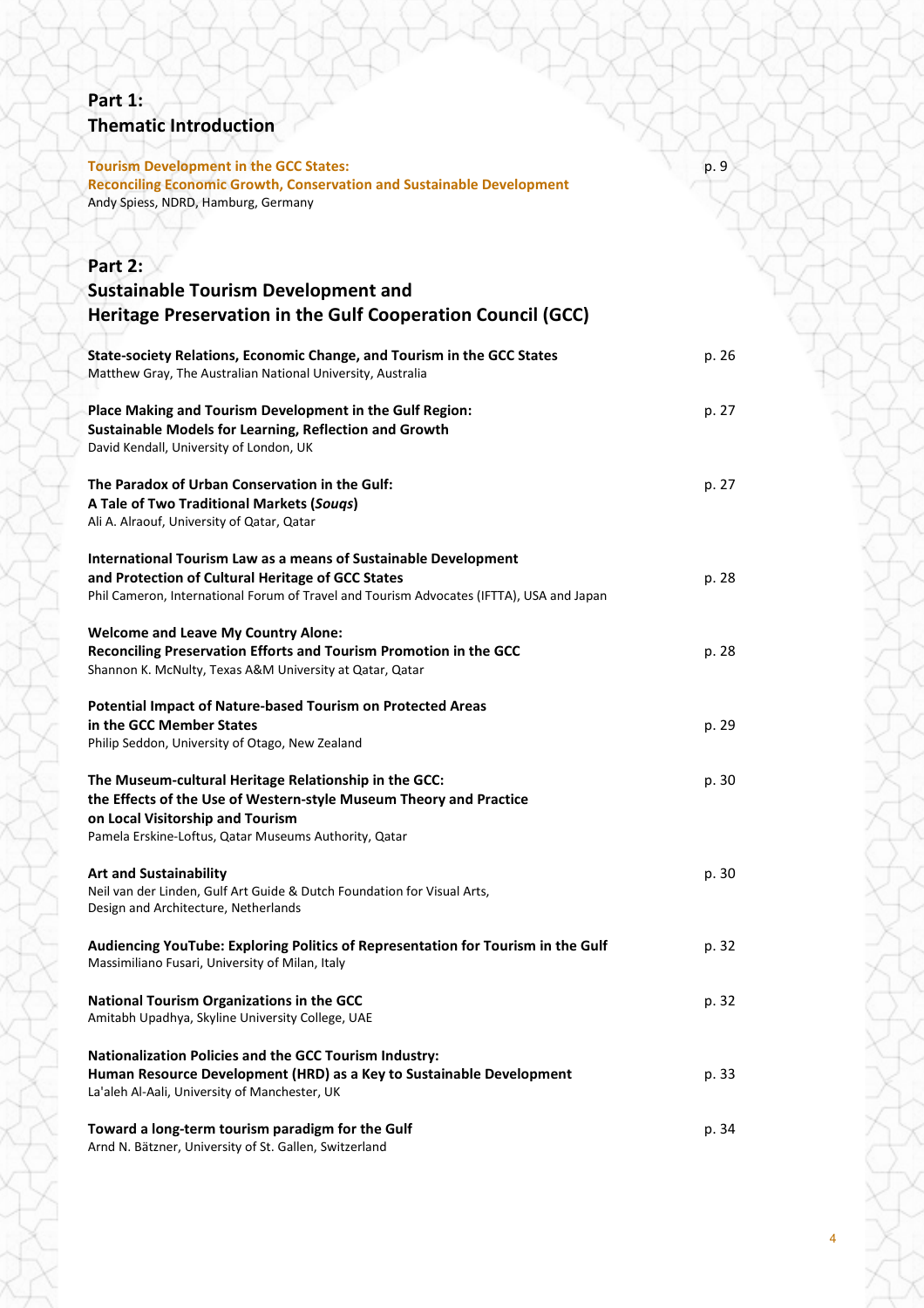| Part 3:                                                                                                                                                                         |       |
|---------------------------------------------------------------------------------------------------------------------------------------------------------------------------------|-------|
| Country Studies from the Gulf Region (Arabia, Iran, Iraq)                                                                                                                       |       |
|                                                                                                                                                                                 |       |
| Saudi Arabia                                                                                                                                                                    |       |
| <b>Hidden Treasures: The Potential of Geotourism in Saudi Arabia</b><br>Andy Spiess & Abdulaziz Al-Bassam                                                                       | p. 36 |
| NDRD / University of Hamburg, Germany & King Saud University, Saudi Arabia                                                                                                      |       |
| Planning for and Management of Sustainable Tourism within<br><b>Environmentally Sensitive Areas (ESAs) in Saudi Arabia</b>                                                      | p. 37 |
| Ali Omer Al-Sulbi, University of Dammam, Saudi Arabia                                                                                                                           |       |
| The Development of Cultural Heritage Tourism in Saudi Arabia: Bridging the Gap<br>Yahya M. Al-Zahrani, Naif Arabic University for Security Science (Nauss), Saudi Arabia        | p. 38 |
| Archaeological Sites in Wadi Al-Ghayran of the Rub' Al Khali Desert:                                                                                                            | p. 39 |
| Spatial Analysis as a Critical Tool for Research, Conservation and                                                                                                              |       |
| Sustainable Tourism Planning in Saudi Arabia                                                                                                                                    |       |
| Ali Madan Al-Ali, Geomatics and Data Management, Saudi Arabia                                                                                                                   |       |
| Role of Women in Traditional Architecture of Saudi Arabia                                                                                                                       | p. 39 |
| and Sustainable Cultural Tourism: Opportunities and Challenges                                                                                                                  |       |
| Hisham Mortada, King Abdulaziz University, Saudi Arabia                                                                                                                         |       |
| Development and Architecture in the Gulf:                                                                                                                                       |       |
| the Abraj al-Bait Towers in Mecca as a Case Study                                                                                                                               | p. 40 |
| Andreas Jozwiak, Trinity University, USA                                                                                                                                        |       |
|                                                                                                                                                                                 |       |
| Oman                                                                                                                                                                            |       |
| The Impact of "Integrated Tourism Projects" on the Urban Development in Oman                                                                                                    | p. 40 |
| Aurel von Richthofen, German University of Technology in Oman (GUtech), Oman                                                                                                    |       |
| Tourism on a Plate: Marketing Responsible Geotourism in the Sultanate of Oman                                                                                                   | p. 41 |
| Peter L. Keage, Ministry of Tourism, Oman                                                                                                                                       |       |
|                                                                                                                                                                                 |       |
| <b>Bahrain</b>                                                                                                                                                                  |       |
|                                                                                                                                                                                 |       |
| Successful Best Practice of Sustainable Tourism Initiatives in Bahrain<br>Sheikh Khalifa Ahmed Al-Khalifa, Directorate of Archeology and Heritage, Ministry of Culture, Bahrain | p. 42 |
|                                                                                                                                                                                 |       |
| Tourism in Bahrain: a continuous search for economic development                                                                                                                | p. 42 |
| and for preservation of cultural heritage<br>Magdalena Karolak, Prince Mohammad Bin Fahd University, Saudi Arabia                                                               |       |
|                                                                                                                                                                                 |       |
| <b>National Employment in the Tourism Sector:</b>                                                                                                                               | p. 42 |
| A Perspective from the Kingdom of Bahrain                                                                                                                                       |       |
| Mohammed A. J. Al-Hajeri, University of Bahrain, Bahrain                                                                                                                        |       |
|                                                                                                                                                                                 |       |
| <b>United Arab Emirates</b>                                                                                                                                                     |       |
| The Price of Branding:                                                                                                                                                          |       |
| tourism and the elusive search for "culture" among Emiratis in Dubai, UAE                                                                                                       | p. 43 |
| Akbar Keshodkar, Zayed University, UAE                                                                                                                                          |       |
| Come and Watch Us - Maybe                                                                                                                                                       | p. 43 |

Alia Yunis, Zayed University, UAE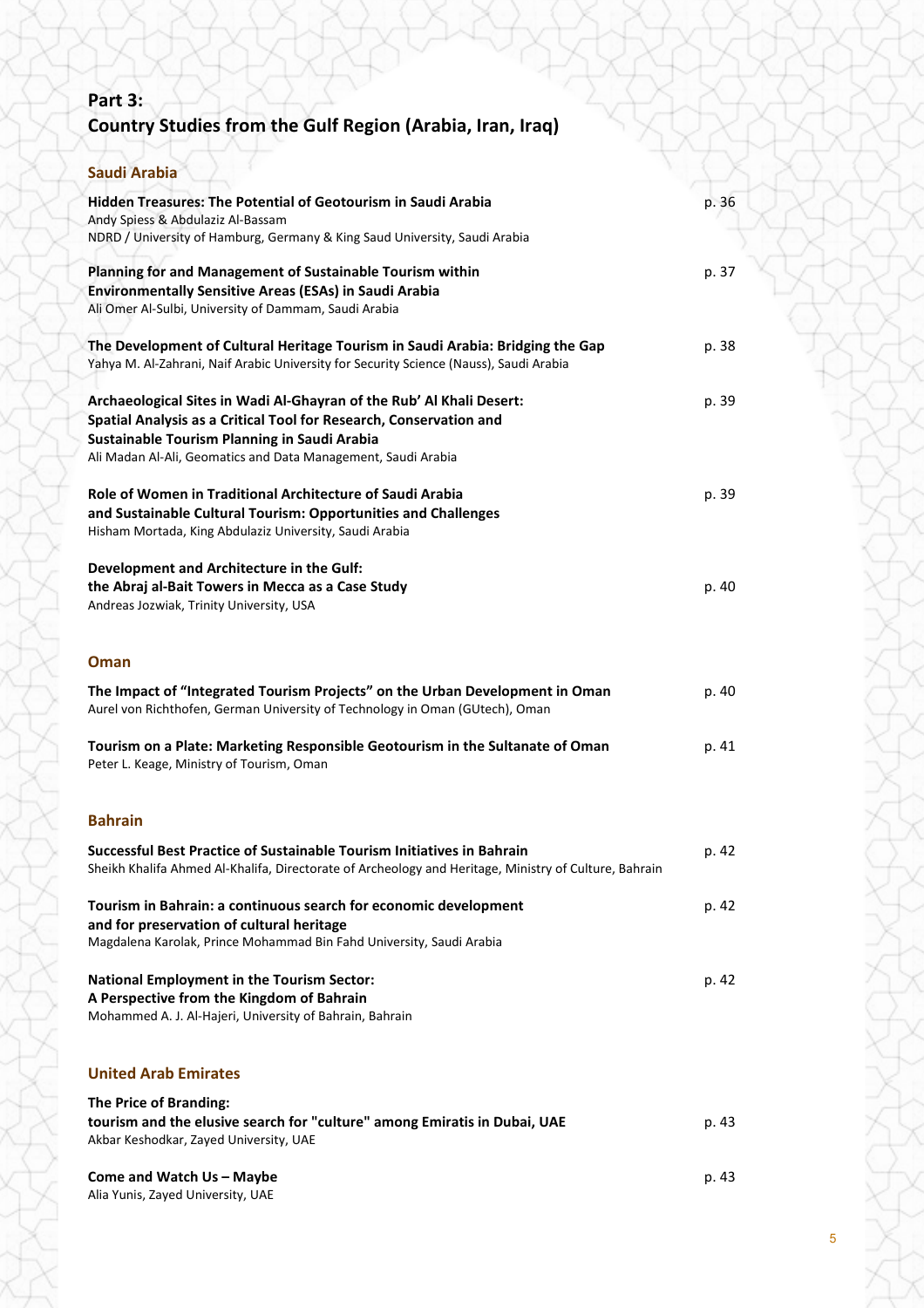| Dubai: Image and Reality in a New Tourism Destination<br>Sanuja Mohammad Ali, University of California, Berkeley, US                                                                                   | p. 44          |
|--------------------------------------------------------------------------------------------------------------------------------------------------------------------------------------------------------|----------------|
| Prospects and Challenges of Tourism in the United Arab Emirates (UAE):<br>A Case Study of Dubai                                                                                                        | p. 45          |
| Fatima Al-Sayegh, United Arab Emirates University, UAE                                                                                                                                                 |                |
| The Disappearance of the Locals:<br>The Removal of Emiratis from the Visual and Cultural Landscape<br>Jimmese Wilson Shalaby, Rutgers University Newark, New Jersey, US                                | p. 45          |
|                                                                                                                                                                                                        |                |
| Qatar                                                                                                                                                                                                  |                |
| <b>Mega-Projects and Microstates, Bedouins and Businessmen:</b><br><b>Qatar's Tourism Vision in Revolution</b><br>Alan S. Weber, Weill Cornell Medical College in Qatar, Qatar                         | p. 46          |
| An Institution of Cultural Power and the Role of the Tourist:<br>Reading Islam through the Doha Museum of Islamic Art<br>Courtney Dorroll, University of Arizona, US                                   | p. 47          |
| <b>Sustainability Questions on GCC Investments in Sports:</b><br>A Critical assessment of UAE and Qatari Football<br>Nnamdi O. Madichie, University of Sharjah, UAE                                    | p. 48          |
| <b>Iraq</b>                                                                                                                                                                                            |                |
| The Public Policy of Tourism in Iraq & its Obstacles<br>Azer Naji Al-Hassani, Basra University, Iraq                                                                                                   | p. 49          |
| <b>Iran</b>                                                                                                                                                                                            |                |
| The role of training in the sustainable development<br>of Iran's tourism sector in meeting the challenges of globalization<br>Maryam Shademan Pajouh, Teesside Business School, University of Teesside | p. 50          |
| <b>Part 4: Edited Volume (Springer New York)</b>                                                                                                                                                       |                |
| <b>About the Book</b>                                                                                                                                                                                  | p. 51          |
| <b>Editors</b><br><b>Tentative Structure</b>                                                                                                                                                           | p. 52<br>p. 55 |
|                                                                                                                                                                                                        |                |

# Thematic Rationale

Tourism is one of the world's largest as well as fastest growing industries and the Gulf Cooperation Council (GCC) member states are expected to be increasingly important engines of such growth. By boosting both international travel and generating increasingly vibrant regional or domestic tourism sectors, tourism promotion is often considered an integral element of their economic strategies. The sector is generally publicized as a vital source of employment, revenue, foreign exchange benefits, public infrastructure, diversification and inducement in reviving national pride. Nevertheless tourism as a catalyst for economic development can be a controversial device.

While certain short term economic benefits clearly arise from an expanding tourism industry in the Gulf economies, its unsustainable rapid development has had detrimental environmental, socio-cultural and security impacts, particularly because this industry is dependent on and a major user of natural resources and habitually collides with the values, skills, and aspirations of GCC nationals.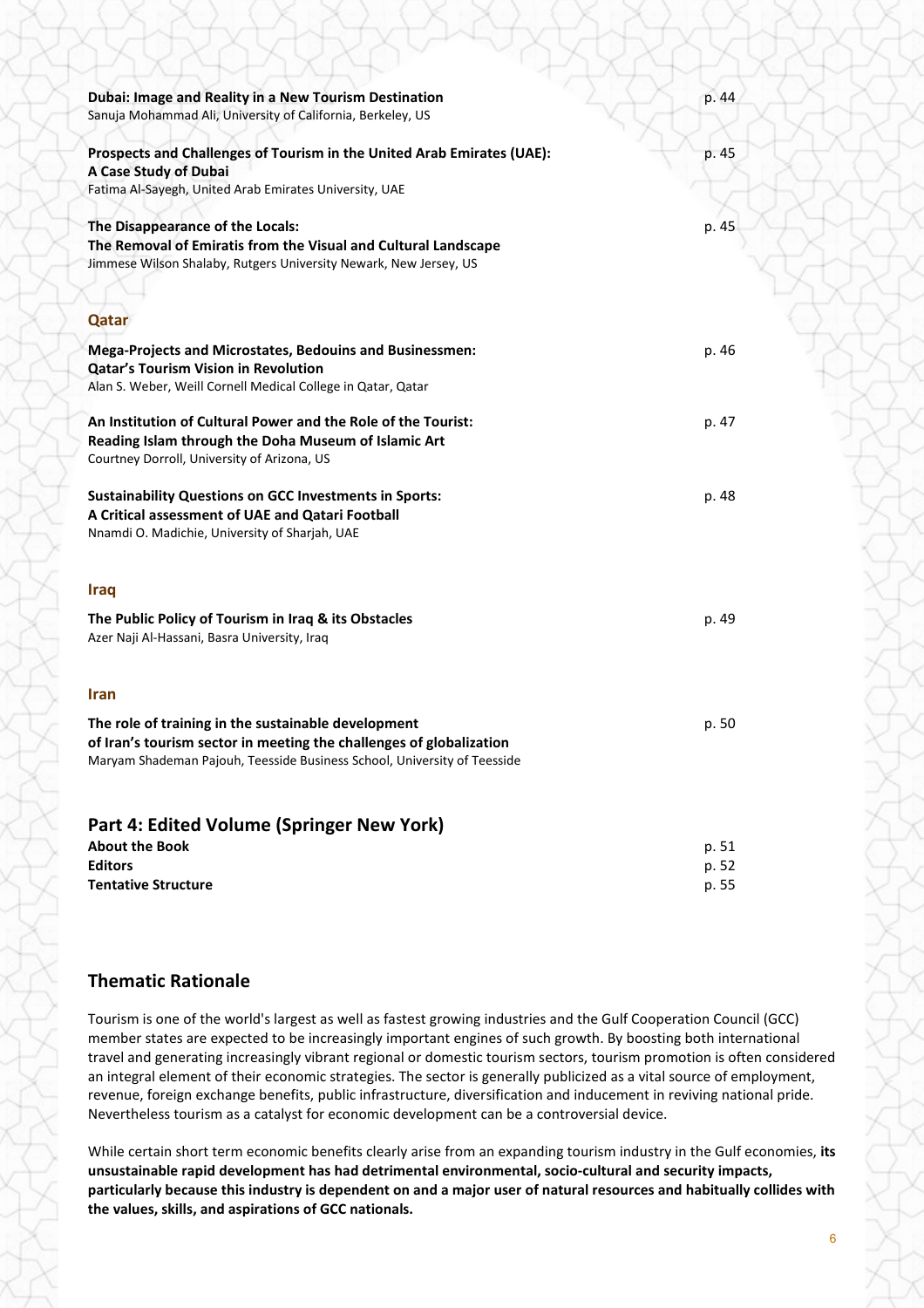One feasible response to these negative side effects could be the promotion of sustainable tourism, which stimulates a prominent concern for equity and fairness. Thus it can contribute to the conservation and sustainable management of natural resources, the protection of local heritage, and a revival of indigenous cultures. Nonetheless, the concept of sustainability in general and especially when applied to tourism is either perceived in various ways or even worse entirely misunderstood by local stakeholders. Indeed, the term has been bent into a variety of shapes and meanings and some policy makers seem to believe it means 'business as usual'. Consequently, the tourism sector still justifies expensive infrastructure developments that primarily serve to enhance the power and privileges of local elites, sustain their underlying political ideologies and simultaneously expand control over their societies.

While the pace of the current large scale tourism expansion in the GCC should conceivably best be seen as a 'threat multiplier' that intensifies existing problems and vulnerabilities in the region, there is a dearth of studies that have deconstructed the efficacy of these policies. The objective of the session is hence to fill this void and to draw together interdisciplinary research on the relationship between tourism, conservation and sustainable development in the context of the Gulf economies with respect to lessons learnt and conclusions drawn from the utilization of tourism as a diversification tool. In addition to these specific aims, there is an urgent need to explore the institutions of the political culture, the power dynamics, and the benefits and costs of tourism development for regional and local development and to ensure that long-term prosperity and the quality of life of future generations of Gulf nationals is not placed at risk.

### Objectives and Scope

The panel will adopt a **holistic multi-disciplinary approach** with the specific objective to foster greater understanding and collaboration between scholars from diverse disciplines, practitioners and (at least in theory) policy makers. It especially aims to fill the void in the literature and to discuss the processes of tourism planning and policies. In this context, we will explore questions concerned with achieving environmental, social and economic sustainability of tourism alongside the governance mechanisms needed to support sustainable tourism in the Gulf economies. We will further aim to develop new strategies to be employed to avoid the errors committed in the past and propose remedial actions to those currently unsustainable development pathways. In consideration of the fact that all types of tourism will eventually have a negative impact on the fragile environments of the GCC, we will take a closer look at the net social benefit of tourism development, to encapsulate economic, social and environmental benefits and costs, and ask whether benefits outweigh costs overall. Such an approach will include non-monetary values and will allow the necessary trade-offs across economic, social and environmental domains. Concurrently, research indicates that in their aggressive pursuit of tourism development, Gulf governments either failed to address or deliberately ignored the critical question of local employment, ergo it is also crucial to assess the status quo, discuss why tourism has or has not been able to succeed with the set policy goals and especially elaborate the political rationale behind these deficiencies. Finally, several studies confirmed the immense social impact of tourism on Gulf nationals, resulting in disapproving attitudes. Since such resentments can impact future tourism development, we would like to highlight the importance to put more emphasis on documenting and understanding the negative attitudes of GCC nationals. In consideration of the severe negative impacts of tourism on identity, the more responsible approach could also serve to promote a feeling of national pride, especially by conserving and promoting cultural heritage. Therefore the session will especially encourage submissions that analyze new perspectives and approaches to heritage tourism, in particular best practice examples to preserve archaeological sites and historic urban areas, including UNESCO World Heritage sites in the GCC.

Moreover, we acknowledge that low impact nature-based tourism allegedly offers great potential to be used as a conservation tool. Thus, we welcome studies that analyze these opportunities as well as the potential impact of tourism on protected areas in the region. We also like to encourage contributions that look into various other forms of niche or science-based tourism in the region. Here we would especially like to emphasize the potential of geotourism or hiking (mountaineering) in Oman and Saudi Arabia, scuba diving, agro-ecotourism, language learning tourism, and so forth. Finally, contributions in respect to Islamic tourism, empirical work and comparative studies are also welcome, especially if they offer new insights and best practice guidance.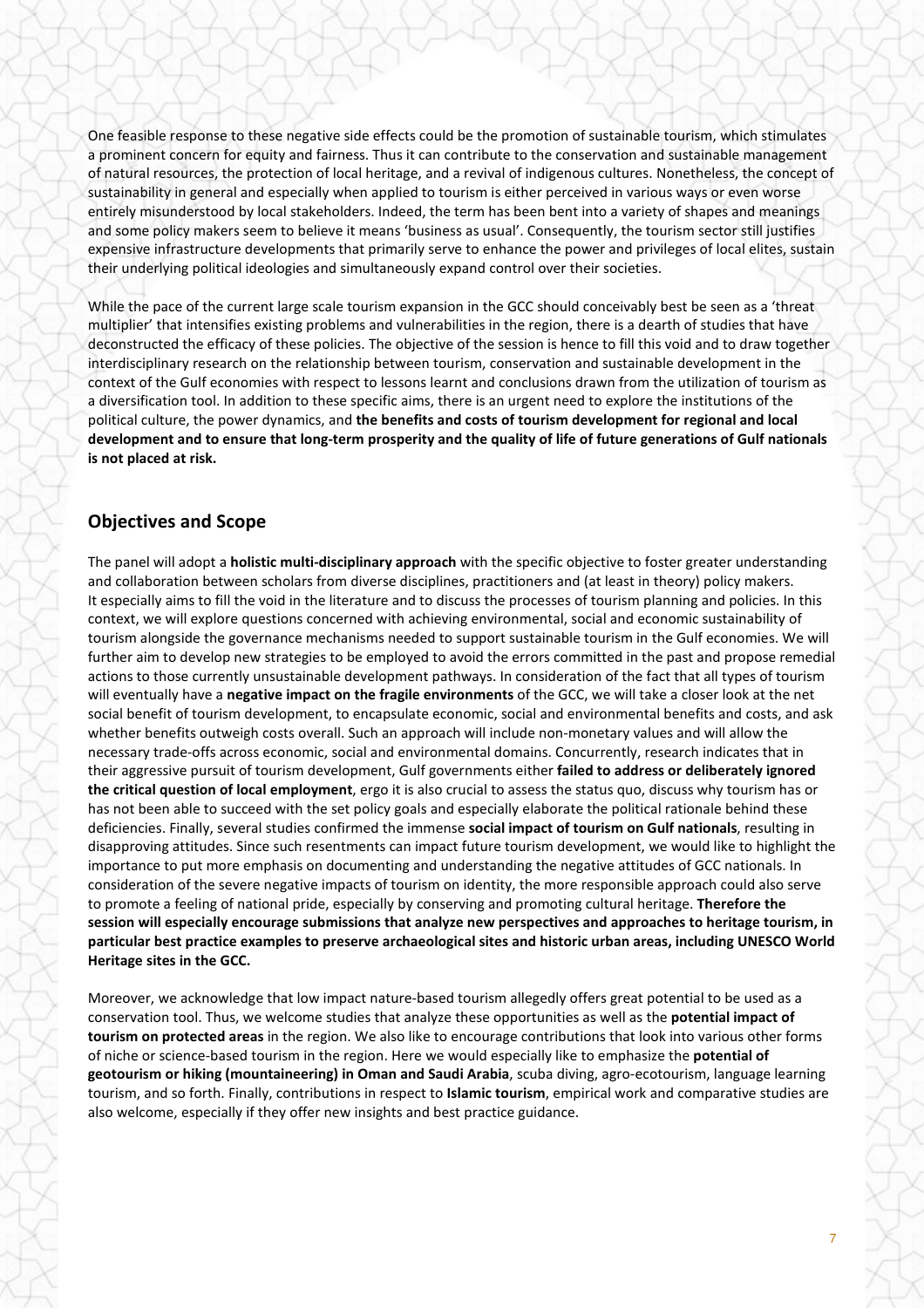### About the Exeter Centre for Gulf Studies

The Center for Gulf Studies (CGS) at the University of Exeter has the largest concentration of Gulf Studies experts in the world. The Center's focus encompasses the Arabian Peninsula, Iraq, and Iran and its collective expertise encompasses: anthropology, development studies, economics, history, international relations, Islamic studies, literature, material culture, Persian, political economy, political science, and sociolinguistics. It runs the world's only MA in Gulf Studies and its staff supervises a large number of PhD dissertations on the Gulf region. Gulf studies at Exeter began in 1978 with the foundation of the Center for Arab Gulf Studies. In 1999, the Center was merged with the Department of Arabic and Islamic Studies to form the Institute of Arab and Islamic Studies. The CGS has been hosting the world's longest-running conference series on the Gulf region and Arabian Peninsula since 1979. The Gulf Collection is one of the largest in the world. For more information please see the Centre for Gulf Studies website.

In a Nutshell: Three successful independent initiatives studying the natural and cultural heritage in the Gulf and its preservation



#### Exeter MARES Project

Based at the Institute for Arab and Islamic Studies (IAIS) at the University of Exeter, the MARES project is multi-disciplinary initiative focusing on the maritime traditions of the peoples of the Red Sea and Arabian-Persian Gulf. Drawing on ethnography, archaeology, history and linguistics, it seeks to understand how people have inhabited and navigated these seascapes in late antiquity and the medieval period, and how they do so today. Among the topics covered by the project and its conferences are for example marine ecologies and their human exploitation; pilgrimage and the spiritual landscape; terrestrial hinterlands;

maritime networks, seafaring, navigation and ports; oral traditions including storytelling, poetry and song; as well as maritime industries, economies and migration. One of the highlights was certainly the 'Red Sea V: Navigated spaces, connected places' conference and the Dhow Exhibition in 2010. For further information please contact Professor Dionisius Agius, Al Qasimi Professor of Arabic and Islamic Studies: D.A.Agius@exeter.ac.uk or +44 1392 725257

### Conservation Workshops for the Biodiversity of Arabia

In recognition of the importance of that networking and information sharing in addressing major regional threats to biodiversity, His Highness Sheikh Dr Sultan bin Mohamed Al Qasimi, Supreme Council Member and Ruler of Sharjah hosted the first Conservation Workshop for the Fauna of Arabia at the Breeding Centre for Endangered Arabian Wildlife (BCEAW) in February 2000. Annual conservation workshops have been held since then under the auspices of the Sharjah Environment and Protected Areas Authority (EPAA). These meetings have become an important annual event, bringing together regional and international scientists and conservationists to discuss the status, threats, challenges and the future of biodiversity conservation in the Arabian Peninsula. Thirteen workshops have taken place between 2000 and 2012, attended by people from a total of 41 countries, including all those in the Arabian Peninsula others in the wider Middle East and outside the region. There has been regular involvement from IUCN Species Survival Commission, including direct participation by the IUCN/SSC Antelope, Canid, Cat, Conservation Breeding, Reintroduction, and Rodent Specialist Groups. Meetings from 2000-2006 followed a Conservation and Management Planning (CAMP) format and entailed the regional assessment of key taxa. From 2007 onwards a parallel theme was introduced to consider all aspects of protected area establishment and management; from 2010 the taxon evaluations adopted a formal Regional Red List process; and in 2012 for the first time a technical wokshop sessions were introduced.

Information about past and future Conservation Workshops can be obtained by contacting the Breeding Centre for Endangered Arabian Wildlife, Sharjah, UAE (e-mail breeding@epaa-shj.gov.ae).



#### GCC Network for Research and Development (NDRD)

The Gulf Cooperation Council (GCC) Network for Drylands Research and Development (NDRD) is a regional scientific organization with the core objective to establish a sciencepolicy interface to increase response capacity and mitigate environmental change in the Arab Gulf states as well as analyze sustainable development concerns. Ongoing research

includes next to sustainable tourism development & heritage preservation, the demographic imbalance and food security in the Gulf. Established in 2006, the organization has been presided over by Prof. Dr. Abdulaziz bin Hamid Abuzinada, who has been elected by an open call for a second term. For further information please contact Andy Spiess: spiess@ndrd.org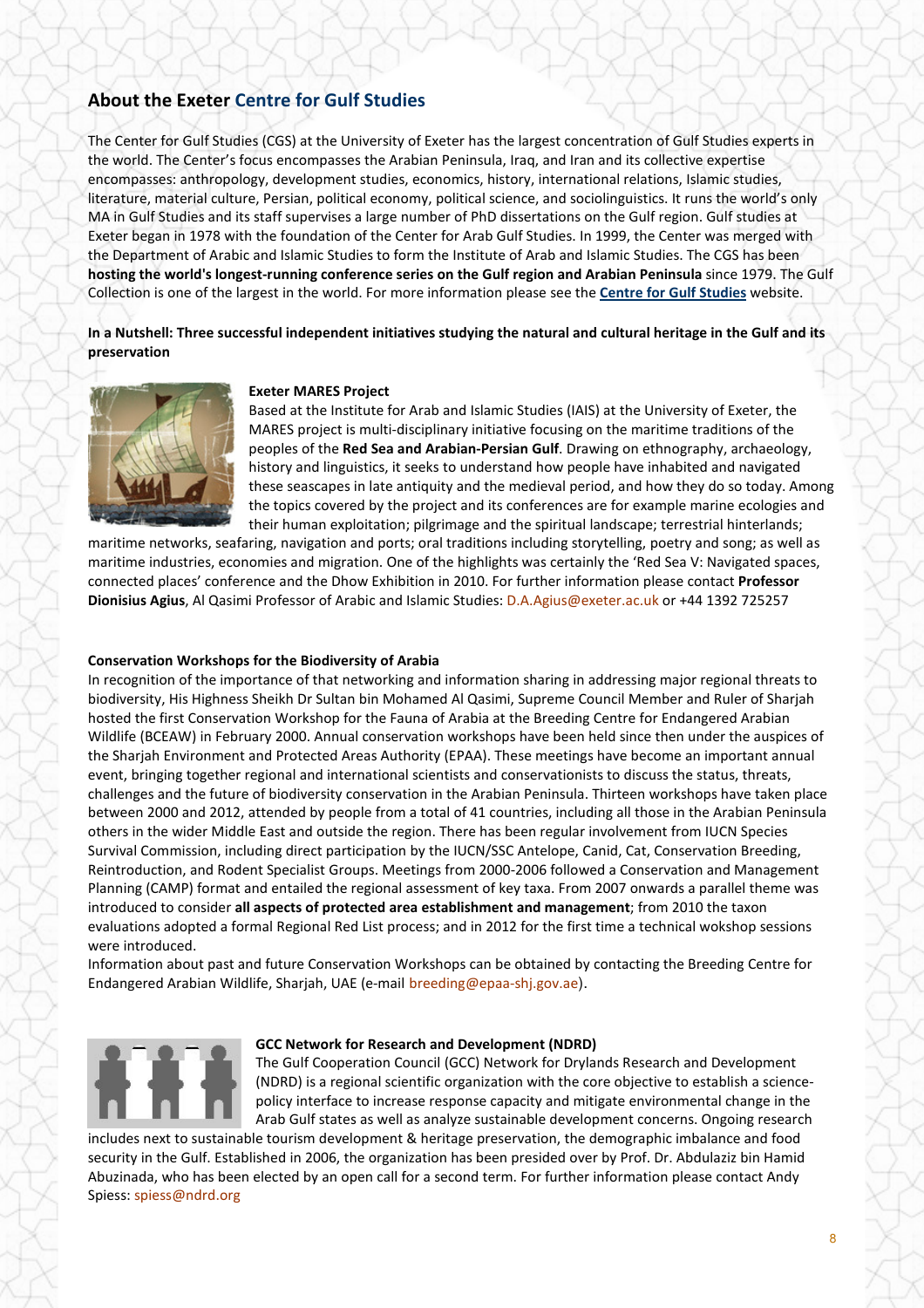### Thought Piece for the Exeter 2012 Gulf Studies Conference, 16–20 July

#### Andy Spiess

Associate Professor of Political Science GCC Network for Drylands Research and Development (NDRD), Hamburg, Germany phone: +49 172 5949747 ♦ email: spiess@ndrd.org

### Thematic Rationale

Tourism is one of the world's largest as well as fastest growing industries and the Gulf Cooperation Council (GCC) member states are expected to be progressively more important engines of such growth. By boosting both international travel and generating increasingly vibrant regional or domestic tourism sectors, tourism promotion is often considered an integral element of economic strategies, particularly for developing nations where once prevalent primary industries are in decline. The sector is generally publicized as a vital source of employment, revenue, foreign exchange benefits, public infrastructure, diversification and inducement in reviving national pride.

Euromonitor International revealed at the World Travel Market Vision Conference in 2011 that both the United Arab Emirates (UAE) and Saudi Arabia will experience some of the world's strongest inbound tourism growth over the next five years. Their Travel and Tourism Global Overview report forecasts Saudi Arabia to have one of the largest annual growth rates in the world which will result in an additional 9.3 million visitors to the Kingdom and a 12.3 percent increase in arrivals between 2010 and 2015. This makes Saudi Arabia the fifth largest country in terms of absolute arrivals growth over the forecast period. The anticipated growth is driven mainly by religious tourism, in particular the annual Hajj pilgrimage to Mecca and Medina, supported by infrastructure developments in air transportation and travel accommodation. By contrast, the UAE will experience an annual increase in arrivals of 6.9 percent, resulting in 3.6 million new visitors, being the  $14<sup>th</sup>$  largest country in terms of absolute arrivals growth over the same time frame. Here again the report highlights the significant infrastructure developments on which the growth is build. On a regional basis the market evaluation mentions that among the positive developments are the regions strong air transportation sector and the 2022 FIFA World Cup taking place in Qatar (Euromonitor International, 2011). A few more basic and unquestionably contradicting indicators of the tourism sector in the GCC are presented in Table 1. Next to three developed nations for comparison the table also shows the basic indicators for Nigeria, a country that certainly does not represent a so called "tourism destination" and hence reveals the practical absurdity of some of these figures. Nevertheless, Nigeria and Saudi Arabia share one atypical characteristic, the fact that these two nations are so far inaccessible to individual non-business travelers.

Concomitantly, these positive statistics offered by the World Travel & Tourism Council (WTTC), the Travel & Tourism Competitiveness Report 2011 of the World Economic Forum, and the United Nations World Tourism Organization (UNWTO) project an illusory picture of the contribution of tourism particularly in respect to developing nations. While all of these institutions essentially represent the industry, those often highly manipulated data sets serve to justify expensive infrastructure developments that primarily according to Hall (2005) serve to enhance the power and privileges of local elites and their promotion of the myth of sustainable tourism. Mowforth and Munt (2003) refer to the fact that the WTTC has consistently lobbied for the expansion of travel infrastructure, the liberalization of policies to encourage even further growth of the tourism sector and the removal of physical, bureaucratic and fiscal barriers to travel. For instance, the "Travel & Tourism Competitiveness Report" of the World Economic Forum supported by Emirates Group, Etihad Airways and Jumeirah Hotels & Resorts finds the UAE to be not only the third most sustainable tourist industry on a worldwide scale (based on questioning stakeholders in the industry and ignoring the fact that the UAE is rated one of the most unsustainable economies in the world), but makes this nation the global winner when it comes to "ease of hiring foreign labor" (Blanke & Chiesa, 2011, p. 371). Hence it should be no surprise that Forstenlechner & Mellahi (2010) point out that the tourism sector in the UAE has a tendency not to employ nationals. This inclination however is symbolic for the situation in the GCC, albeit at different scale, and hence the apparent contribution to employment presented in the table is depending almost entirely on expatriates. In other words the alleged economic benefit of tourism is significantly reduced due to an excessive dependence on foreign intermediaries, labor and products (for instance imports of equipment for construction, food and consumer goods). This phenomenon known as leakage also includes the repatriation of returns by foreign investors, as well as the considerable role of transport, marketing, and other services based in the originating countries of the visitors. Other fundamental dynamics that will reduce the net balance of the tourism sector in the GCC are for instance the amortization of debt incurred in tourist development and the immense subsidization of energy, water, food and numerous other services in these welfare states. Bianchi's (2011) notion of the "precariousness of an economic model built on the shifting sands of speculative real estate and tourism industries" will clearly apply to the situation of tourism development in the GCC as well.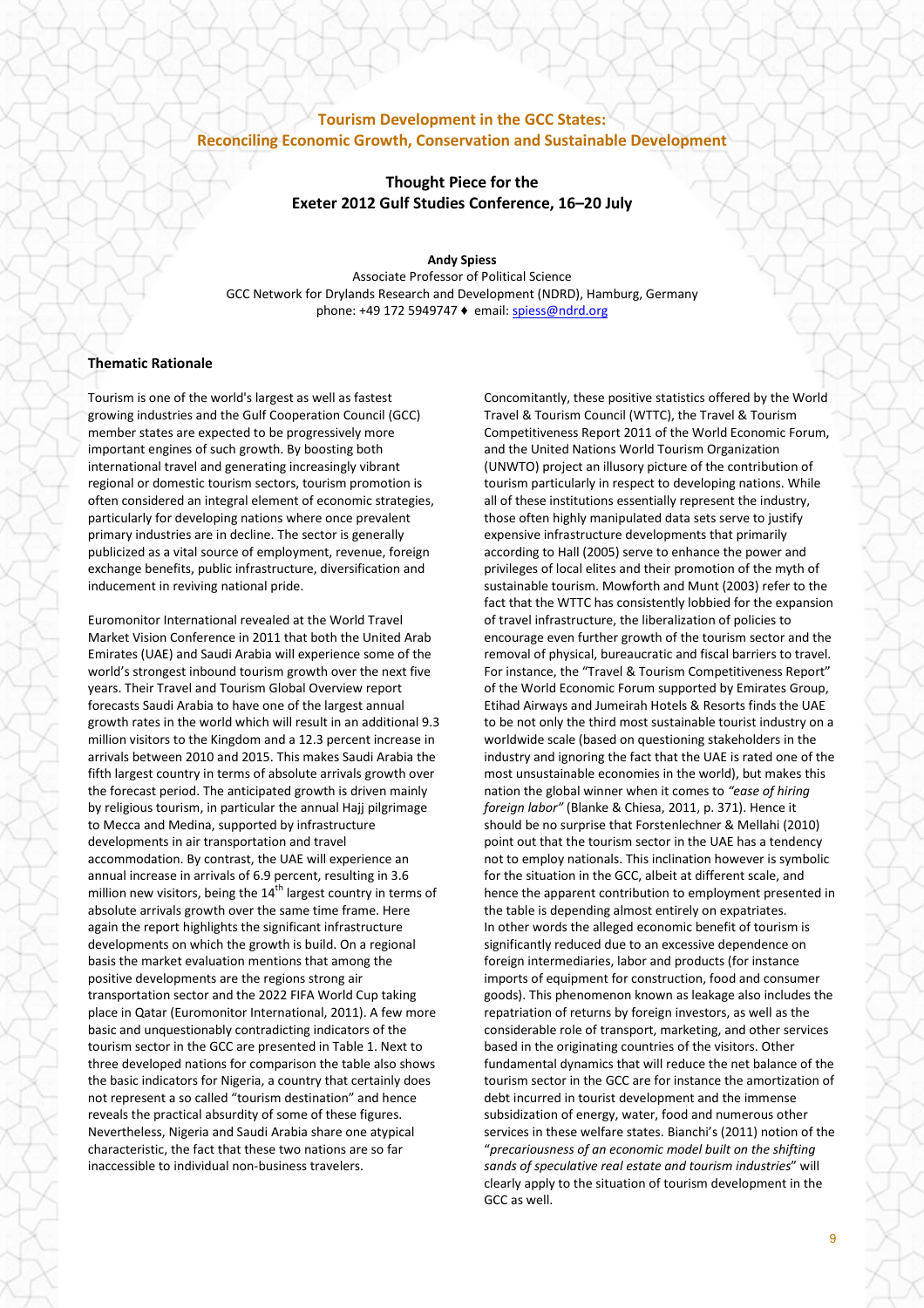|                | <b>Direct</b><br><b>Contribution to</b><br>GDP 2011<br>(US\$bn) | <b>Direct</b><br><b>Contribution to</b><br>GDP 2011<br>(% share) | <b>Direct</b><br><b>Contribution to</b><br><b>Employment</b><br>2011 ('000) | Employment:<br><b>Direct</b><br>Contribution<br>Average real<br>growth p/a<br>2011-21 | <b>Direct</b><br>Contribution<br>to GDP<br>Average real<br>growth p/a<br>2011-21 | International<br>tourist arrivals<br>in 2011 | Projected<br>international<br>tourist arrivals<br>in 2021 |
|----------------|-----------------------------------------------------------------|------------------------------------------------------------------|-----------------------------------------------------------------------------|---------------------------------------------------------------------------------------|----------------------------------------------------------------------------------|----------------------------------------------|-----------------------------------------------------------|
| <b>Bahrain</b> | 1.59(76)                                                        | 6.59(037)                                                        | 33.1(117)                                                                   | 3%                                                                                    | 4.4%                                                                             | 5,817,000                                    | 7,166,000                                                 |
| Kuwait         | 4.17(53)                                                        | 2.78(107)                                                        | 71.6 (94)                                                                   | 0%                                                                                    | 2.1%                                                                             | 362,000                                      | 639,000                                                   |
| Oman           | 1.93(72)                                                        | 2.98(103)                                                        | 35.1 (114)                                                                  | 3.6%                                                                                  | 5.4%                                                                             | 1,182,000                                    | 1,929,000                                                 |
| Qatar          | 1.04(95)                                                        | 0.75(181)                                                        | 9.5(153)                                                                    | 3.6%                                                                                  | 6,4%                                                                             | 1,685,000                                    | 2,206,000                                                 |
| Saudi Arabia   | 13.45 (27)                                                      | 2.96(104)                                                        | 289.7 (45)                                                                  | 1.6%                                                                                  | 3.1%                                                                             | 14,740,000                                   | 26,590,000                                                |
| <b>UAE</b>     | 18.36 (20)                                                      | 6.05 (039)                                                       | 140.0 (64)                                                                  | 4.1%                                                                                  | 6.5%                                                                             | 10,509,000                                   | 15,011,000                                                |
| <b>Nigeria</b> | 3.21(61)                                                        | 1.05(175)                                                        | 526.9(27)                                                                   | 2.9%                                                                                  | 5.7%                                                                             | 1,217,000                                    | 1,808,000                                                 |
| <b>US</b>      | 403.96 (01)                                                     | 2.63(110)                                                        | 5491.6 (03)                                                                 | 1.5%                                                                                  | 3.5%                                                                             | 62,823,000                                   | 79,323,000                                                |
| <b>UK</b>      | 57.04 (09)                                                      | 2.43(119)                                                        | 955.7(15)                                                                   | 2.3%                                                                                  | 3.9%                                                                             | 29,646,000                                   | 44,819,000                                                |
| <b>Germany</b> | 53.89 (10)                                                      | 1.68(156)                                                        | 750.0 (21)                                                                  | $-0.2%$                                                                               | 1.6%                                                                             | 26,690,000                                   | 30,010,000                                                |
|                |                                                                 |                                                                  |                                                                             |                                                                                       |                                                                                  |                                              |                                                           |

Source: World Travel & Tourism Council (WTTC), 2011. World Economic Impact Research Report. London, 14th February.

Nevertheless while certain short term economic benefits, including increased business activity or the insubstantial positive image, clearly arise from an expanding tourism industry in the Gulf economies, its unsustainable rapid development has had detrimental environmental, sociocultural and security impacts, particularly because this industry is dependent on and a major user of natural resources and habitually collides with the values, skills, and aspirations of GCC nationals. Additionally, there is common consensus that not only uncontrolled tourism expansion is likely to lead to severe environmental degradation, but also that environmental degradation, in turn, poses a serious threat to tourism activities (see for instance Jones & Phillips, 2011). In light of this, Sheppard et al. (2010) examine the substantial changes that have taken place in marine habitats and resources of the Gulf over the past decade. They conclude "despite the many marine studies undertaken in the Gulf, collateral environmental damage from coastal development continues at an unprecedented and alarming scale. Effects of scores of individual environment impacts are clearly by far the greatest threat to the region. Extensive research, environmental assessments and alleged 'baseline surveys' have brought no guarantee of natural resource or coastal protection. Short-term and often ill-conceived investments continue to be big drivers of coastal use and allocation of beach frontage in the region" (Sheppard et al., 2010, p. 33). In an equally alarming study, Al-Sulbi (2010) analyzed the environmental sustainability of King Abdullah Park in Damman and came to the conclusion that both in design and implementation all indicators of sustainability appear to have been ignored, while highlighting the clear negative environmental impacts of the project.

He emphasizes the avoidance of all development intended to modify the Saudi coastline or alter its related natural interactions. Similarly Al-Shuwaikhat warned that the lack of transparency, public participation, unified standards and clear implementation procedures for environmental impact assessments prevent their success in the Kingdom. He notes that such assessments are not publicly available in Saudi Arabia, which hinders public awareness and prevents research work from contributing to the environmental discourse. He concludes that "in Saudi Arabia, national policies and plans still remain immune to criticism" (Al-Shuwaikhat, 2005, p. 312) and most certainly this inference is transferable to the entire GCC. Correspondingly, this does not represent the Habermasian ideal of institutions, which practice planning emphasizing widespread public participation, sharing of information, reaching consensus through public dialogue rather than exercise of power and avoiding privileging of technical experts and bureaucrats (Habermas, 1995). In general any meaningful development through tourism is established not only as a result of its human-made capital (infrastructure, transport, energy, etc.), or its natural capital (mountains, wadis, deserts, biological diversity, national parks, etc.), but as well by its human capital (professional skill, education & vocational training, individual & traditional knowledge, etc.) and social capital (subjects' ability to coordinate their own actions and choices in view of common goals). Ergo the type of institutionbuilding needed for implementing the concept of sustainability, in and of itself, requires social capital (Fukuyama, 2002).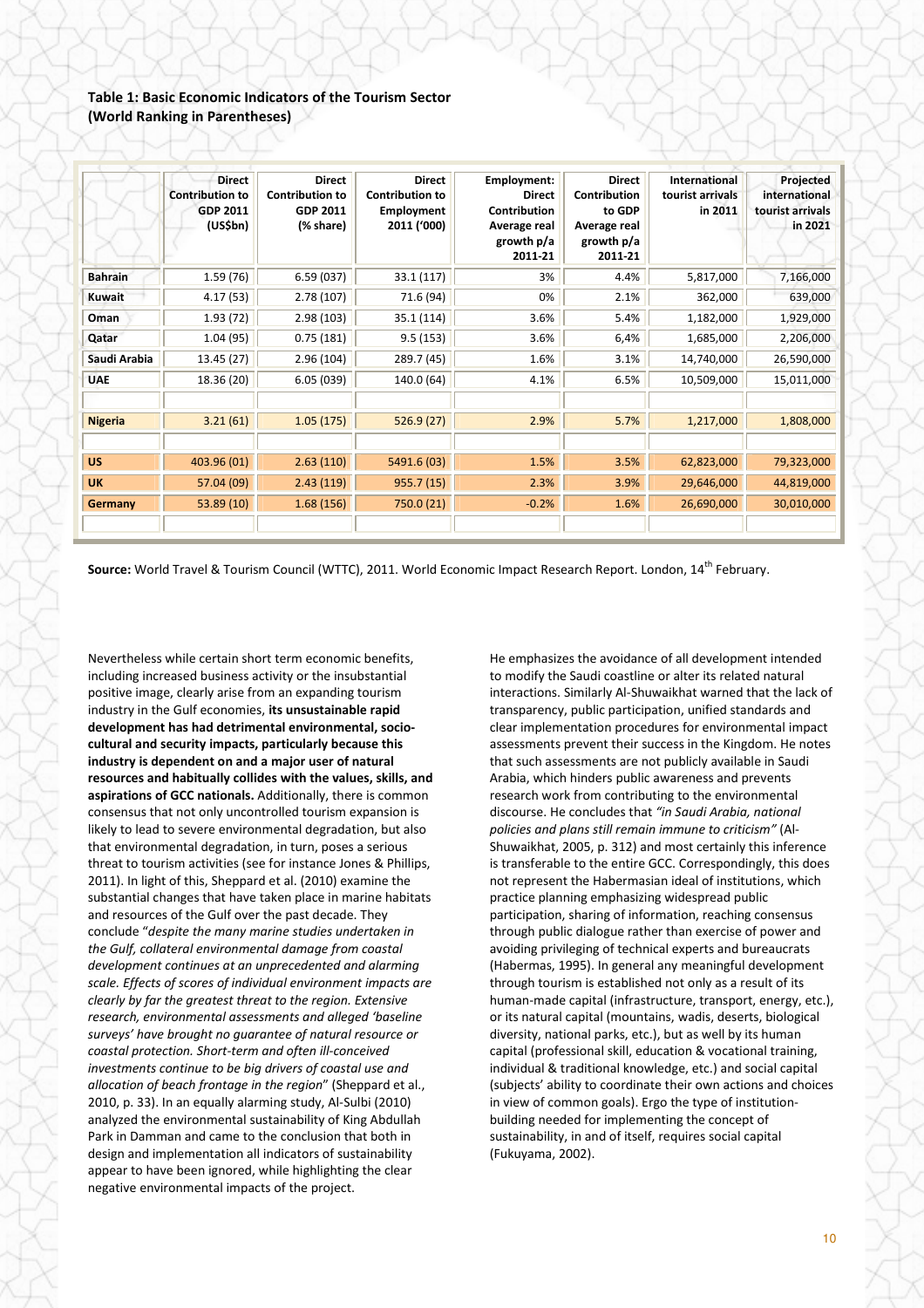Ambitious unsustainable tourism development can have the additional negative effect of seriously disrupting the social fabric of the destination society, including the potential loss of language and identity, and can contribute to changes in moral behavior. In this respect, tourism has been associated with increases in prostitution, with the prime example of this effect being the regional sex tourism industry of Dubai. Uncontrolled tourism growth, next to the prevalence of millions of resident foreigners, has further been linked with increased crime and narcotic drug trade. A recent study by Robins (2011) showed that while prior to the 80ties domestic consumption in Dubai was modest and mainly limited to migrant workers, this trend has shifted and today Emirati citizens are more likely to be users while their drug of choice has shifted from hashish to heroin. There is common consensus among scholars that large scale tourism development can act as a facilitator for international crime. For instance Davidson (2009, p. 4) reports that "for many years Dubai has attracted the attention of both international criminal and terrorist organizations, many of which have exploited the emirate's laissez-faire attitudes and impressive physical infrastructure to set up various smuggling, gunrunning, human trafficking, and money laundering operations". His observations were confirmed by a diversity of other assessments.

Irresponsible large corporate tourism expansion further has the potential to exacerbate existing problems of political instability or generate further violence. Especially where tourism development is primarily used as a tool for political or ideological goals and fails to benefit the local population, the resentment comes in many forms. These may include in a worst case scenario the direct targeting of tourists or foreigners, who come to be seen as agents of unwanted change. There should be no doubt that the tourism industry and the demographic disequilibrium as a result of the immense foreign presence that comes along with it will certainly play a significant role in the future GCC security dynamics and that rising income distortions, inflation and declining individual living standards will trigger frustrations and set off or extend potential challenges to regime legitimacy. In the absence of employment opportunities that suit the prevailing unrealistic demands of GCC nationals, other growing socio-economic strains and legal means for expression, conditions will be ripe for disaffection, growing dogmatic religiosity and eventually even a shift to the above mentioned radicalism. The plethora of tourist facilities in the region, such as golf courses or luxury resorts, add little to the quality of life for the majority of the local population and hence do not contribute to their long term public interest. Crowded and tremendously polluted cities, further environmental degradation, food insecurity, as well as the ongoing alienation of the local populace, especially in the UAE and Qatar, will unequivocally undermine the future human security in these oil economies. According to Ulrichsen (2009), if these new security challenges are ignored or inadequately tackled, they have the potential to strike at the heart of the social contract and redistributive mechanisms which currently define state-society relations, and will leave a legacy of fractured polities with a greater susceptibility to future external and global threats to security from issues such as food market volatility or climate change. Accordingly, large scale tourism development should conceivably best be seen as a 'threat multiplier' that intensifies existing problems and vulnerabilities. (Focus 1: Tourism and GCC Security Dynamics, p. 10)

On the other hand by its very nature, the tourism industry is at the leading edge of the globalization phenomenon. In the promotion of intercultural dialogue, tourism can be a powerful approach for fostering mutual acquaintance and respect, if it is based on values rather than on consumerdriven services. Thus, the intermingling of different cultures can contribute to a better knowledge or image of a country, promote peace and understanding.

Mounting economic reliance on tourism increases vulnerability to seasonal aspects of this volatile sector and to shocks, such as pandemics, regional conflicts, terrorism, piracy, political or economic instability (see Bahrain and Oman), global economic recession, oil price hikes, natural disasters, and other unexpected events such as ash clouds from volcanic eruptions. In addition, changes in consumer tastes and off-putting media coverage on for instance human rights violations, labor camps, human trafficking, or simply decadent megalomaniac visions can produce drastic negative responses in certain segments of the source markets.

One response to these negative side effects of tourism development based on profit-maximization has been the concept of sustainable tourism, a somewhat contentious, all-encompassing term for practices based on responsible environmental policy and respect for people, culture and heritage. One of the earlier definitions came from Heukemes referring the term to "all forms of tourism development, management and activity, which maintain the environmental, social and economic integrity and well-being of natural, built and cultural resources in perpetuity" (Heukemes, 1993, p. 5). Nowadays, the reasons to nurture sustainability should be clear; the concept includes the need to address environmental degradation, climate change and to preserve the world's cultural diversity in the face of overwhelming forces pushing for global standardization. Best practice operations in specific sites throughout the world have shown that sustainable tourism can contribute to safeguard cultural heritage, preserving the environment, establishing global partnerships for development, empowering previously neglected social groups and alleviate poverty, perhaps more efficiently than any other industry. Consequently, sustainable tourism has become an important policy tool for community and regional development, which could also be utilized in the GCC. Nonetheless, there are still many practical and principal challenges to overcome in the relationship between political ideologies, tourism industry and development. Certainly the transition from what exists at present to what is required by ethics and social responsibility is going to be anything from easy. Yet it is the internalized mentality among Gulf nationals that needs to be urgently altered, since change will only transpire if ethical and normative standards are revived and respected. A perfect description of this contemporary mindset has been contributed by Niblock as: "primarily living in a cocoon created by apparently unearned income, divorced from the problems facing other peoples, sets a population apart from the global community  $-$  creating attitudes and mentalities out of touch with international realities" (Niblock, 2007, p. 1).

This further created a condition of negative consent, resulting in a situation where nationals have a tendency to be submerged into a morass of individual interests at the expense of collective welfare (Noland & Pack, 2007). For this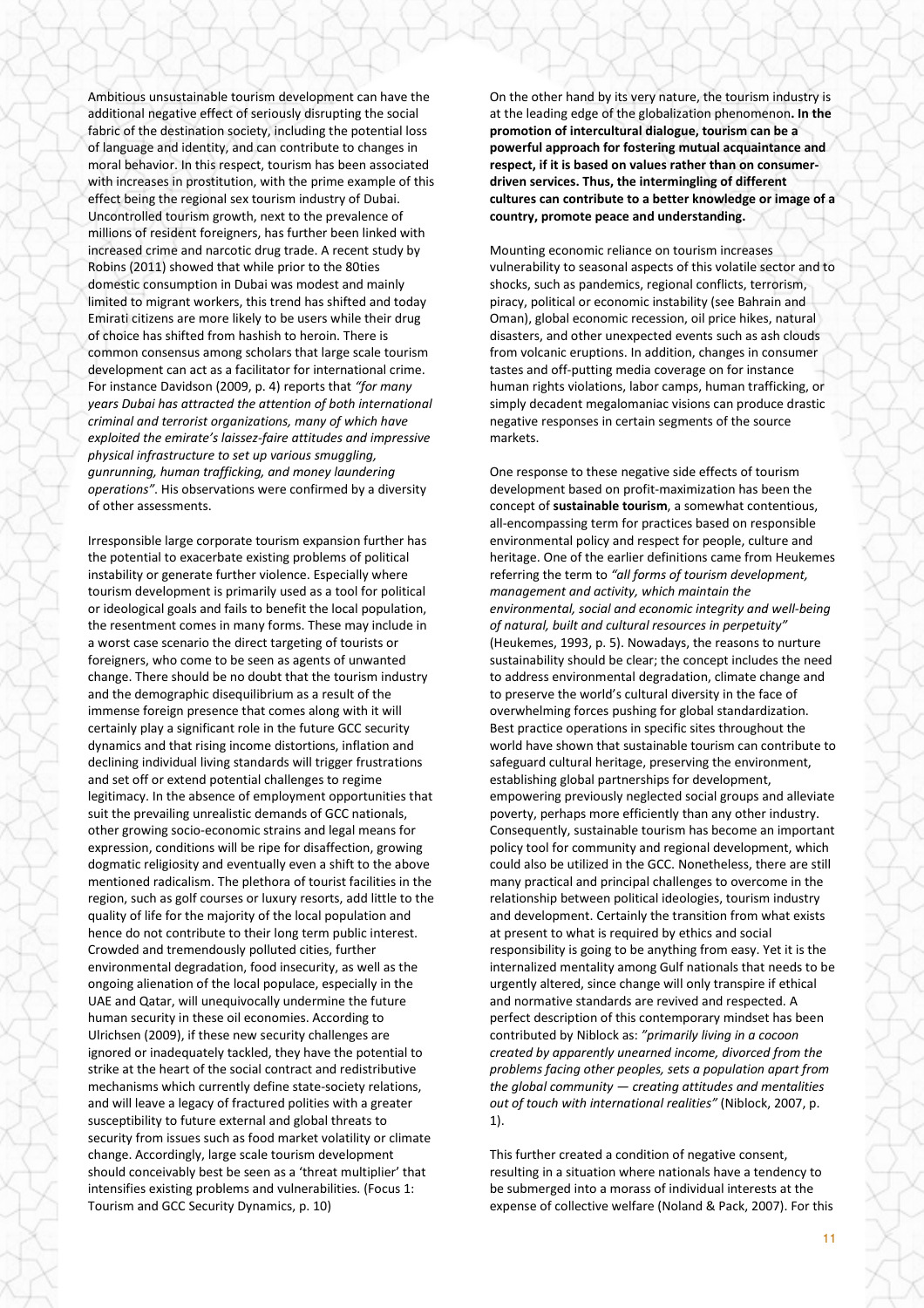reason it would be about time to discontinue using foreign labor as a political tool to postpone painful domestic confrontations, but the task will surely be a minefield.

The very basic guidelines of sustainable tourism defined by the UNWTO are illustrated in Table 2. This represents a rather vague definition, but the concept should still be sufficiently clear. While sustainable development still emphasizes economic growth as a pillar of development, it promotes quality over the quantity, understanding that any system has limits to its carrying capacity and the amount of growth viable. Thus, growth should be mindful of local priorities and meet the needs of the people for respectful and fulfilling livelihood development, rather than just pursuing increased economic productivity for its own sake. Thus the UNWTO concludes that: "Sustainable tourism development requires the informed participation of all relevant stakeholders, as well as strong political leadership to ensure wide participation and consensus building. Achieving sustainable tourism is a continuous process and it requires constant monitoring of impacts, introducing the necessary preventive and/or corrective measures whenever necessary" (UNEP & UNWTO, 2005, p. 11).

#### Table 2 - According to the UNWTO sustainable tourism should:

- 1. Make optimal use of environmental resources that constitute a key element in tourism development, maintaining essential ecological processes and helping to conserve natural heritage and biodiversity.
- 2. Respect the socio-cultural authenticity of host communities, conserve their built and living cultural heritage and traditional values, and contribute to intercultural understanding and tolerance.
- 3. Ensure viable, long-term economic operations, providing socio-economic benefits to all stakeholders that are fairly distributed, including stable employment and incomeearning opportunities and social services to host communities, and contributing to poverty alleviation.

Source: UNEP & UNWTO, 2005. Making Tourism More Sustainable - A Guide for Policy Makers, p. 11.

Regrettably, there is coherent scholarly evidence to suggest that tourism growth in the fragile ecosystems of the GCC may not be consistent with environmental sustainability principles and that these ecosystems are especially susceptible to human pressure. Yet, the explicit objective of tourist supranational organizations and GCC governments is often to increase tourist numbers based on some abstruse assumption that more tourists represent change for the better.

Nonetheless, critical to the ability of local decision makers to implement sustainable tourism development is the understanding that tourism net benefit is not only a function of tourist numbers but also tourist types. While tourist attitudes and behaviors are presumed to be a critical component in successfully developing tourism in a sustainable way, there is amazingly little research in what

type of tourist is the most appropriate for a given destination and even less advice in this respect for governments and planners (Van Egmond, 2007). The question of preferred tourism type in a given destination and associated trade-offs is however associated with political choices and based on value systems. Hence all the GCC countries seem to know only one type of tourist, namely "very affluent" (sometimes also referred to quality, high-value, high-end or luxury) and who displays the same behavior patterns consistent with local trends characterized by hyper-consumption, the need to be entertained in manmade facilities (entertainment parks, shopping malls, etc.), requiring lots of highly professional service and with a predominant preference for major cities (refer to Focus 6: Regional or Domestic Tourism - Compatible with Sustainable Pathways?, p. 15). Nonetheless, their orientation towards high-spending market segments which is characterized by the highest resource use per capita (Gössling et al., 2002) does not take into consideration the immense environmental impact of this type of tourism development nor does it alleviate the systemic inequalities. Apparently overlooked by GCC tourism planners, there is a "new tourist" (sometimes also referred to as 'alternative' or 'responsible' tourist) emerging and according to Chambers (2008) these trendsetters are likely to be well-educated elites and comfortable in culturally diverse situations. He argues that they will have an understanding of the consequences of global economic development, and will better realize that their participation in tourism comes with a cost to communities and environments through which they pass. Consequently, they will appreciate tourism experiences that support principles of environmental sustainability, especially authentic heritage preservation and cultural diversity, as well as human equality. It is likely that this segment expects travel experiences that have breadth as well as depth and that provide opportunities for self-improvement as well as leisure and entertainment. In general it is argued that this new tourist seeks understanding rather than feeling superior to the local context, seeks to establish meaningful exchanges with people from other countries or to acquire a different vantage point from which to view foreign policy. A general trend in this direction becomes more and more visible and that is what drives tourism to increased sustainability, by demanding new 'alternative' challenging experiences.

Increasingly recognized as a major consumer movement, the industry has unsurprisingly acknowledged "LOHAS" as a new social phenomenon that has emerged over the last decade. The acronym stands for "lifestyles of health and sustainability" and refers broadly to consumers interested in goods and services "focused on health, the environment, social justice, personal justice and sustainable living". Essentially, these are individuals who live and consume in an informed, aware and ethical manner, especially with regard to their own health and fitness, and to social and environmental issues. According to an analysis presented by the Schober Group "They think global, are very mobile and open-minded. They are looking for a type of tourism that is ecologically sustainable and meets their standards of ethics and social justice." But they are also critical consumers, especially of those 'greenwashing' marketing strategies that the Gulf economies seem to be particularly predisposed to and needless to say human rights violations. Estimates of the prevalence of these consumers in Western societies vary widely from 5 to 30 percent of the adult population, but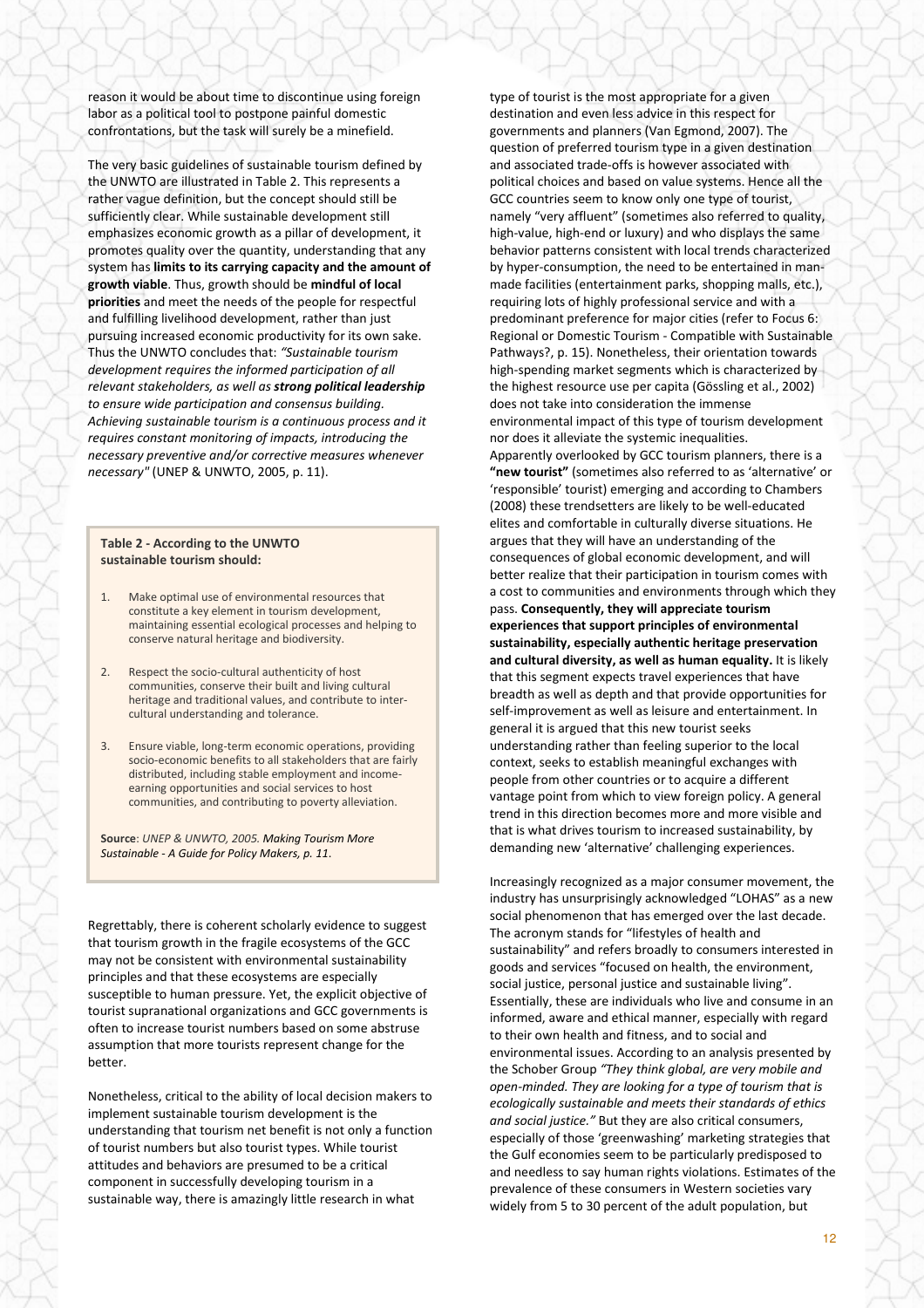there is no doubt that sustainable tourism is becoming increasingly popular as additional individuals, business and organizations are supporting responsible tourism and joining together with authorities and local communities to strengthen sustainable tourism standards as well as promoting environmental and responsible tourism products and services (IPK International, 2010). As a paradox, this 'alternative' tourism segment has undoubtedly been around for centuries (maybe the movement started with Alexander von Humboldt or could be blamed on the era of romanticism per se) only with somewhat less fancy descriptions.

Nonetheless, the concept of sustainability in general and especially when applied to tourism is either perceived in various ways or even worse totally misunderstood by local stakeholders. Indeed, the term has been bent into a variety of shapes and meanings and some major policy makers and so called "visions …" in the GCC seem to believe the term means 'business as usual'.

#### Synopsis of the Region's Tourism Development: Short-term profit – long-term loss?

Most likely representing the worst case scenario on a global scale when it comes to sustainable development in general and in respect to tourism in particular are the United Arab Emirates (UAE), notably Dubai. In terms of ecological footprint (EF), in other words comparing consumption and lifestyles, and checking them against nature's ability to cope, the UAE reveals a distressing score with an ecological deficit of 11 global hectares per capita (gha), while in comparison Saudi Arabia used 3.7 gha and Germany 2.8 gha for the same year. Moreover the country also scores highest (or among the highest depending on source) in per capita water use, which equals roughly four times that of Europe, waste generation and energy consumption. Data from the International Energy Agency report presents a disconcerting exposé of the growth of  $CO<sub>2</sub>$  emissions, their source, and their spatial distribution in the region. In world rankings, Qatar (58.01 tons  $CO<sub>2</sub>/capita)$ , UAE (29.91), Bahrain (28.23) and Kuwait (25.09) occupy the first four positions. In comparison, Saudi Arabia emits 14.79 tons  $CO<sub>2</sub>/capita$  and Oman 13.79 (IEA, 2009, p. 90). Consequently when it comes to the general Environmental Performance Index 2010 the Emirates received the 152<sup>nd</sup> place out of 163 economies, while Saudi Arabia scored 99<sup>th</sup>, the United States 61<sup>st</sup> , Germany  $17^{th}$  and the United Kingdom  $14^{th}$  (Blanke & Chiesa, 2011). While in the past environmental impact assessments were commonly used to evaluate the consequences of tourism, which were later enhanced by using carrying capacity concepts (CCC) and the limits of acceptable change system (LAC) analysis, there is a visible trends toward footprint considerations as a means to incorporate the global consequences of travel (spearheaded by the WWF).

While security experts and hydrologists are continuously highlighting the fact that the UAE along with some other GCC nations is facing an 'extreme risk' of water shortages in the near future (while already being one of the most water scarce countries in the world) the irresponsible orientation toward short term profit maximization seems impervious to any change. The most striking example may be the abundance of water-intensive grass golf courses and the

drive to host international golf sporting events to promote tourism (not to mention the hazardous fertilizers and pesticides used, again putting the UAE in the top world ranks for fertilizer usage per hectare). Based on a megalomaniac compulsion to develop something with so called 'international distinction', Dubai has received intensive criticism in the media and has recently been labeled as a "serious challenge to common sense" as its artificial façade slowly starts to deteriorate. Yet it is not only the West that views the developments in the UAE with increasing suspicion and in this context the Islamic Foundation for Ecology and Environmental Sciences (IFEES), articulating the Islamic position on environmental protection based in London presents itself with an interesting question on its website: "These [environmental] issues will affect us [Muslims] sooner rather than later, but it doesn't help when we are engrossed in dredging the sea to build silly little islands, which are then hired out to the very people we begrudge for invading our lands? What an irony!" (IFEES, 2011).

What is certain is the fact that with the declared determination of Dubai to attract further assumed 'highend' predominately Middle Eastern and South Asian visitors "it must ceaselessly strive for visual and environmental excess" (Davis, 2006, p. 53). Nevertheless despite artificial islands, indoor ski slopes, refrigerated swimming pools, outdoor air conditioning and artificially cooled beaches, Dubai's ruling elite insisted in 2007 that it places "sustainability" at the heart of its plans for existing and future projects (Hickman, 2008).

Yet there are limitations to viewing the unsustainable tourism development in the UAE by only addressing its environmental impacts and ignoring the social dimensions. While the ongoing severe abuse and exploitation of migrant labor as well as the human trafficking component has also been well documented in both academic literature and the media, there is almost a complete void in respect to the social impacts of tourism development, the invasion of resident foreigners that come along with this industry and the envisioned 15 millions future tourists that certainly by and large do not belong to the "responsible" tourism segment on the already highly marginalized Emirati community. In this respect, Al-Suwaidi emphasized that foreigners constitute almost 90 percent of the resident population and accentuated this figure by saying "sometimes we feel like strangers in our own country" (Al-Mezel, 2007). Likewise, Al-Roken is deeply concerned about the ongoing alienation in the most contradiction laden society in the Middle East and enunciates that sensitivities of locals should be recognized (Shadid, 2007). While audacious enough to question one of the tacit social contracts underpinning the modern UAE that explicitly caters for foreigners at the expense of nationals to achieve maximum economic growth, he is trying to conceptualize how to safeguard Emirati identities from an overpowering encroachment of a globalized culture by recapitulating: "We have exiled ourselves from our own land" (Quarmby, 2008, p. 60). Similarly in an op-ed piece, Qatari national Al-Kuwari, describes the situation as a premeditated infringement of the rights of citizens and questions if the UAE government respects the rights of their peoples as citizens and human beings. In line with non politicized scholarly discourse, he highlights the construction expansion that spearheads the so-called development, as a nationally unjustified choice and "the development of loss"; the loss of precious native land,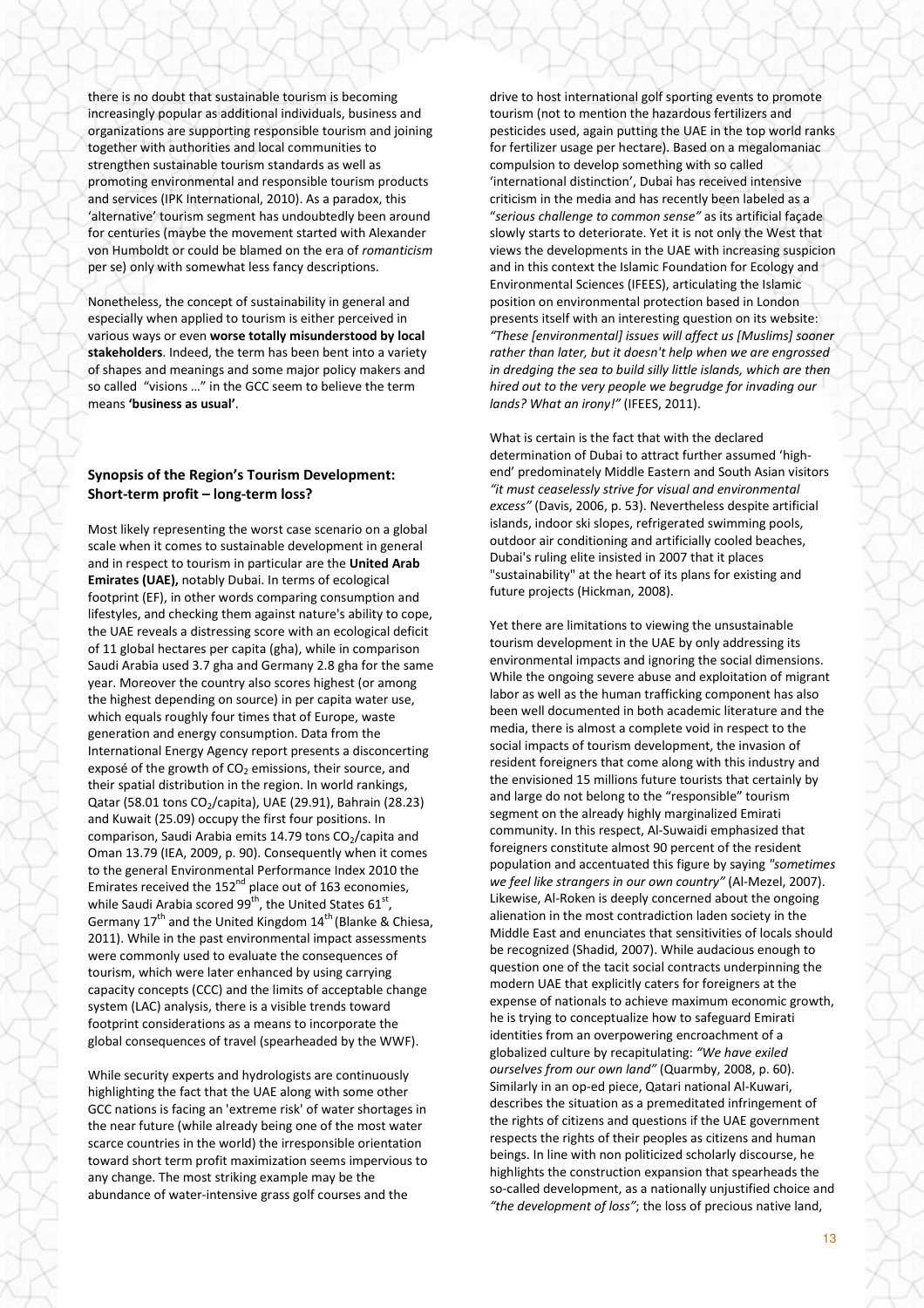the disintegration of national communities, and endangerment of the livelihood of future generations (Al-Kuwari, 2008). Nevertheless, the economic diversification in the UAE requires a lack of political participation by citizens and hence the progressive alienation ought to be considered a specific and deliberate political tool fostered by the regime. Dubai is now confronted with the need to implement recessionary measures to attract further all-inclusive mass tourism to one of the most water scarce countries in the world. When preparing this proposal package deals from 678€ (935 USD) to 995€ (1372 USD) were available for a two week vacation in a five star hotel of a well known international hotel chain including the flight, transfer, and breakfast or half-board respectively. In consideration of the real cost, including highly subsidized imported food and services, not to mention the air-conditioned pool this should be an example of a political agenda with obscure motives that would need further discussion. In a recent study analyzing the performance of hotel chains in the GCC Assaf and Barros (2011) concluded that hotels located in the UAE had experienced the highest drop in productivity (in comparison Saudi Arabia maintained growth). The authors suggested that the country might thus need to focus on developing its mid-scale hotel market to improve its resilience and diversify its tourist base. Stephenson and Ali-Knight (2010) came to the same conclusion a year earlier. However they emphasized that the need to encourage people to travel to the destination in significant numbers could challenge any productive notion of a socially sustainable tourism environment and intensify prevailing social concerns. Odeh (2011) in a very audacious study specifically analyzed the local perceptions of tourism in Dubai and concluded that there were significant feelings of resentment.

> Another Gulf country that already has an overwhelming expatriate presence and likewise has the declared objective to bring in even more foreigners is Qatar. The initiation of a more ambitious tourism promotion in 2010 came along with an investment of roughly 20 billion USD in five years to promote the so called infrastructure that supports tourism. Qatar is vying with Abu Dhabi and Dubai to become the Gulf's transit hub with all three destinations boosting airport capacity. According to the Qatar Tourism Authority (QTA), room numbers are projected to grow to 30000 by the end of 2013, including hotels and furnished apartments mainly in the luxury segment (Walid, 2010). Conversely, the QTA said hotel occupancy rates fell by 6.3 percent in 2009 compared to the previous year, and the revenues earned by four and five-star hotels fell respectively. The authority's strategy focuses on business, cultural, sports, and educational tourism. Next to the proverbial "high-end" leisure tourist, Qatar is specifically also targeting the business segment. The question how useful both cultural (based mainly on imported culture) and sports tourism (based mainly on foreign athletes) in respect to sustainability principles is may be contentious, but to focus on meetings, incentives, conferences and exhibitions (MICE) sounds like a reasonable comparative advantage in the absence of other unique endowments (refer to Focus 7: MICE Tourism: Reconciling Growth with Sustainable Development and Restrictive Policies. p. 17). This orientation also correlates with the quest to become a transport hub between Europe and Asia.

In 2004 Kuwait announced that a twenty year tourism masterplan was being developed and to be implemented in 2005. The main objective was to create employment for nationals and to develop and improve domestic tourism. As a second priority, Kuwait tries to position itself as an inbound GCC tourist destination with a strong emphasis on MICE and as a family holiday destination for GCC residents. As a first implementation step the country drastically improved immigration policies and provided incentives for foreign investment. The longer-term plans for Kuwait's tourism industry include the large-scale development of offshore islands, open areas, and current commercial locations. However, according to business elites the lack of a coherent tourism strategy by the Kuwaiti government has failed to deliver. By contrast, another source claims that low cost carriers such as Jazeera Airways and premium service airline Wataniya Airways are attracting a growing number of visitors to the country with its ever-increasing selection of luxury hotels and resorts (Nacheva, 2010). From a sustainable development point of view it might actually be a wise decision to not rush into tourism development to please the business elite and give priority to some more urgent domestic concerns. Once ready to invite a carefully selected group of visitors into the country, who will respect local culture, urban heritage and enjoy the extreme hospitality as well as tranquility in Kuwait, the country could for instance benefit from cooperating with Saudi Arabia in promoting an alternative tourism experience (e.g. with travel literature covering the Kingdom and Kuwait).

Bahrain certainly can be considered the oldest regional mainstream tourism destination in the Gulf, which registered very excessive growth patterns since 1950 by being a key destination for Saudi visitors and especially by establishing an atmosphere of tolerance and freedom. While there has been no significant effort to promote the tiny archipelago as a destination for the past years, Bahrain saw some noteworthy innovative input since 2009. According to Aziz, Bahrain will try to benchmark itself as a weekend get-away as well as a MICE destination, for primarily "highspending" regional visitors (comprising of both GCC nationals and foreigners residing in these countries). While there are indicators that Bahrain wants to distance itself from being a destination of vice, new initiatives to promote the islands historical treasures (for instance the Dilmun civilization) and urban heritage (by revitalizing old houses and addressing multiple uses of space) are in the pipeline. Most importantly, there are signs of at least the 'sincere commitment' to implement sustainable approaches and the commendable realization that tourism development in the past has not been sustainable (Aziz, 2009). If there will be a chance to overcome the immense political obstacles and to find feasible ways to incorporate those constructive programs for community-based tourism into Bahrain's branding strategies remains to be seen. However, the fact that there is already a scholarly analysis on how the indigenous craft sector could play a larger and more important role within the development of the Bahraini economy in general and the tourism sector in particular should be considered a step in the right direction (see Follad, 2006).

Likewise Oman has in general pursued more sustainable development pathways. Being the only GCC country next to Saudi Arabia with a serious long term sustainable tourism potential and global comparative advantage with its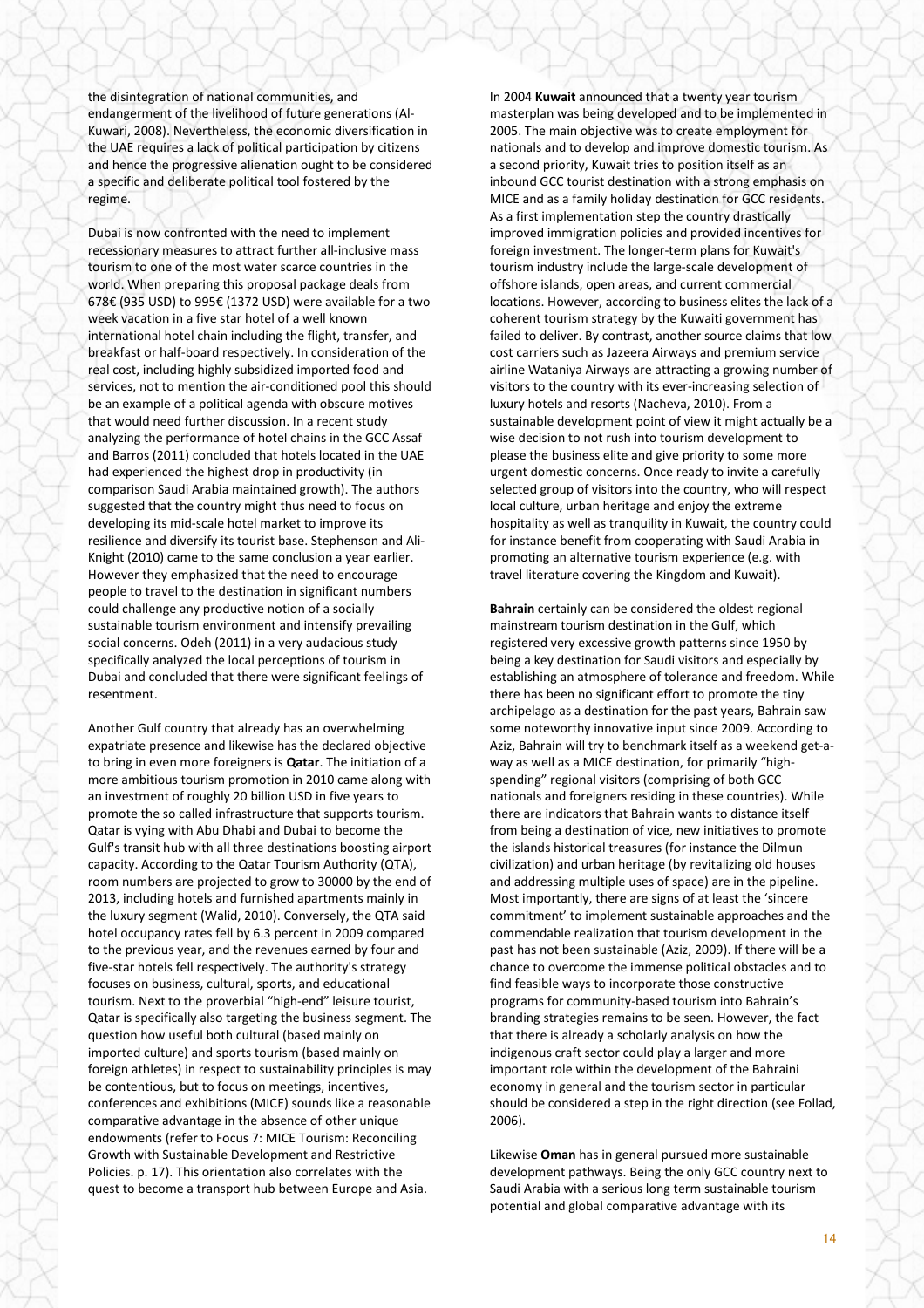uniqueness and natural assets (with Oman's spectacular wadis just representing one of the country's treasures), the Sultanate should give priority to developing this sector responsibly and reversing some of those progressively evolving negative trends. In a comprehensive study entitled "Prospects of mountain ecotourism in Oman: the example of As Sawjarah on Al Jabal al Akhdar" Buerkert et al. carefully present the incoherence of GCC tourism policy in respect to sustainability principles (the paper will be distributed among session participants, including photos that reveal the unique and immaculate beauty of Oman's mountains). To date there is no better analysis available that puts that drive towards infrastructure development and private sector involvement into perspective with the reality of Gulf politics and values. Accordingly the authors note: "In Oman's Al Jabal al Akhdar mountains, this development has already taken shape in the form of a three-lane access highway, several new hotels and paved roads to some of the more remote areas of the Sayq Plateau, where tourists can wander through the gardens and decaying houses of now abandoned settlements and sometimes leave nothing but their garbage behind" (Buerkert et al., 2010, p. 105). Finally, the article presents ways in which the village of As Sawjarah might serve as an important model case for a cautious but rigorous transformation of a traditional agro-pastoral mountain oasis into a cultural heritage site and ecotourism destination. Furthermore in another relevant study, all mangrove environments of Oman are considered of extremely high conservation value because of their relative scarcity. The author recommends that these habitats are to be granted full protection from future impacts by government legislation (McCue, 2005). A comprehensive study of the development of Oman's tourism industry since the seventies has been contributed by Winckler (2007). He examines the role of the tourism industry within Oman's overall macroeconomic development framework, explores the countries comparative advantages in relation to both regional and international markets, takes a closer look at the status quo of tourism policy as well as facilities development, and concludes with comparing Oman's potential with the barriers for future tourism growth. Yet despite the fact that the long-term consequences of mass tourism for the fragile desert environment of Oman's mountains and coasts would need urgent attention, there are visible tendencies of maldevelopment. Oman's tourism

plans envision 12 million inbound visitors annually by 2020, presenting an almost eightfold increase on the current level and thus an overexploitation of its carrying capacity. Largescale construction projects include three new airports and an approved spending of around 8 billion USD on tourismrelated property developments across the country. While an increasing sea cruise trade brought more than 120 cruise ships and 300000 passengers during the 2010-11 season, the focus is mainly on attracting intra-regional tourism (including India and Iran) as well as Russians. At the same time religious authorities in Oman voiced their concern against the government's efforts to boost mass tourism at the expense of cultural and Islamic values requesting to reintroduce a nationwide alcohol ban. While the Sultanate continuously claims that they are not seeking large scale tourism (Oxford Business Group, 2010), there is an obvious misconception on the principles of low-impact tourism and the general believe that establishing so called "environmentally friendly" resorts corresponds to "sustainable tourism".

Finally, Saudi Arabia presents itself as a very unique case study in development policy. While the official body responsible for tourism development in the Kingdom, namely the Saudi Commission for Tourism & Antiquities (SCTA), sets itself apart from the majority of Gulf institutions by being staffed with exceptional leadership, equipped with integrity, commitment, courage, endurance, incontestable environmental stewardship and a corresponding highly qualified educational background, these relentless efforts are embedded in a socio-cultural environment that is not conducive to the adaptation of the necessary far reaching and multisectoral approach to implement sustainable development pathways. In short: "Ideologies of good *aovernance* supplemented with 21<sup>st</sup> century *Romanticism* versus Saudi Realpolitik" (Spiess, 2011).

In general it can be said that those policy recommendations that have been strictly followed by SCTA's president over the past decade are conceptualized around Western-derived standards of conduct. In other words, the normative concepts of 'good governance' and 'sustainable development' are assumed to be adopted by and applicable in non-Western politico-cultural contexts. Evidently policy makers, no matter how privileged, do not operate in a vacuum and thus the desired sustainable progress still faces formidable political, socio-cultural and institutional constraints. Besides multiplication, overlap and low level of integration of various state agencies, the political landscape in the Kingdom as elsewhere in the GCC is still characterized by an absence of effective coordination, administrative streamlining and participatory decision making processes, dysfunctional legal frameworks, poor levels of enforcement of existing legislation, ambiguity in regulations, bureaucratic clientelism, shortsighted planning, extremely low monitoring and data-gathering compliance, inefficient national research strategies as well as inadequate capacity building and enabled society. Further intractable hindrances constitute next to ad-hoc royal top down directives and interventions those "unaccountable and seemingly immovable mid-level actors stalling decisions and pursuing their own agendas" (Hertog, 2010, p. 185).

Despite these difficulties, the question remains if Saudi Arabia is ready for sustainable tourism. This answer is unequivocally yes! However, when it comes to the present manifestation of tourism development, which is based on massive construction, visible pollution, environmental degradation and bringing in even more foreign labor (illegally, facilitated by alleged 'religious tourism') that is currently pursued by certain interest groups in the Kingdom, the response will not be affirmative. In fact such irresponsible development can have detrimental effects on the future wellbeing and human security of Saudi society.

The Kingdom is literally blessed with everything that the 'alternative' traveler is seeking (with the exception of a feasible public transport system). Next to an abundance of spectacular landscapes (black and white volcanoes, extensive lava fields, limestone caves filled with speleothems, the Asir mountain range, the Rub' al Khali, the Al Wahba crater, Al-Hasa oasis, endless coastlines, some of the world's most spectacular dive sites and so forth – it is an endless list), Saudi Arabia has a tremendous amount of tangible and intangible heritage to offer (adobe architecture, historic urban & religious heritage, a diversity of folk music & traditional dances, poetry, crafts, delicious local cuisine,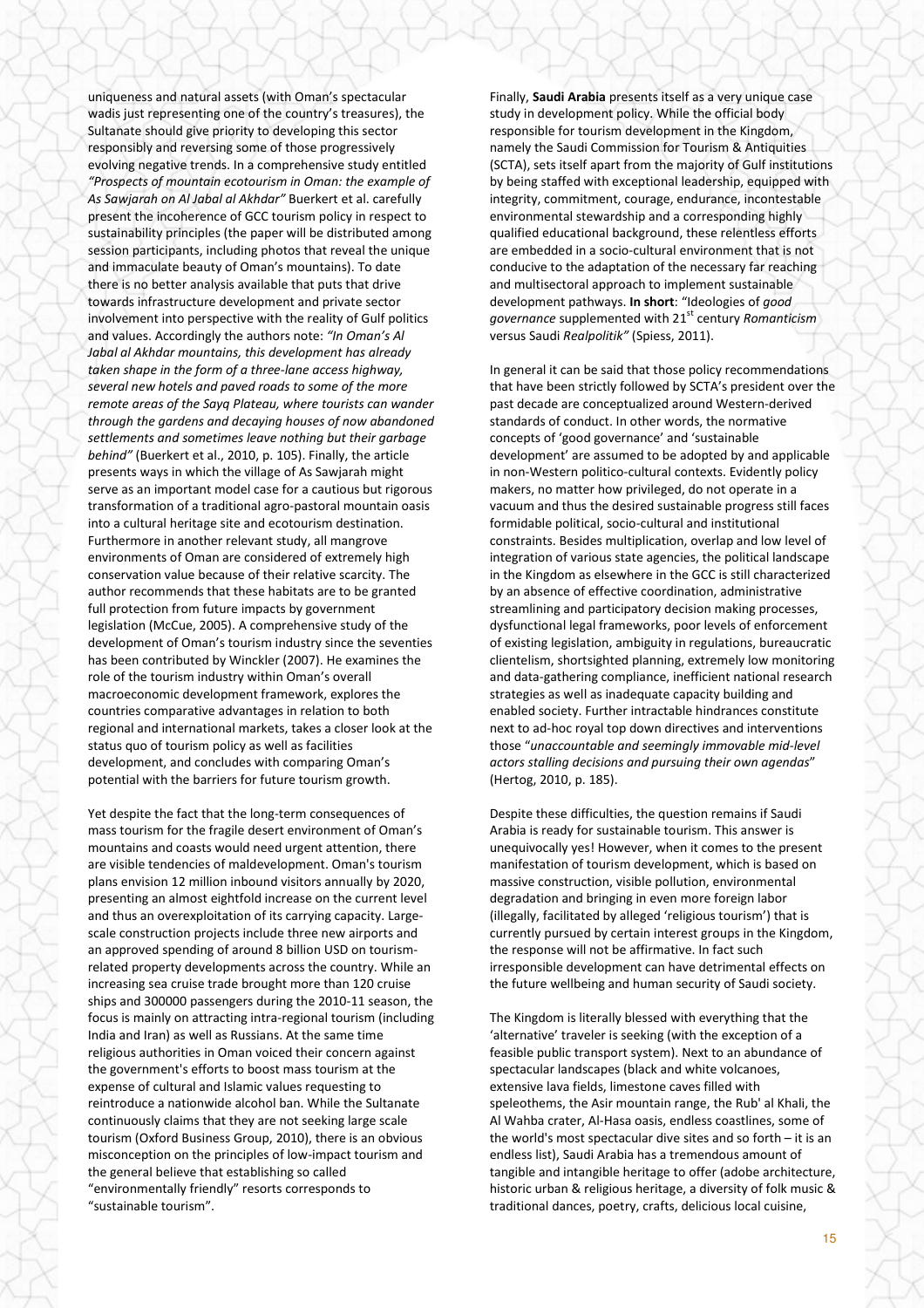same type of traveler that can be found for instance in Torres del Paine National Park (Chile), the Salar de Uyuni (Bolivia) or in Agadez (Niger), seeking remoteness, extreme challenges and to curiously "explore strange new worlds", however in the real world foreign tourists are still not permitted to discover any of this and hence the motto "to boldly go where no man has gone before" (sometime in the distant future) fits perfectly. As a peace offering SCTA published a new picturesque English-language magazine entitled 'Saudi Voyager' to display the countries magnificent assets. However there is a catch, the exquisite source of information is only meant "…. for all those living in the Kingdom" (Hawari, 2010).

Moreover, there is another serious dilemma to be overcome with this modern von Humboldt tourist typology and their preferred mode of baggage (in consideration of the fact that most countries do not build three lane highways to make their mountains, ancient heritage sites and protected areas 'easily accessible', but have a preference to conserve their assets): 'Backpackers' are the Kingdoms worst nightmare and Saudi Arabia is not only searching for the proverbial high-end tourist, but there is a superlative in this particular case which translates into "very high-end". They did not yet decide on a minimum net worth, but it should be clear enough that the average professor or researcher will never qualify. Nevertheless, while this top-down dichotomous thinking among policy makers is 'hopefully' based on lack of information or false impressions, the average Saudi citizen is extremely welcoming to visitors and in adherence with Islamic values usually does not prejudge people based exclusively on their income.

Transforming cultures – especially such arcane approaches to deliberately discourage cross-cultural understanding and tourism as a vital force for peace - is with certainty not a challenge to be underestimated. Normally the task will require long term efforts in which selected cultural pioneers (usually those that studied abroad with the ability to sufficiently step out of their cultural realities to critically examine them) perform diligently to redirect those strategic culture shaping institutions. Saudi Arabia should realize the prospects that the authentic version of sustainable tourism development could bring, especially in respect to creating meaningful small scale entrepreneurship, community initiatives, national pride, and to provide those urgently needed employment and training opportunities for the youth. In consideration of the fact that the Kingdom already has a highly developed infrastructure, the country should depart from the perception that they must "build things" to stimulate tourism development. Moreover, the nation should reexamine its responsibility as both being the birthplace of Islam and as a G20 member state toward promoting peace, understanding and friendship through the direct, spontaneous and non-mediatized contacts delivered by alternative tourism and realize that policies of exclusion do not always provide the required outcomes for a better future.

One noteworthy point in the direction of a more sustainable tourism is that the tourist has to comply with the social conducts of Saudi Arabia. This recommendable policy shields the local population from being confronted with disrespectful foreigners and would automatically filter the tourism type of the currently still 'fictional' international leisure traveler in a more "responsible" direction.

Despite all the stupendous work that has been done to prepare Saudi Arabia for tourism (enough to fill almost 400 pages in the forthcoming monograph about Saudi tourism development from the perspective of human security), the SCTA president is certainly still facing a minefield in consideration of the diluted implementation of broaderbased policies that the success of tourism will depend upon and with certainty the mission will require a great amount of resilience. The situation reminds of a famous quote from cultural anthropologist, Margaret Mead: "Never doubt that a small group of thoughtful, committed citizens can change the world. Indeed, it's the only thing that ever has" or maybe with a touch of romanticism from Johann Wolfgang von Goethe: "Dream no small dreams for they have no power to move the hearts of men."

### Significance of Topic to the Expansion of Gulf Studies

Despite the fact that tourism development represents a major policy component in GCC member states and that the pace of the current large scale tourism development should conceivably best be seen as a 'threat multiplier' that intensifies existing problems and vulnerabilities in the region, there is a dearth of studies that have deconstructed the efficacy of these policies, the power dynamics or the underlying political ideologies of tourism promotion in the Gulf.

When reviewing the broader literature, it can be said that the evaluation of tourism policy in general is extremely rare and that "most studies of policy within the frame of tourism have been prescriptive studies of what governments should do rather than evaluations of what has happened and why" (Gössling, 2008, p. 44). According to Bianchi political analysis of tourism have in common that they concentrate on external macro-structural processes and essentially ignore local socio-political and economic circumstances (Bianchi 2004: 271). Tisdell emphasized that the economics of any tourism destination should be considered carefully because an unprofitable destination is declared "sustainable" only if it is subsidized by government interests (Tisdell, 1998). Astleithner and Hamedinger (2003) opted for a multi-faceted examination and demonstrated that for example, the details and processes of governance, the relationships between political actors, and the institutions of the political culture provide the context in which the local concept of sustainability and its related indicators are understood.

Hazbun (2008) was the pioneer to offers a unique perspective on the political economy of the Middle East from a tourism perspective. He contextualizes how government elites are using tourism to take part in globalization while, at the same time, crafting it to serve state interests and repress their societies. The notion that the expansion of travel in the region has allowed states to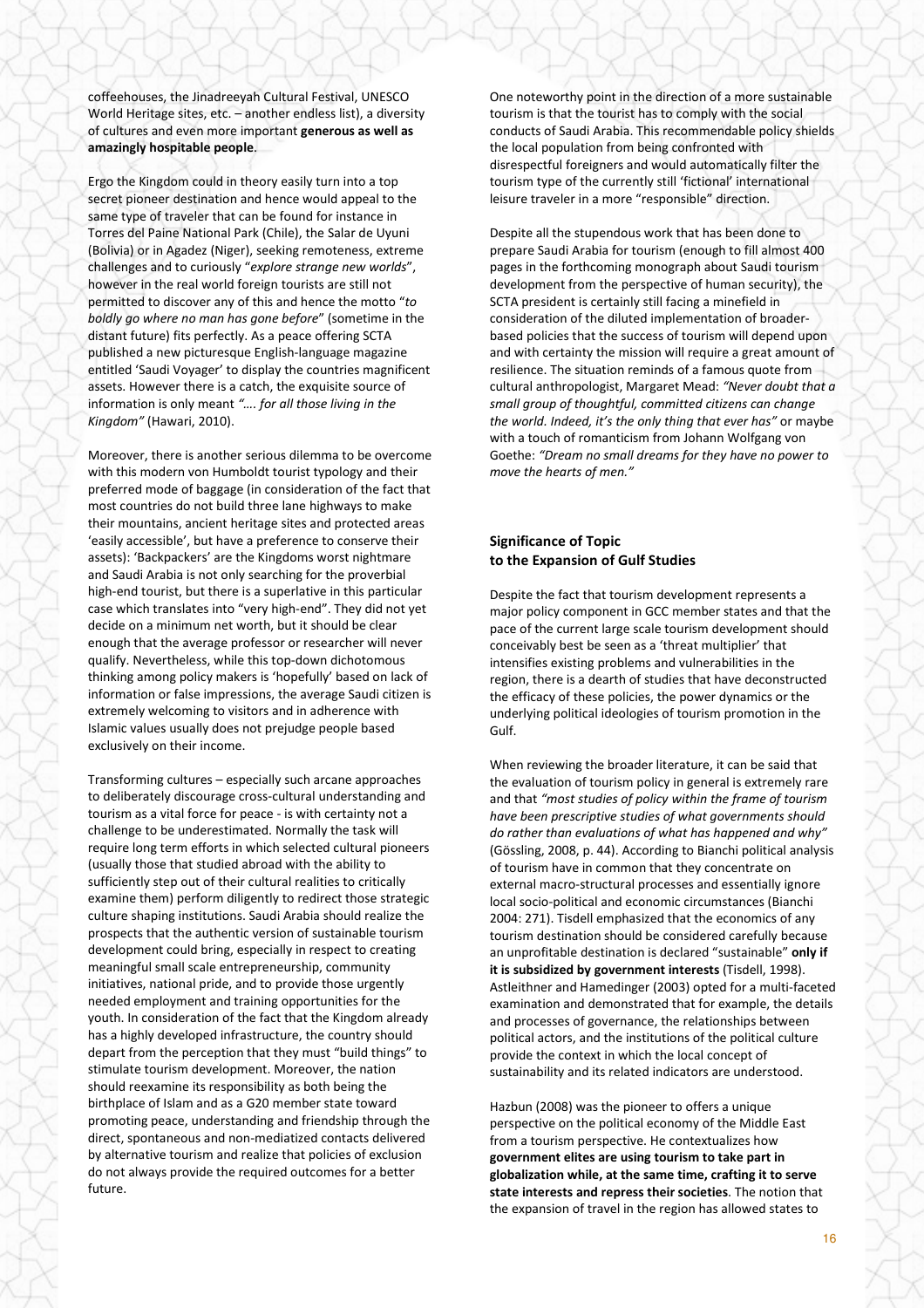encourage integration into the global economy while simultaneously expanding control over their society represents in his opinion a serious paradox.

Nevertheless, when it comes to the GCC member states, the available information consists of mainly descriptive or unsophisticated business/economic analysis and to date there has not been a single scholarly analysis that deals with the above mentioned questions. In fact the few authors from either tourism studies or related fields (however not political science) that have published noteworthy articles within their respective domains concerned with the GCC have been cited in this proposal. Unsurprisingly, there is not a single comprehensive scholarly book on either tourism development in the region or on each of the Gulf economies available. Albeit a small number of case studies, especially on Dubai, made their way into the mainstream tourism literature. However, while these authors obviously displayed a remarkable knowledge on the global tourism industry, predictably their understanding of the social and cultural tourism dysfunctions as well as the political ideologies in the GCC continue to be very limited. Concomitantly, available tourism analysis presents itself as non scholarly and has been provided by business intelligence services, such as for instance the Oxford Business Group or Euromonitor International. Paradoxically, the only forthcoming book based on a multiyear analysis evaluating the concept of tourism development through the lens of human/national security, the negative externalities, power dynamics, political ideologies and the institutional deficiencies is concerned with Saudi Arabia – the only GCC member state that is not even open to international leisure travelers. Accordingly, there would be a much more urgent need to evaluate what is currently happening in the UAE, Qatar, Bahrain, Oman and Kuwait.

Moreover, as a result of the political dimension of tourism development in the GCC the sector is characterized by a general lack of data, and data which is often incomparable, inconsistent or not credible. Some of the urgently needed information tends to be confined to consultancy and government reports, which for reasons of perceived sensitivity and confidentiality, are unlikely to enter the public domain. Hence lack of available data and knowledge, next to political will, presents itself as a key limitation to informed and appropriate decision making designed to realize the full social and economic potential of the tourism industry. The void results in the inability to assess the sustainable tourism potential for any destination or tourism product, identifying its competitive position and defining the 'appropriate' markets and addressing them effectively.

### Objectives and Scope

The session aims to fill the void in the available literature and to discuss the processes of tourism planning and policies in the GCC countries. In this context, we will explore questions concerned with achieving environmental, social and economic sustainability of tourism alongside the governance mechanisms needed to support sustainable tourism in the Gulf economies. We will further aim to develop new strategies to be employed to avoid the errors committed in the past and propose remedial actions to those currently unsustainable development pathways. In

consideration of the fact that all types of tourism just like all other industries (e.g. agriculture) will have a negative impact on the fragile environments of the GCC, we will take a closer look at the net social benefit of tourism development, to encapsulate economic, social and environmental benefits and costs, and ask whether benefits outweigh costs overall. Such an approach will include non-monetary values and will allow the necessary trade-offs across economic, social and environmental domains. Concurrently, research indicates that in their aggressive pursuit of tourism development, Gulf governments either failed to address or deliberately ignored the critical question of local employment, ergo it is also crucial to assess the status quo, discuss why tourism has or has not been able to succeed with the set policy goals and especially elaborate the political rationale behind these deficiencies. Finally, since several studies confirmed the immense social impact of tourism on Gulf nationals, resulting in disapproving attitudes or in the case of Saudi Arabia an altogether false perception of tourism even preceding the advent of international leisure tourism. Paradoxically the proportion of Saudi nationals that do travel themselves is extremely high in comparison to other nationalities and the concept of travel especially to seek knowledge is accepted and encouraged both implicitly and explicitly by Islam. Since such resentments can impact future tourism development initiatives, we would like to highlight the importance to put more emphasis on documenting and understanding the negative attitudes of GCC nationals. Consequently, structured community consultations and surveys should provide a truthful reflection of economic, social and environmental impacts in different GCC settings. Next to tourisms severe negative impacts on identity, the more responsible approach could also serve to promote a feeling of national pride, especially by conserving and promoting cultural heritage. Therefore the session will encourage submissions that analyze new perspectives and approaches to heritage tourism, especially best practice examples to preserve archaeological sites and historic urban areas, including UNESCO World Heritage sites in the GCC. (please do not forget that there is a policy dimension to this (!) and in order to maintain our holistic approach please try to consider the impact of climate change on heritage preservation). However empirical work and comparative studies, especially with neighboring countries (e.g. Jordan, Iran, Egypt) are also welcome, especially if they offer new insights and best practice guidance.

The session will adopt a **holistic multi-disciplinary approach** with the specific objective to foster greater understanding and collaboration between scholars from diverse disciplines, practitioners and - at least in theory (we plead guilty to being hopeless idealists) - policy makers. In addition to the specific objectives, the panel intends to assist in the creation of new networks, put a special emphasis on encouraging scholarly work from young GCC nationals, promote new research as well as disseminate the gained knowledge and assessments by publishing an edited book which will not only include the proverbial synopsis for policy makers, but to provide feasible recommendations that can lead to a more equitable, resilient and sustainable future for Gulf nationals. Finally the panel is based on the assumption that 'indigenous' human and social capital is a prerequisite for the development of sustainable tourism and while it's implementation could be possible in some of the GCC countries it would eventually require fundamental shifts in operations, systems, ethics and philosophies.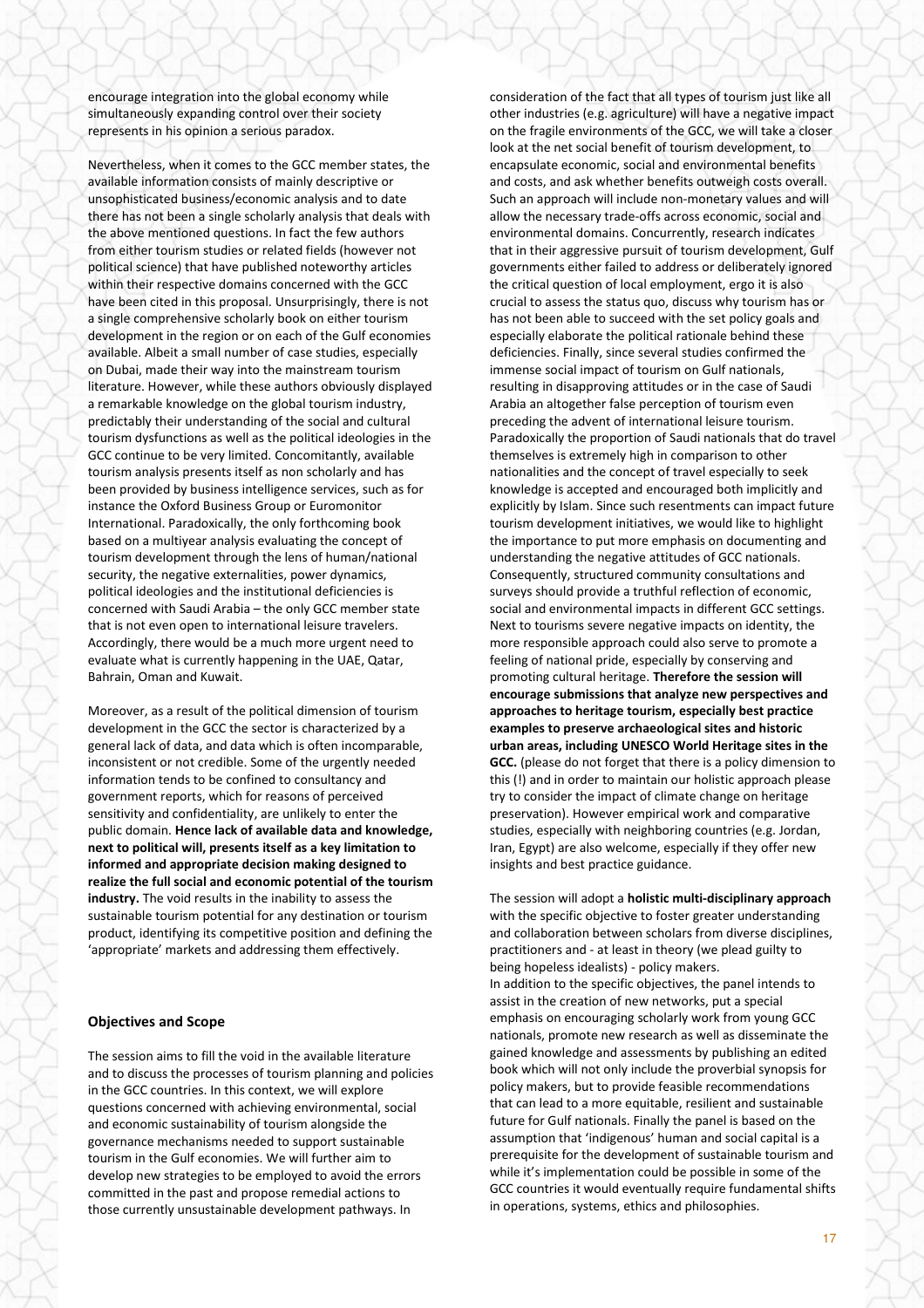#### Possible Panel Themes / Questions

Please note: These suggestions are just meant to be 'thought provoking' to encourage 'out of the box' thinking and challenge myopic approaches! Every topic that is relevant to the critical evaluation of tourism policy in the GCC is very welcome – there is no need to relate to any of these foci. The fact that some of theses themes are quite sensitive was intentional to stimulate opposing views

#### Focus 1: Tourism and GCC security dynamics

From a security perspective, contemporary tourism development in the GCC should be discussed in terms of both human security and the established field of security studies, and it should be emphasized that the probable associations are indirect and highly contingent on the future political decisions of Gulf regimes.

The prevalent characteristics of the current Gulf Arab reality which pose serious obstacles to sustainable progress and the widespread absence of human security as a prerequisite for noteworthy development have already been adequately discussed in several Arab Human Development Reports (UNDP/RBAS, 2002 to 2009). The latest assessment argues that the concept of human security is a useful lens for viewing challenges to and envisioning solutions for, sustainable human development in the region and should be used as an operational tool for policy formulation and implementation. In this respect, contemporary tourism development in the GCC is intrinsically linked to those intense, extensive, prolonged and comprehensive threats to which nationals' lives and freedom are vulnerable. These diverse challenges include for instance water scarcity, food security, pollution, desertification, (youth) unemployment, public health, poverty, oppression, inequity, demographic imbalances, loss of heritage/identity and so forth. Thus the human security paradigm provides an opportunity to identify threats, to avoid them when possible, and to mitigate their effects when they do occur.

Nevertheless, to focus entirely on the human security approach and to be dismissive of traditional security concepts can be potentially ambiguous since the current irresponsible tourism development has the potential to exacerbate those existing problems of instability and generate acts of aggression. This scenario is especially true where trade-offs between positive and negative impacts are perceived to be too high by the national population per se or by different strata of this community. In the GCC context, it cannot be excluded that certain individuals or groups who support strong cultural and/or religious values and feel that these values are threatened by tourism to an extent that is increasingly unbearable, become gradually more radical in their approach and may even resort to terrorist attacks as an ultimate means to combat the 'perceived' threat. Hence the potential impacts of tourism need to be analyzed according to their probability to provoke such intense reactions from residents or even international extremist networks. The fact that 'Dubai is rapidly changing into a secular state', while tolerating the profound use of so called non-Islamic ways to excess has certainly not only raised the attention of religious hardliners, but also of critical thinkers from around the globe. Aziz (1999) notes that violence is a human reaction to irresponsible tourism development per se and that this cannot be linked to Islam or global terrorism (in fact no

other scholar has thus far managed to establish a correlation). In fact, the amazing hospitality that is still found in some GCC states or was available in the past as part of the regional culture can at least partly be connected to Islam, which supports the duty of hospitality toward travelers regardless of race, nationality or religion. Aziz comes to the conclusion that instead of pointing a finger at the Muslim host communities alone, the atmosphere of rejection of tourism can directly be linked to the careless actions of the tourism industry, the governments, the developers and the tourists. Al-Hamarneh (2005) shares the views of numerous authors by emphasizing that face-to-face intercultural dialogue is the most promising way to prevent negative and violent developments in the tourism sector. However, the practiced concept to alienate foreigners by spatial isolation makes them and those working in the sector more vulnerable to insecurity, while at the same time impeding the potential for dialogue between different cultures. This phenomenon is especially visible in the UAE where contact between nationals and their culture is discouraged in numerous ways.

Yet from an objective point of view those behavior patterns incongruent with Islamic traditions cannot be attributed to the influx of Western tourists alone, but in fact can certainly to a great extend be ascribed to regional tourism as well. Undeniably excessive economic abundance among GCC nationals gave rise to a culture that attributed great social significance to symbols of material differentiation, resulting in a form of hyper-consumption (especially shopping) and the extreme display of extravagance that severely contradicts basic Islamic values. Moreover, the so called outbound 'tourism of vice' from Saudi Arabia to Bahrain and Dubai has been discussed in the media and even academic literature. The question why this special segment of Saudi society tends to behave much more extreme when confronted with what is often termed as 'openness' in comparison to the often well educated Saudi elites that spend their summer vacations in Southern Spain, France, Miami or California (evidently there are a few enfants terribles among those as well, but they certainly don't stand out from other nationalities) should make an interesting academic analysis, especially in respect to strategies targeting primarily regional and domestic tourists.

Religious tourism, especially in form of the annual hajj pilgrimage, presents another serious human as well as traditional security threat to the region and especially Saudi Arabia. Albeit this is a very sensitive topic and hence it is very difficult to have a reasonable discourse, there is still a need to discuss the impact of these threats (for instance illegal immigration, facilitation of international crime, epidemic events and pandemic spread) on the current and future well being of Saudi society (and these problems do not respect borders). Next to the immense burden on Saudi security forces, the current 'open door policy' is basically an invitation to criminal activity, especially for inbound visitors from less developed nations. Is the Kingdom really this naïve to believe that everyone is coming for religious purposes? Don't they know that the most corrupt institutions in some of the source countries are handling the so called 'pilgrimage travel'? Don't they realize that these are the channels for human trafficking, money laundering and prostitution into the country? On the other hand, do they know that many of these pilgrims cannot really afford this trip and hence are sacrificing their children's education, health, etc. and are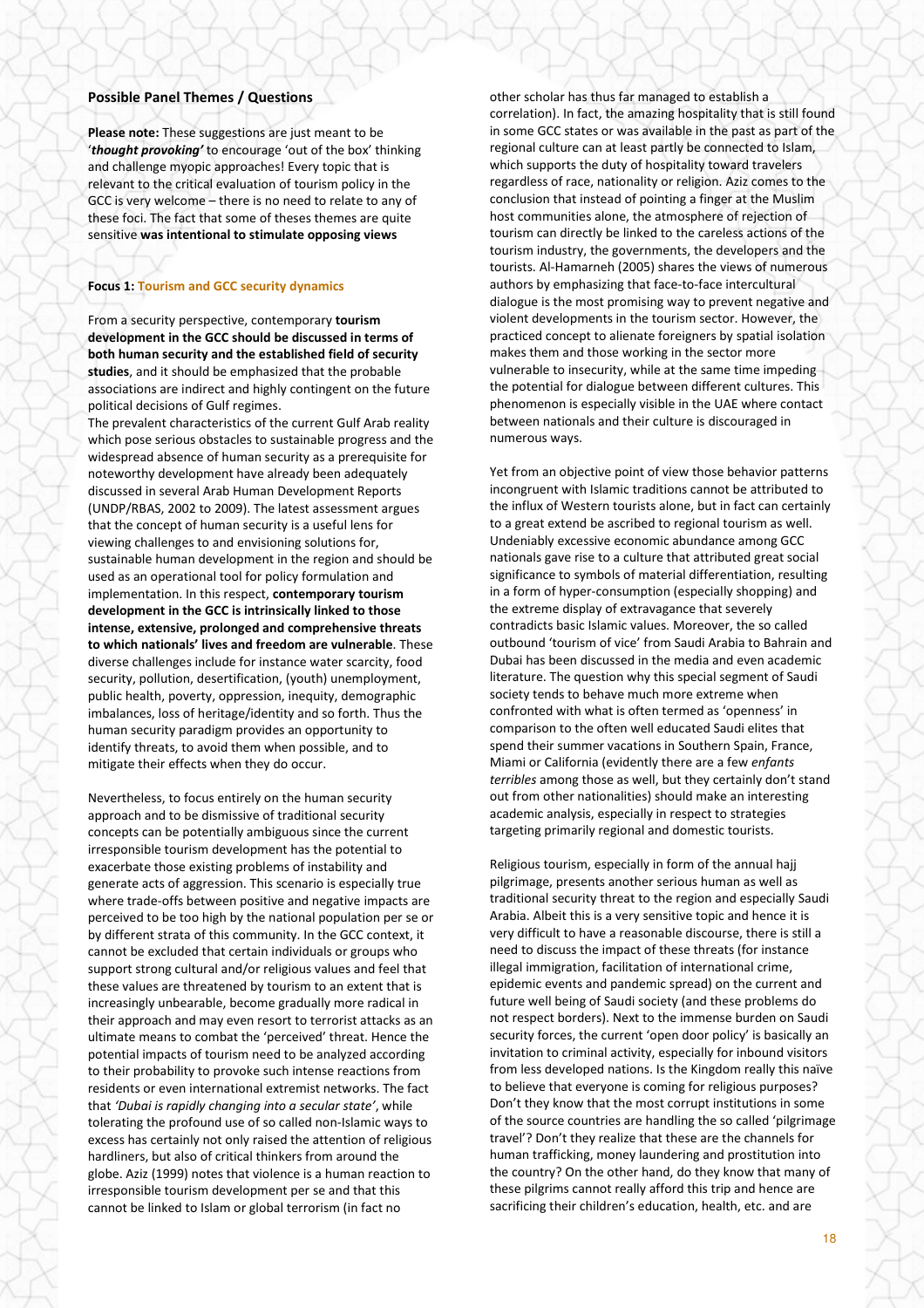borrowing the travel costs from impoverished relatives that may never be paid back? Since all of this is very unlikely, why doesn't anyone put an immediate end to these practices and thereby reduce the overcrowding? How much greed of a few can be acceptable for a country that is proud of its religious values and why does society still prefer to ignore these issues, while at the same time complaining that they are restricted to go to their religious sites as often as they wish?

These new emerging security threats need to be taken seriously and there is an urgent need to find a novel sustainable equilibrium between human security and traditional approaches. In this context, Ulrichsen (2009, p. 30) reminds us that a balance between "competing visions of the national and regional security architecture, between incremental reforms to political and economic structures and the deeper systemic problems which undermine longterm solutions, and between rising demands for, and falling supplies of, natural resources" must be found.

countries to profit most from this) are not feasible, while numerous issues in respect to environmental degradation have so far been totally ignored. In this respect, Scharfenort is asking the million dollar question that is currently being raised by many scholars in respect the some of the GCC projects: "Still not exactly clear is the aim of hosting the FIFA World Cup: is it for marketing purposes only to rise from the ashes next to famous Dubai that has fallen into disgrace or is Qatar honestly interested to establish itself as a number one sporting destination" (Scharfenort, 2011). She concludes that with Islamic values exceptionally influencing sociocultural norms and policies in Qatar, a balance between tourism development, tourist influx and traditional culture of local residents will be difficult.

The real question is how will such an event seriously benefit the future wellbeing of Qatari nationals and the sustainable development of their society?

#### Focus 2: 2022 FIFA World Cup - Who will benefit?

Qatar's controversial success in taking the 2022 FIFA World Cup bid however has raised an avalanche of protests and the initial objective to bridge the gap between the Arab World and the West can already be considered a complete branding failure. Next to disappointed soccer fans and the possibility that decision might still be reinvestigated, a multitude of organizations are already highlighting the "darker side" of infrastructure development in Qatar, a phenomenon that was previously by and large associated with the UAE. The International Trade Union Confederation (ITUC) has just launched a new multimedia report in Brussels to bring attention to the few rights and inhuman living conditions of migrant laborers in Doha and Dubai with the declared intent "to put pressure on FIFA, Qatar, and the rest of the region, to improve labor standards" (IUTC, 2011). Transparency International has also just released a new publication which is clearly asking for an independent investigation to clear up the corruption allegations related to the selection of World Cup host countries (Schenk, 2011). Documentaries to enlighten the general public will undeniable reveal some of those topics – for instance human trafficking and the abuse of domestic labor – that will certainly not shed a positive image on the entire region and may even lead to further hostilities against Arabs and the Islamic world in general.

On the other hand, Qatari nationals will be confronted with an influx of foreigners who beyond doubt will have very little respect for the cultural sensitivities of the host nation in both the process of preparing the World Cup and especially during the event. The notion of "offensive behavior" in the form of fanatic fans, partying almost nude under the influence of alcohol has certainly raised reasonable criticism among the more conservative Gulf population.

Will any of this lead to a sustainable form of tourism, which is meant to promote cross-cultural awareness and should enhance the understanding of the Gulf Arab and Islamic world, especially among Westerners? Skeptics believe that numerous concepts presented by Qatar (based entirely on foreign expertise – Germany certainly being among the

#### Focus 3: Tourism development - Will it really be a cure for national unemployment?

Policy makers in the Gulf economies often promote their surge for tourism development as a means to create employment opportunities for their citizens, especially since investments in this sector tend to generate a larger and more rapid increase in employment than equal investment in other economic activities. The International Labor Organization estimates that on average one direct job within the tourism industry induces around one and a half additional indirect jobs related to the tourism economy (ILO, 2002). Since tourism creates a variety of jobs requiring different employee profiles with the majority having lower formal qualification requirements, it would be the most suitable policy approach to cater to the dearth of skills among nationals in the Gulf economies. Moreover the sector has a tendency to employ younger people and those who prefer to work part-time (notably women) or temporary (for instance students during vacation time). At the same time, available research suggests that most workers in the tourism sector tend to earn less than workers in socially comparable occupations.

Conversely, despite the recurrent rhetoric of policy makers, a fundamental gap still exists between the available national human resources and the needs of the labor market in general. When looking at the status quo, the attempts to "nationalize" the workforce should be considered, at best, incomplete successes and at worst absolute failures. At the same time unemployment especially among the youth is on the rise in all of the GCC states and the vast majority of the young unemployed never held a job before. Prevailing patriarchal structures and the redistributive policies in the region, permit youth to spend extended periods of time searching or waiting for a preferred civil service and publicsector enterprises job (Yousef, 2003). Hence, unemployment appears to be still largely 'by choice' due to unmet expectations on salaries and working conditions. Consequently, it is unlikely to assume that with the current structural deficiencies GCC nationals will be willing to work in the tourism sector, where they will not encounter customarily high wages, job security, generous social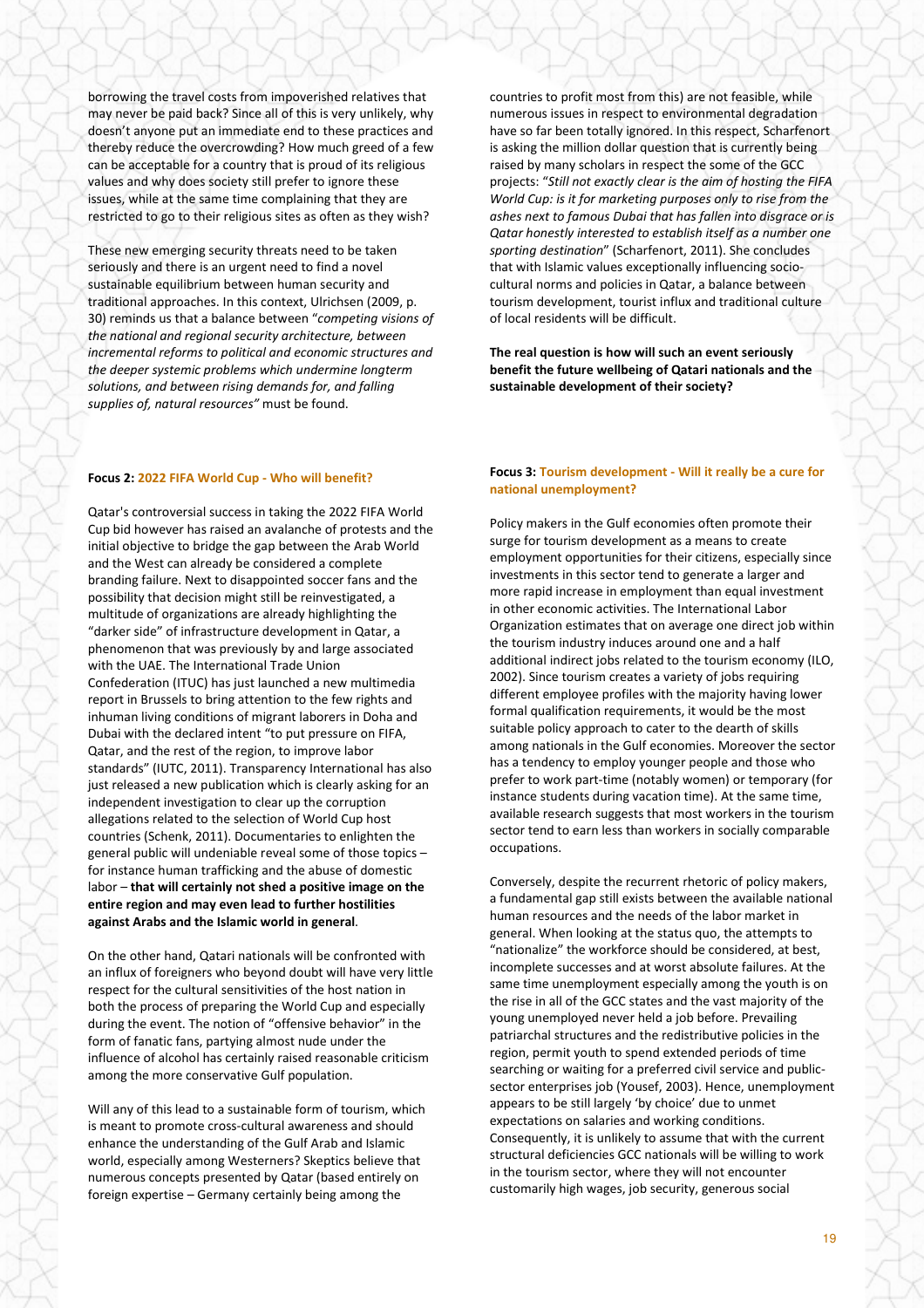allowances and retirement benefits, short working hours and the ability to display a lack of work discipline.

So at least in theory, a shift to sustainable tourism concepts could alleviate some of the difficulties currently associated with the employment of nationals in the globalized GCC tourism industry since it offers small-scale opportunities that require less skills (e.g. language skills). For instance the 'alternative' tourist that goes hiking in Bolivia, does certainly not expect the local family business that rents out rooms in a mountain village to speak any English. In this context, tour guides, bicycle, horse or camel rentals, running minibuses or local restaurants do not require many years of vocational training and still seem to provide quite adequate services to millions of 'alternative' travelers in all corners of the globe. Achieving these aspirations however requires a good fit between the types of service which tourists demand and those which locals are willing to provide. Policies which prevent or discourage independent travelers are reducing exactly these opportunities for local small scale entrepreneurs, who tend to choose employment models which complement their existing livelihood strategies and thus maximize their returns.

Since this is the case in most GCC countries, is the rhetoric about creating meaningful employment opportunities sincere? From both a security and sustainable development point of view, to develop a tourism industry that is dependent on foreign expertise and labor is unacceptable and should be considered a 'development of loss' that uses up the resources required for future generations. Hence every effort should be made to implant those nationalization policies and create the necessary awareness for the urgency of these policies.

A sector-focused approach to sustainable tourism has recently been identified in the development of selfregulatory codes of conduct and practice. While encouraging participating members to both take a leadership role in managing sustainability issues and to build a collective identity of responsibility, the system functions by means of peer pressure and status determinants, the threat of government regulation and social perceptions. One of these codes in the GCC member states could be to advertise their businesses as "nationalization compliant", based on relevant government media campaigns and the necessary framework conditions (labor/immigration/education). While prospects for widely-based adoption of sustainability standards in society and the private sector are expected to be dim, this approach certainly has advantages and reduced costs compared to forced compliance or litigation. Is this a feasible step in the right direction? How can the Gulf economies overcome their structural differences? When it comes to vocational training required for the tourism sector the situation looks even worse, since only Oman has so far managed to implement somewhat sustainable training. How can the private sector be involved in developing these urgently needed skills based on the German model? What if the protection of the system continues to take the upper hand over promoting capacities and skills?

#### Focus 4: Agro-ecotourism for GCC Food Security - A feasible way to sustain socially responsible and sustainable agriculture in rural areas

One feasible option to sustain rural areas is to introduce and promote agro-ecotourism. This form of niche tourism is

considered to have the potential to not only assist rural communities with feasible solutions to help diversify their economic base, but it would also facilitate increasingly urban GCC populations to understand the important role that rural life played in their history.

While ecotourism is nature-based and agro-tourism is farmbased, the neologism agro-ecotourism presents itself as a best practice combination of both concepts. The rural landscape, usually a combination of peripheral areas and agro-ecosystems, is the most important resource for sustainable low impact tourism development, while possessing a greater aesthetic and recreational potential over uniform, degraded and/or polluted agricultural areas. In this respect the Conference of the Parties to the Convention on Biological Diversity in its fifth meeting in Nairobi came to the conclusion that "in some areas, lowinput and small-scale agricultural activities that result in both an attractive environment and the maintenance of high levels of biological diversity can also offer an opportunity for tourism.

Sale of products (souvenirs, crafts and arts) derived from sustainably harvested natural resources may also provide significant opportunities for income-generation and employment" (CBD, 2000: Decision V/25, 12 e). Thus the symbiotic relationship between rural hospitality and agriculture (including livestock) offers new employment and income generating opportunities for rural populations, together with the expression and cultural exchange of agricultural traditions, craftsmanship, development of new value-added products (for instance jam or sweets from dates), or even culinary heritage. Cavaliere (2006) conceptualizes that agro-ecotourism will be characterized by eco-agriculture, ecotourism, and community-based initiatives. Moreover this novel form of tourism can also create incentives to shift to the urgently needed organic agriculture since people can increase their confidence in organic products through better awareness. Eco-organic agricultural practices which benefit the environment while at the same time financially gratifying farmers include the accommodation in buildings renovated or built according to ecological architecture (natural materials such as adobe, bioclimatic criteria, energy saving and waste management, landscape planning, etc.); naturalistic and didactic activities (e.g. organic gardening, compost making); on-farm consumption or selling of organic foodstuffs, and sensitizing guests on rational use of natural resources (e.g. in-house solar energy but also in greenhouses or for processing, water reuse and recycling). In this context, organic agriculture is considered to be one important approach to environmentally sustainable food production and can generate several positive impacts to rural society. Community-based participation however must first determine the extent to which rural societies are comfortable interacting with the various types of people that may visit their farm.

Above all date production in the GCC (especially in Saudi Arabia) could benefit from a shift toward introducing sustainability standards and organic agriculture (best practice examples to be found in Tunisia, Egypt and California). One obvious beneficiary would be the seriously threatened - as a result of overexploitation - natural marvel of Al-Hasa (Al-Ahsa) oasis. Another example can be traced to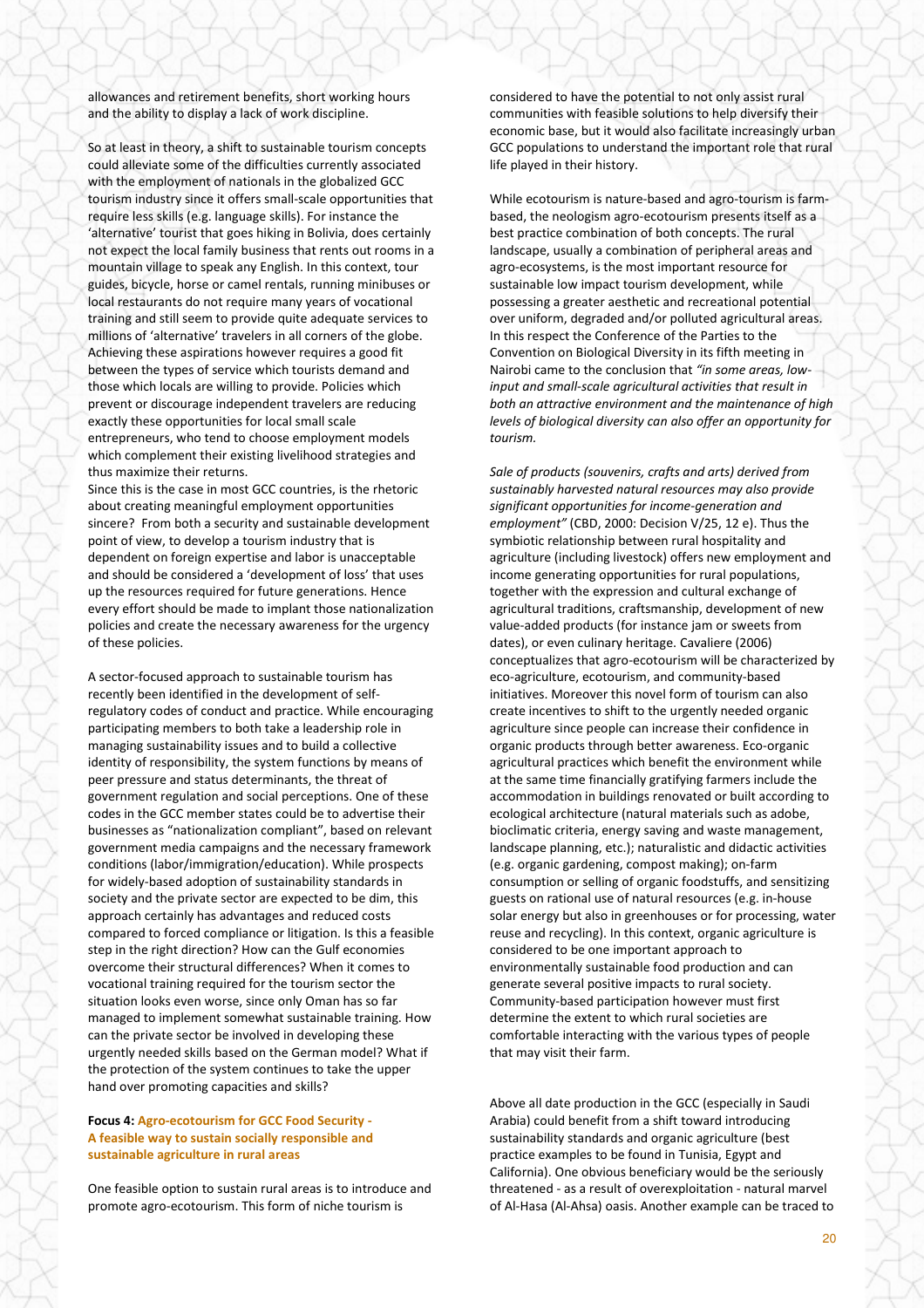the Asir Mountains where crops were traditionally cultivated on steeply terraced mountainsides, a practice which is slowly being abandoned due to lack of terrace maintenance and the non-availability of labor partly as a result of rural-urban migration. At the same time these old environmentally suitable traditions are being replaced by unsustainable intensive agriculture which is encroaching into the fragile environment of higher altitudes and is responsible for diverting water for irrigation from wadis by installing dams.

While responsible and sustainable tourism development could help to reduce such devastating practices, this would require a dramatic shift in values and sincere regulations from the leadership. There are indeed more examples scattered over the Gulf, but unfortunately hitherto the potential of tourism development was never linked with more sustainable agricultural production systems in the region (in Saudi Arabia only with large scale agriculture, not with a shift to sustainable production or organic farming).

#### Focus 5: Heritage Tourism in the GCC - A missed chance to reinforce national identity and preserve cultural as well as natural heritage?

Another form of tourism that could have a positive impact on sustainable development in the Gulf economies and serve as a remedy to the regions loss of identity is heritage tourism. As with all the other forms of niche tourism there is a multitude of definitions, but at least one useful working interpretation can be found on the website of The National Trust for Historic Preservation in the United States. The private, nonprofit organization includes cultural, historic and natural resources and defines 'cultural heritage tourism' as "traveling to experience the places, artifacts and activities that authentically represent the stories and people of the past and present" (National Trust, 2011). What makes it even more problematic is the fact that the concept includes the term 'culture', thus encompassing everything that defines a community from its way of life to tangible and intangible elements. Because of the diversity of encounters and products that constitute it, cultural heritage tourism can be further segmented into smaller, more specific subcategories which for instance include the very important regional and international experience of pilgrimage/religious tourism (Hajj/Umrah) to Saudi Arabia.

Timothy & Boyd (2003) distinguish between 'passive' and 'serious' heritage tourists, a classification which would help to define the difference between the mainstream organized tour consumer or the 'responsible' new independent tourist that looks for the educational encounter and seeks a specific heritage experience of one kind. This special learning component was also applied by Acott, LaTrobe and Howard (1998) to differentiate 'shallow' tourists from their 'deep' counterparts when it comes to nature-based tourism. The later being "ecocentric" and/or "allocentric", in particular in search of intrinsic value, small-scale development, authentic community identity as well as participation and the notion that materialism for its own sake is intolerable. On the other hand, the 'shallow' or anthropocentric tourist has a business as-usual attitude, where nature and everything in it is seen as a resource to be exploited in maximizing profits and human benefits, while management decisions are based on utilitarian reasoning and sustainability is viewed from a very

weak perspective. When it comes to the 'serious' or 'deep' type, studies have consistently shown that heritage travelers stay longer, are extremely well educated, more likely to be female and have a preference for locales off the beaten track. As a paradox this form of travel often tends to be a special subdivision of the often maligned backpacker travel (in the US often referred to hiking, trekking or adventure tourism). However this is most likely one of the most misunderstood concepts by developing countries policy makers and it should reflect the absence of knowledge of tourism types and markets, since for many using a backpack (considering the fact that a quality trekking backpack for the determined outdoor tourist that will not have a negative impact on the owners health will start from 300 USD) is simply the most comfortable form of carrying around your belongings when heading for less developed destinations and remote areas. Consequently, Scheyvens (2002) as well as numerous other authors calls for holistic socio-cultural research on the characteristics of contemporary backpackers and their potential to assist the sustainable development of destinations. Nevertheless, according to Van Egmond (2007), the 'serious', 'deep' or as some authors call them 'dedicated' (insert 'responsible', 'alternative', 'purposeful', etc.) tourist is much more difficult to manage, since they are more demanding in their interaction with locals and when authenticity issues are concerned. For instance, this type of tourist engaging in the religious pilgrimage to Saudi Arabia would care if the faith-based souvenirs on sale are imported from China or if they represent local craftsmanship.

Yet the concept of natural and cultural heritage preservation and tourism (just like many other concepts in development policy) is entirely based on Western constructs, which are deeply embedded in European cultural, economic, and political processes. In this context, a so called heritage consciousness first transpired with the Enlightenment philosophy of  $18<sup>th</sup>$  century Europe (Lowenthall, 1985). During this period intellectuals sought to mobilize the power of reason in order to reform society, advance knowledge, and oppose intolerance as well as abuses by the religious authorities. They reflected upon Greek and Roman antiquity for examples of intellectual progress, aesthetics in the arts, advanced architecture and philosophy. Consequently, this specific era was characterized by tremendous economic, political, and social change as countries made the transition from trade-based mercantile economies to industrial ones, while at the same time shifting from oligarchic political control to broaderbased liberal democratic relations of authority. Thus the concept of the nation state was born and with it came novel challenges that needed to be resolved. When society ceased to be constrained by the absolute authority of the elites and the church, it embraced novel social ideals, especially the Enlightenment notions of individualism, liberty, and social justice, resulting in many governments struggling with social control and allegiance of the populace. Consequently, these states had to devise a way to bond people and regions, dissimilar in their class interests, geographical locales, and sometimes in their religious and ethnic backgrounds, to the highly abstract notion of the state, where inhabitants were connected to imagined 'homelands' through the new concept of citizenship.

Subsequent to this period of drastic change, another intellectual movement was conceived in Europe that originated in the second half of the 18<sup>th</sup> century, which could be considered partly an escape from modern realities as well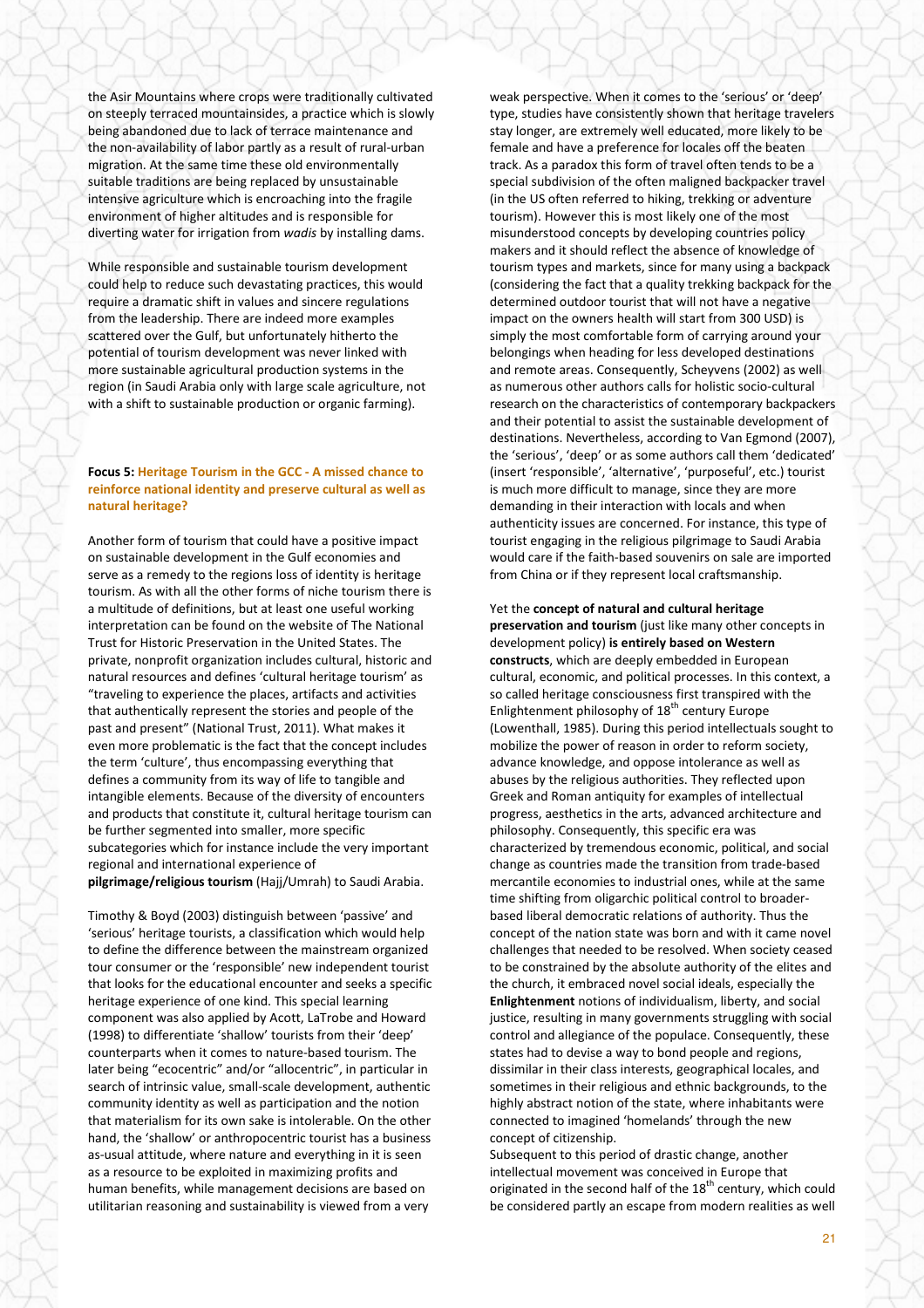as Enlightenment rationalism embodied especially in the scientific rationalization of nature. Next to the emergence of poetic mystery, the zeitgeist of the era had a strong recourse to historical and natural inevitability in the representation of its ideas. The shift to Romanticism induced an emphasis upon solitude, privacy and a personal, semi-spiritual relationship with the sublimity of untamed nature and its picturesque qualities. According to Urry (2002) "individual pleasures were to be derived from an appreciation of impressive physical sights". Exemplary objects of these ideals would be the scenery and landscapes of the Alps or magnificent stretches of coastline, but also the remoteness of historical buildings or alien cultures. Nevertheless, besides being the cradle of eco-tourism in its celebration of nature as object of extreme emotion, one of Romanticism's fundamental ideologies and enduring legacies of its political philosophy is the assertion of the concept of nationalism. Strongly inspired by the works of Rousseau and von Herder, the movement had inter alia a focus on the development of national languages and folklore, and the importance of local customs and traditions. By contrast, the contemporary natural and cultural heritage industry on a global scale may serve less for nationalism and identity than as a palliative for rapid social change and the increasing uncertainties of our times as well as to shield us from the seemingly rootless and transient after-effects of modernity and globalization (Chambers, 2006).

When it comes to cultural heritage tourism, the Gulf economies seem to put an emphasis on the built heritage with a preference for using the idiom 'Build Environment' (a differentiation that already foreshadows some of the challenges). The term was defined as "….the identity of a community or of a country. Indeed, the built environment is the reflection of a lifestyle, of a social organization, of artistic practices, and of the architectural adaptation to climatic, geographical, cultural and religious factors" by the Built Environments for Sustainable Tourism (BEST) conference that was held in Muscat in 2005. When reading this definition, the question that instantly comes into one's mind is what the foreign designed, foreign build and most unsuitable to climatic, geographical, cultural as well as religious factors skyline of Dubai has to do with the identity of the UAE and its citizens? How does this drive toward 'elusive bought development' in the form of foreign iconic copy & paste architecture lead to the construction of a 'sense of place', a sense which enables nationals to feel that they 'belong' to a place, or that a place 'belongs' to them? A very similar question could be asked, when taking a critical look at the infrastructure developments in the holy cities of Mecca and Medina. In this particular case it should be up to Muslims and especially Saudis to decide if somewhere in between Burger King, Dunkin Donuts, massive concrete international hotel chains or Starbucks close to the Prophet's burial site is the heritage, identity or architectural adaptation to cultural and religious factors that they wish to present to the world as the most sacred place of Islam. Moreover, there is the question of what those responsible for this devastating development wish to leave behind for future generations and humanity in general?

Within the context of policy planning, a dichotomy exists between preserving the past for its intrinsic value and the call for development in response to changing societal values. This paradox has been profound in the GCC, where we witnessed heritage destruction at an unprecedented scale in

some member states. Sadi and Henderson (2005) observed that in Saudi Arabia, numerous well known landmarks have given way to development projects as part of the nation's drive towards modernization, thereby reducing its attractiveness as a tourism destination. Numerous other important heritage sites in the Kingdom are still under threat. Hence it should be no surprise that the International Conference for Urban Heritage in the Islamic Countries, which was held in Riyadh in May 2010, designed a comprehensive roadmap to preserve architectural heritage and recommended "to lay and execute plans to ensure balance between urban heritage preservation and requirements of contemporary development" as well as "to enact binding controls to preserve mosques and religious facilities" (SCTA, 2010). In theory, the development of sustainable heritage tourism would play a significant role in providing a native self-image and could serve as a source of dominant visual representations of the nation, but will this concept be feasible in the Gulf economies? For instance, according to a working paper presented by Al-Ghabban there are 1985 identified urban heritage sites in Saudi Arabia, hence how can sustainable tourism contribute to preserve these valuable assets? Islamic urban heritage, with its elegance, simplicity and being based on complex mathematical computations for design, bears testimony to the knowledge and scientific advancement of Islamic civilization and is being admired by millions of international tourists around the world (for instance in Istanbul). What needs to be done to root the value of natural and urban heritage in Gulf societies' minds and to promote the understanding of the need to share this heritage with the rest of the world especially in Saudi Arabia? What will prevent the illusion that they must continuously invest in construction to promote tourism in both Oman and Saudi Arabia? Instead of trying to replicate those unsustainable "tourist" attractions, they should focus on the natural abundance that they already have. Well-presented rural villages and towns can have sufficient charm (see Austria, Canada or US for instance) and may contribute to community pride. Accommodations made out of adobe have an aesthetic traditional appeal and provide perfect insulation from both the heat and freezing temperatures during winter, while well-maintained heritage facilities (does not mean newly constructed, but for instance being clean) assure that visitors feel welcome. For instance restoring the historic Hijaz railway and its stations authentically – preferably without visible pollution - would be another invaluable asset for Saudi Arabia. What will prevent the relentless commodification or outright replacement of cultural practices (Russian belly dancers in the UAE), heritage and landscape resources?

#### Focus 6: Regional or Domestic Tourism - Compatible with Sustainable Pathways?

Almost paradoxically Gulf economies see the regional or domestic tourism market as a prime target for their initiatives. The logic or political strategy behind this shall be an interesting topic for discussion during the conference. From an economic perspective, domestic tourism basically involves a regional redistribution of national income, and hence most countries tend to give priority to international tourism to earn foreign exchange. Moreover, on a regional basis - as already mentioned above - this market segment is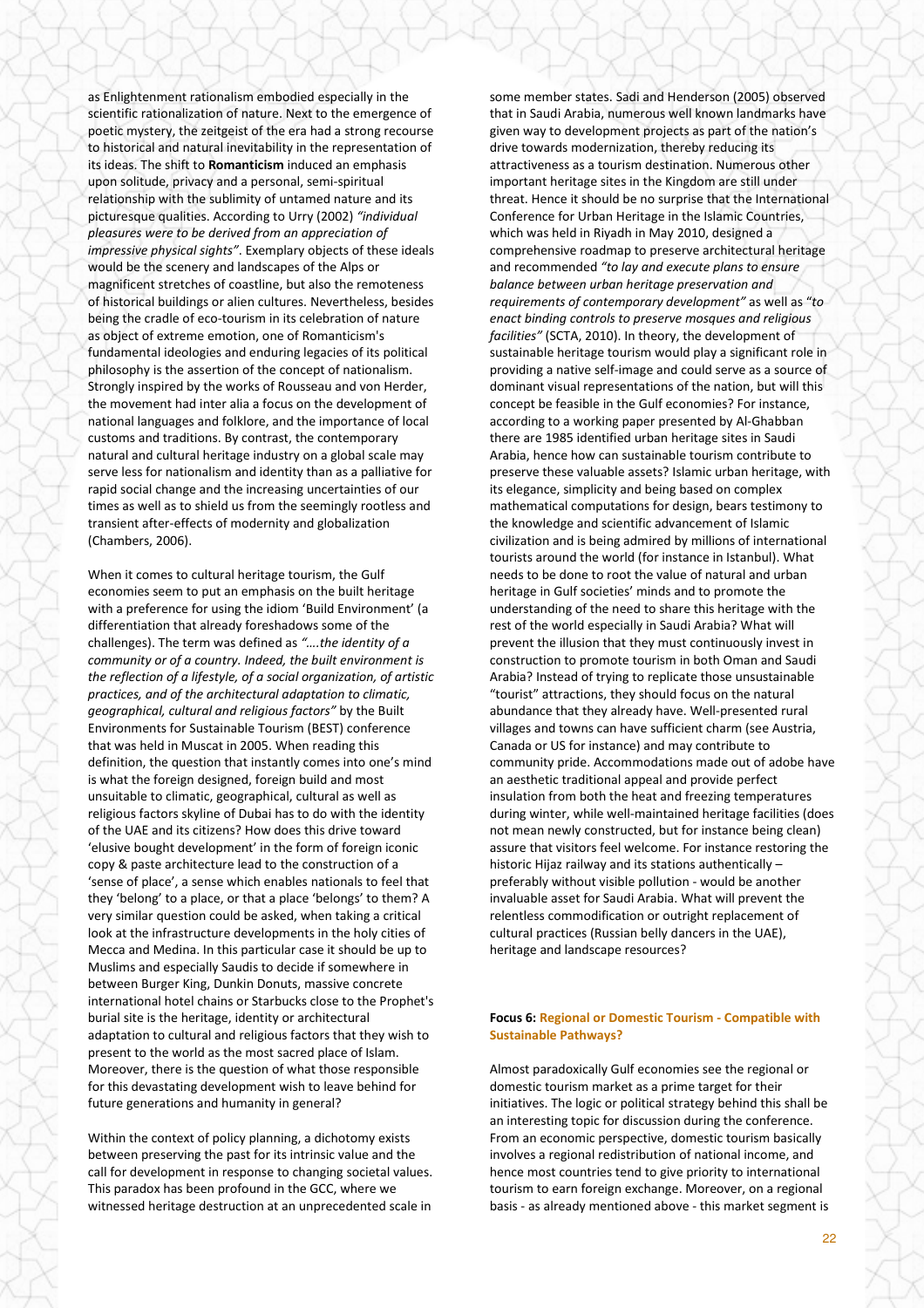based on excessive consumption, hence entirely dependent on foreign inputs, so the leakage is even greater while sustainability approaches will tend to be nearly impossible.

Some proponents in Saudi Arabia claim that their citizens are in their words 'big spenders' and that there is an urgent need to keep those revenues within the country. Such assumptions are only partly true and do not reveal the realities of contemporary Saudi society. First of all, those statistics include all types of tourism, including official, business or medical travel which is usually paid for very generously by the Saudi government or companies. Since government officials routinely stay in five star hotels in London, Paris or New York, this will noticeably influence the per capita expenditure. Moreover, one needs to consider that there is a small proportion of Saudi and other GCC elites, who will undeniably classify as 'big spenders' while vacationing abroad and Google is quite willing to surrender detailed information on this. For instance the search words 'big spenders' plus 'Saudi Arabia' will instantly produce this headline "Hopscotching from Saudi Arabia to Switzerland, … fashion lovers can drop six figures in a single spree". There should be no need to highlight that such consumption patterns are seriously distorting the statistics. Conversely, when the average Gulf tourist is spending 3.5 times more than the average tourist in the UK and more than 1000  $\epsilon$ (1380 USD) per day in Germany we should question such figures and consider the distribution.

When it comes to outbound GCC leisure tourism, we can also see very distinctive trends. An article in Arab News reported that the average cost for a Saudi couple traveling to a European destination including tickets and hotel is 20000 Saudi Riyals (equivalent to app. 5332 USD or 3911 EUR) for a period of 15 days (Al-Jassem, 2011). While the amount spend seems way above average in comparison to the offers available in Europe, the article claims that spending vacations in Europe is becoming "a necessity for some families, not only because of the revolutions elsewhere, but also because of its ostensible prestige and the cool weather". (Obviously no one has yet noticed that the weather is not all that fresh in many parts of Europe during summer and especially that not everything is air-conditioned – London underground can certainly be an alternative sauna). Nevertheless, since most Saudi families cannot afford the amount of money that is required to apparently spend "a good time in Europe" they are inclined to get a loan from the bank or borrow the required sum from friends or relatives, often as a last resort for demoralized males suffering from extensively nagging wives. As unsophisticated as such articles may be, they do reveal certain trends that are relevant. As a result of their consumption pattern, GCC nationals have a preference to head to major cities, instead of opting for the much cheaper farm/hiking vacation in a scenic village in for instance Austria or Spain. The second trend is in respect to motivation, since satisfying the need for 'prestige' does not lead to someone being interested in the destination or in the host community. Both these trends have been confirmed by available statistics published in the UK and in Germany. A new report from Visit Britain revealed that the number of tourists visiting Britain from the Gulf economies has increased by almost 10 percent in 2010, with most tourists coming to London and with shopping being the predominant interest. While the British might be a bit disappointed that all those efforts to promote their remarkable heritage got ignored, Germany is suffering from

exactly the same inclination. While Germany also displays continuous increases of visitors from the Gulf economies, recording almost a million overnight stays with over 50 percent of these coming from Saudi Arabia alone, shopping and medical purposes constitute their main interests (Statistisches Bundesamt 2011). Specific data for Hamburg, the second most preferred destination after Munich, reveals that shopping and entertainment (… strangely we are only really famous for one specific type of entertainment???) are of relevance. In comparison, almost all other inbound leisure tourists come to Germany for its natural and cultural heritage – what a relive for Neuschwanstein Castle where 1.3 million visitors per year squeeze in search of Romanticism. Across the Atlantic, the US reports the same trends for GCC nationals – shopping and entertainment (amusement parks, etc.) are the predominant interests. In a way these facts would be more comprehensible, if there wouldn't be those mega size shopping malls with exactly the same shops to be found in abundance across the GCC! The last implication is that Gulf nationals like to travel and that especially Saudis seem to have an urge to leave their home turf quite frequently. Despite all the efforts to tempt its citizens to spend their vacations in the Kingdom, even the latest statistics from Saudi Arabia's Tourism Information and Research Center confirm that Saudis increasingly traveled abroad. While domestic tourism fell more than 28 percent in 2010, there was an almost 17 percent increase in outbound tourism and a 62.9 percent increase in the number of nights they spent outside the country.

These figures only substantiate what most independent experts already projected, a significant number of Saudis and especially those that are responsible for the high expenditure will always prefer to travel abroad. Those that can afford it will continue to spend their summers in Florida, California, Marbella, Côte d'Azur or elsewhere where you can go for a sunset walk on the beach of an authentic (nonartificial) island and everyone else will be lured by cheap prices to Egypt, Lebanon, Turkey, Malaysia, Indonesia, UAE or Bahrain along with a few other destinations. However, decreasing per capita incomes, immense population pressure resulting in progressive youth unemployment may force some segment of society to eventually involuntarily to stay at home (with projections of temperature increases as a result of climate change it might be an unpleasant stay) which could lead to a new set of challenges.

Additionally, some experts assert that GCC governments could use national or domestic tourism to enhance national integration and identity, but according to Hazbun so far we have seen very little of this. In an interview with Gulf News, he notes that sites remain too commercial with shopping malls and entertainment parks while archeological ruins have tendency to mostly appeal to Western tourists. The lack of interest for cultural heritage was confirmed by Aluwaisheg by explaining that "when a family from the Gulf region travels abroad, for France as an example, they visit Euro Disney. Very few would watch a play in a theatre" (Al Tamimi, 2008). The question really is how successful will the promotion of heritage tourism and the urgently needed preservation of the same be, if GCC countries continue with their preference for domestic/regional tourism? Is there not a mismatch between policies and the market? Can the preservation of natural heritage have a future, if those that are meant to use it prefer shopping and entertainment based on massive infrastructure? Can wildlife protection and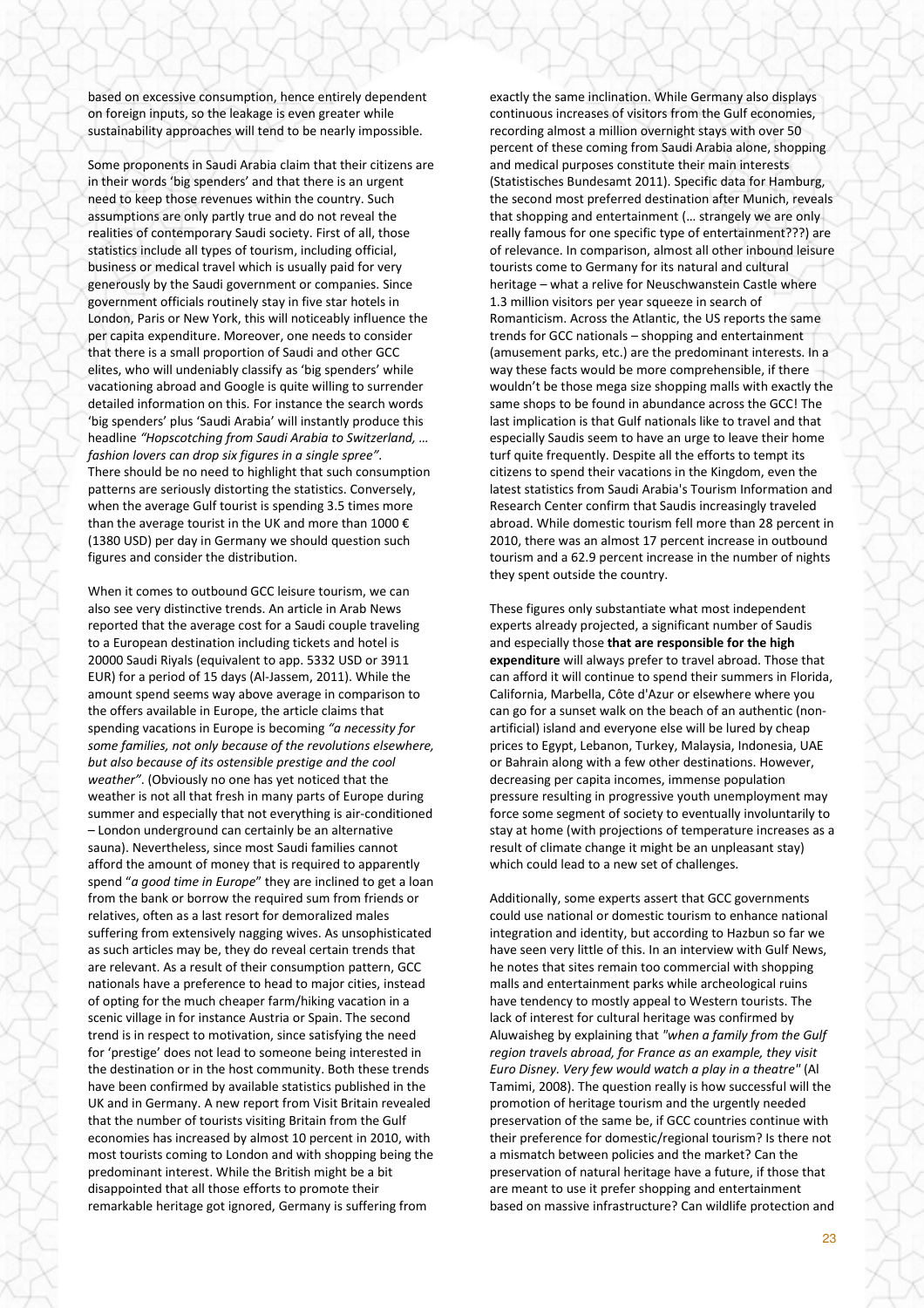preservation really work, if society does not yet have the educational foundation to appreciate such ambitious endeavors? Or in the case of Saudi Arabia show an outright lack of interest to watch the TV programs prepared by the National Commission for Wildlife Conversation and Development (AL-Shayaa, 2007)? Another example would be the displeased reaction of citizens in Ta'if, a town located on the slopes of the Al-Sarawat mountains in Mecca Province, when the SCTA decided to choose a 'Sacred Baboon' as the city's tourism emblem (they must have changed it to a rose?). While the hamadryas baboon (papio hamadryas) was a sacred animal to the ancient Egyptians, seems to be a serious Saudi tourist attraction (represented in countless photos on the web and unfortunately sitting in between lots of garbage) and in general baboons can easily live in harmony with humans with a little applied common sense of the latter, there are yet numerous challenges to be overcome on this very disturbed human-animal relationship. A study found out that "the most important cause of the low level of awareness about the importance of wildlife among the study population is the lack of emphasis on the importance of wildlife in the socialization process of the young generations" (AL-Shayaa, 2007). On the other hand, regional travel in the GCC is meant to be so called "familyoriented" tourism, so why can this not happen while hiking in undisturbed nature with the so far missing educational component delivered by parents? If this is not possible, since maybe the parents do not have the necessary knowledge either, it would be about time to restructure education in general instead of investing into even more superficial entertainment (more shopping malls, more theme parks, etc.), since tourism development cannot fix those structural socio-cultural deficiencies. Yet while obesity rates, especially among women and children are reaching dramatic proportions, everything has to be made 'even more accessible'.

In an article in Asharq Alawsat, Zahi Hawass, a worldrenowned Egyptian archaeologist, expressed his worries about the initiation of projects to pave the roads within the historical town of Al-Diriyyah in order to facilitate tourism or even more lucrative contracts to construction companies. The UNESCO World Heritage site Turaif, being considered a unique model of Najdi architecture, represents a small quarter within the historical town situated on the edges of Wadi Hanifa with large areas of palm groves. Instead of making the precious area accessible by walking and preventing destructive traffic, this is yet another example of unsustainable development which should provide enough substance for further discourse. Is it really sustainable to destroy your authentic heritage to make it accessible to 'shallow' tourists, but at the same time loosing it for those who would have a preference for a 'responsible' approach? Just imagine they would have built an asphalt paved road to Machu Picchu in Peru or destroyed the scenic jewel-green peaks with building that intended cable car. The GCC could learn from the fact that in 2008 alone 141000 Inca trail hikers embarked upon that seriously 'not all that easy' multi day trek to the 'Lost City of the Incas' struggling for oxygen somewhere in between 3000 and 4200 m above sea level – without basically any infrastructure whatsoever (except the backpacker train and a few restrooms). In fact the number of those interested was so great that the Peruvian government had to issue quotas (500 hikers per day) to restrict access. Saudi Arabia has the Frankincense trail, but the question is – will they destroy that asset by building massive

infrastructure to promote domestic tourism or will they depart from their xenophobic policies and take advantage of those natural endowments by promoting sustainable lowimpact tourism? On the other hand will sustainable tourism in the GCC be feasible, when the intended market segment is not interested? Wouldn't sustainable tourism formats, especially low-impact outdoor activities practiced by foreign travelers (especially hiking), have a trickle down effect and eventually attract the curious youthful Saudi population? Is it reasonable to assume that especially this youthful population will be interested in heritage tourism, while this segment is usually more of interest on a global scale to middle-aged and older travelers? Next to sports, youth cultures tend to involve having 'lots of fun' (even if this fun is as innocent as just watching others having fun) – is there really enough of that available in the Kingdom to cater to this huge young generation? Finally, is it healthy for a country to at least attempt to isolate its citizens from the rest of the world (obviously that does not work anymore anyhow – tourism or not) and thus foster frustrations?

#### Focus 7: MICE (Meetings, Incentives, Conferences and Exhibitions) Tourism - Reconciling Growth with Sustainable Development and Restrictive Policies

Another visible trend in the GCC is the development of the so called MICE (meetings, incentives, conferences and exhibitions) or simply business tourism representing another high-spending segment of the industry. However, while this sector is one of the more rapidly growing market segments of GCC tourism simply as a result of the current pace of economic growth, its promotion requires considerable investment and policy planning. For instance Oman has just commenced construction of a new \$1 billion Oman Conference and Exhibition Centre in Muscat scheduled to be completed in 2014 with the premises to transform Oman into a key destination for major business events in the region. However, with heightened levels of competition for the conference and exhibition market at national, regional and international level, a sense of uncertainty surrounds the long-term prospects of many of these facilities. Further there are a number of key challenges on the supply side which must be first addressed in the Gulf economies. When it comes to sustainability principles, there will obviously be a number of trade-offs and compromises in this sector. Unlike the 'alternative' leisure tourists, business travel demands a high degree of elegance, efficiency and safety. Hence sustainability can only be achieved as a result of technical improvements (e.g. carbon neutral facilities, water saving measures, etc.) and reasonable planning (no Golf courses and air-conditioned swimming pools). However, there are obviously a number of services that the MICE sector will not be able to do without: adequate provision of business related amenities, convenient transportation connections and high-quality dining facilities. Since business trips are much more restricted in terms of choice and normally determined by business opportunities and involvement of the traveler with organizations at the destination, they provide opportunities of much higher revenues, especially as consumers are willing to pay more to suits their inflexible schedules. Yet when it comes to noncompulsory events, such as congresses, conferences, exhibitions, etc. the question will be if the exclusion of certain nationalities, the prohibition of alcohol and in the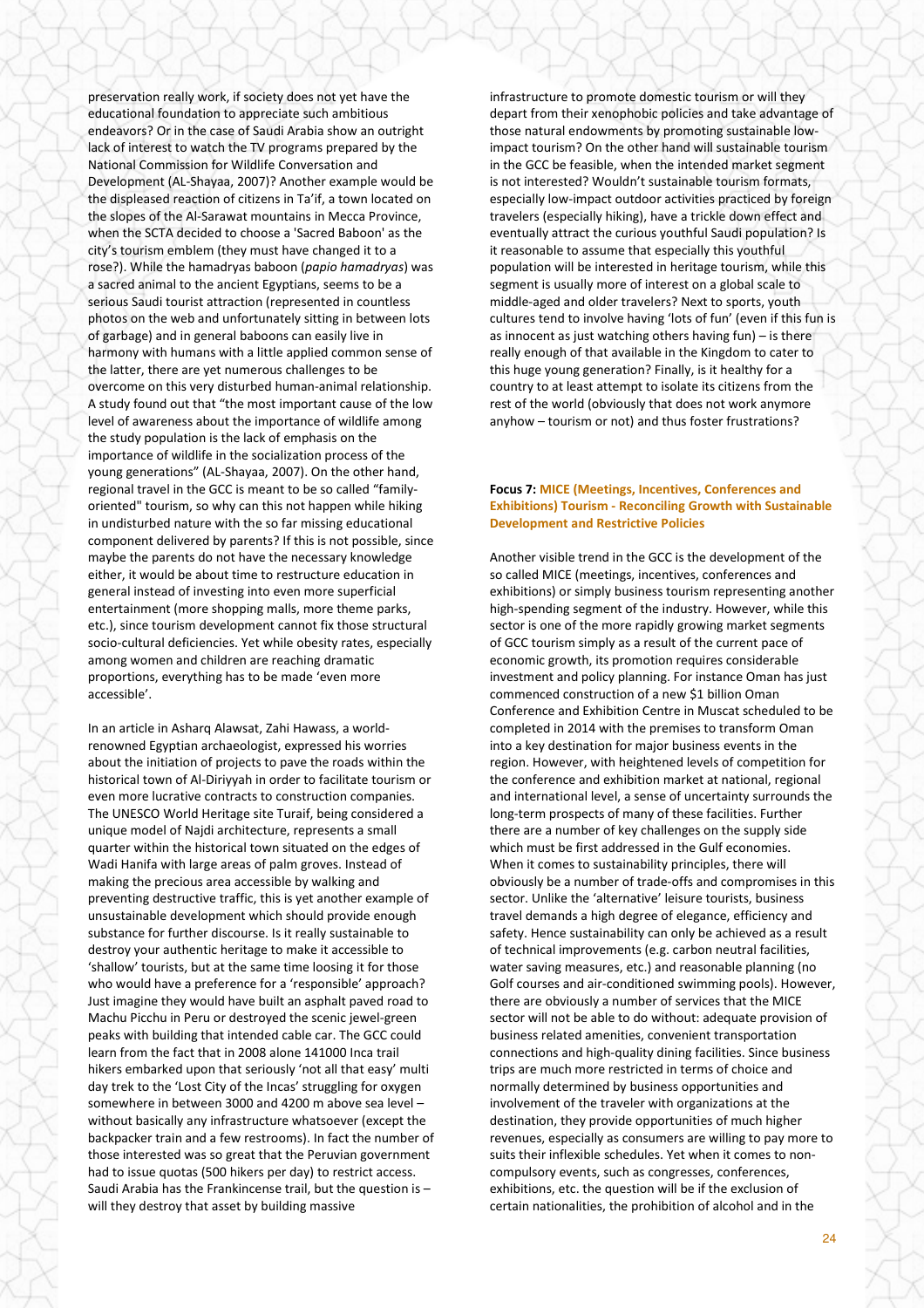case of Saudi Arabia segregation of women and strict dress codes may just deter some potential, in particular female, clients. How could this obvious problem be solved? Would it be feasible to create KAUST like enclaves where there is no segregation and women can wear their normal business ensembles? While you can expect that leisure tourists strictly adhere to the host countries norms and values (after all they came there voluntarily), can you really expect the same from business travel and believe that you have a competitive destination to host for instance an international medical congress?

To maintain a competitive business travel sector, while adhering to sustainability principles, a country would need a trained workforce capable of delivering the desired highquality product. Are the Gulf economies ready for this? What would urgently need to be done to improve the situation? Obviously, a MICE industry that depends on foreigners is not conducive to sustainable development pathways, since in the absence of meaningful employment opportunities the environmental trade offs would be far too great. While inadequate English and other foreign language skills among guest-contact staff is a recurrent theme in nationalization discourses, languages such as Mandarin Chinese, Japanese or Russian are also becoming increasingly important in the business travel world. Further, while it is possible to outsource some tasks in this sector to international IT centers, local knowledge of the destination is still needed to ensure accurate and timely information. In view of the current situation in the GCC, what will be the chances of success for this industry?

25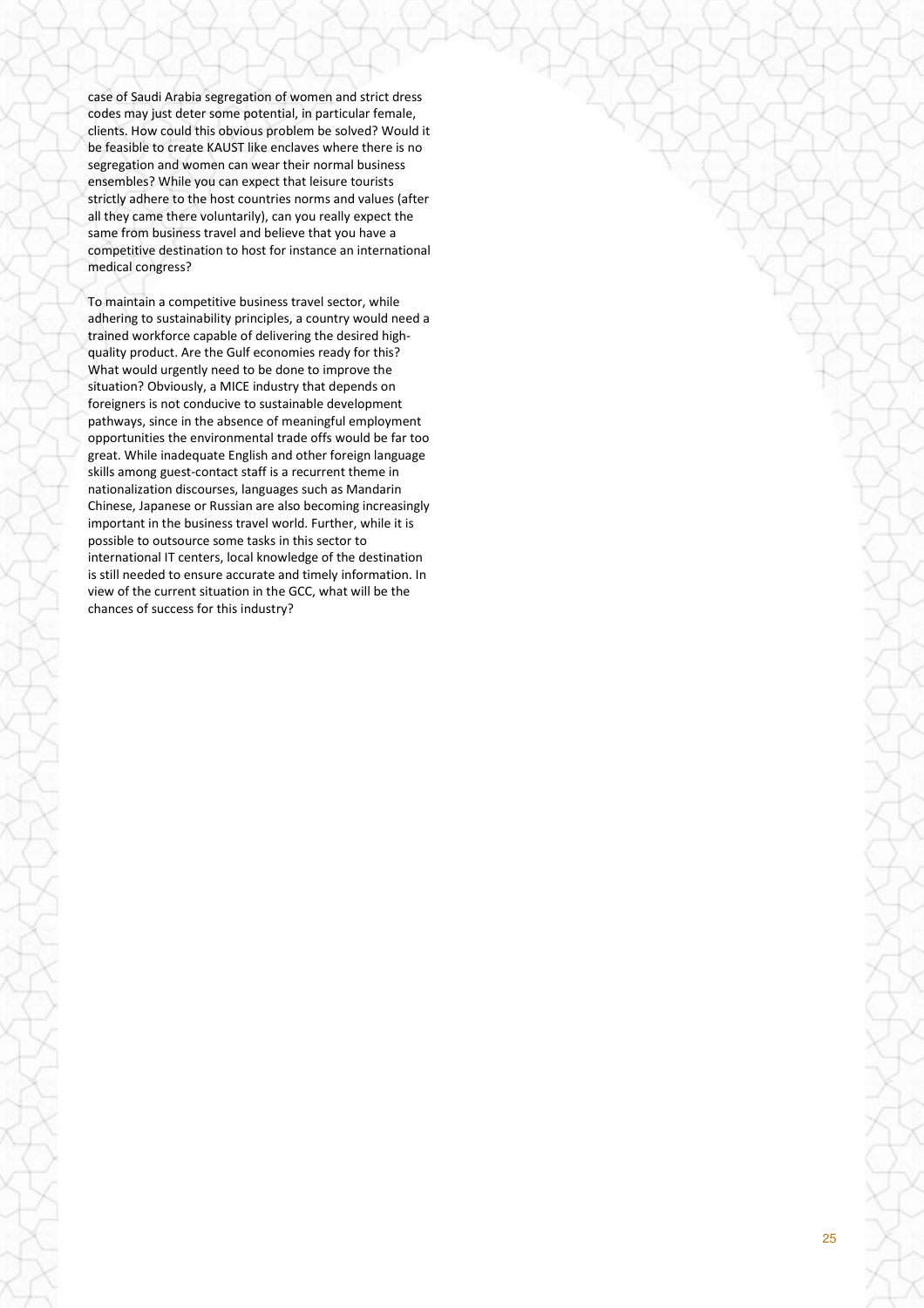### Session Abstracts

# Part 2: Sustainable Tourism Development and Heritage Preservation in the Gulf Cooperation Council (GCC)

# State-society Relations, Economic Change, and Tourism in the GCC States

### Matthew Gray

Senior Lecturer The Australian National University Australia

At first glance the state-society relationship and tourism may seem to have little in common, apart from the often casual and haphazard ways in which states seek to promote tourism, either as a nation-building exercise or for its economic benefits (especially job creation and foreign currency generation). However the transformation of the political economies of the Gulf since the 1990s – the smaller GCC states in particular, but also Oman and Saudi Arabia – has created multiple linkages between state-society dynamics and tourism, which warrant investigation for the insights they provide into both the state-society relationship and the structure and nature of tourism policies in these states.

It will be argued here that three main dynamics have acted as causal or relationship factors between statesociety relations and tourism in the Gulf over the past two decades.

- 1. Economic diversification, caused by a restructuring of the rentier bargain between state and society, has meant that states have sought out new economic sectors to address the fluctuations and political problems underlying basic rentier bargains. That said, rentierism still defines the GCC states, but it is a redesigned and refined rentier bargain that I call 'late rentierism'.
- 2. Changes in the economic characteristics of the state, including a renewed acceptance of state capitalism, asabiyya capitalism and the declining legitimacy of economic neoliberalism. Tourism has become part of the state's profit-driven economic strategy. At the same time, the GCC states stand in contrast to most other parts of the world, because the state is not seeking to develop tourism because it is labor-intensive and will create employment. Most tourism jobs in the Gulf are held by foreign workers. However tourism creates some senior positions for nationals, and above all, still also delivers economic benefit to the state overall and to key commercially-linked members of the elite too.
- 3. Changes in how the GCC leaderships view each other, including a growing economic competition between them. First Bahrain, then Dubai, and now Abu Dhabi, Qatar, and to a lesser extent the other GCC states, have begun competing as regional 'hubs' and business centers. In this, each is trying to 'brand' itself as distinct from the others. Tourism is important here as (a) a sector that most of them are focused on and (b) a sector that has great branding and image benefits in-built into its nature.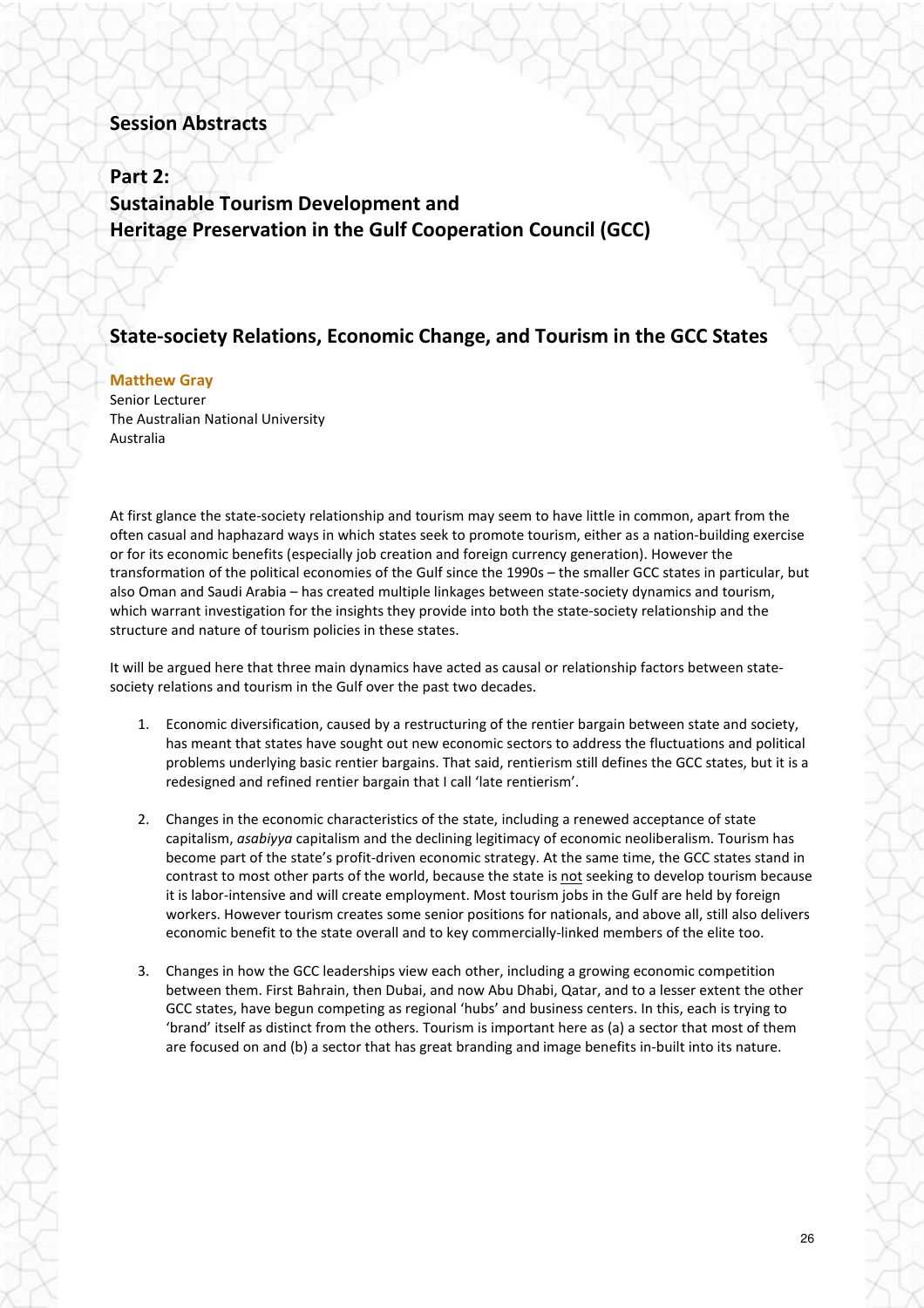# Place Making and Tourism Development in the Gulf Region: Sustainable Models for Learning, Reflection and Growth

### David Kendall

Centre for Urban and Community Research, Department of Sociology, Goldsmiths, University of London

Imaginative reflection is essential in forming communal and secure environments of continuity within urban spaces, encouraging sustainable tourism in cities.

Structural façades and brand identities created by infrastructures of Globalization may not reveal or absorb social experiences on the ground. Sustainable growth requires ongoing social dialogue initiated by embodied interaction, shared conversations and the development of 'collective memory'. One could propose that collective or cultural memories are possessed and transmitted by individuals, but shaped by group relationships, producing sites where storytelling, memories and people integrate and are assembled / reassembled by human activity. Experiential relationships that evolve between residents, tourists, economic migrants and city planners in the Gulf region have the potential to inspire and maintain new social discourses, stimulated by intimate communal rhythms, local knowledge and observational practices. 'Place' could be defined as an event; relational, productive and mobile with a shared focus on everyday activities that are instant and often overlooked. These processes may merge with existing leisure experiences and structures to form alternative architectural strategies, transformed by local exchanges, historical sensibilities and cultural specificities unique to the Gulf region. My presentation will utilize existing research and practice developments to propose visual sociological methods and place making strategies that could promote sustainable models for learning, reflection and discussion.

My goal is to generate ideas and propose pragmatic collaborative methodologies, producing new narrative tools to encourage, or strengthen, alternative social and spatial interactions between new or existing participants and stakeholders. Allowing ephemeral activities to become definable narratives that begin to map and sustain past and present relationships between residents, architectural development, planning processes and tourism in the Gulf region.

### The Paradox of Urban Conservation in the Gulf: A Tale of Two Traditional Markets(Souqs)

### Ali A. Alraouf

Professor of Architecture, Urban Design & Planning Theories Qatar University Qatar

The paper will conduct a discussion for understanding current trends and future developments in the study of people-urban environment relations, with an emphasis on the concept of diversity within the Gulf cities. This is explored in relation to: theoretical approaches, urban public spaces, people's lifestyles, social groups and inclusive urban environments. Contemporary Gulf cities are providing unique examples for research on urban diversity. Its demographic structure is distinctive for a minimum of 50 percent expatriates in overall population. Gulf cities are obliged to cope with such a compelling fact. The challenge is to move away from indifference and bring about better acceptance of others. On the relationship; city spaces and culture, the paper argues that traditional markets (Souqs) must be envisioned as spaces for cultural expressions. Traditional markets are a rich display of products and talents and a great opportunity to share and meet with people from same culture and others. Sougs are a popular tourism attraction in every Middle Eastern city. The soug is popular with locals,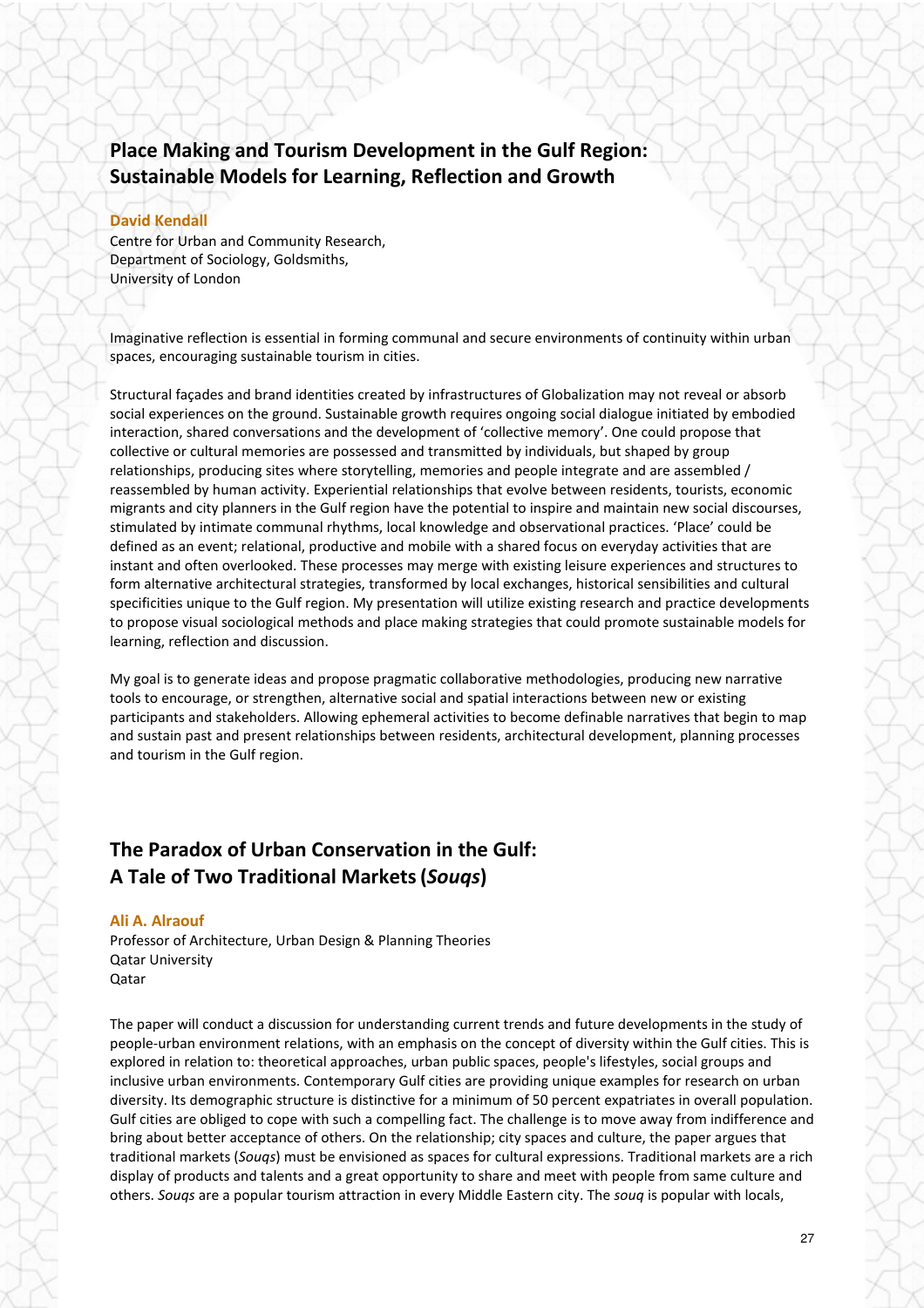expatriates and tourists who experience the traditional setting of a unique marketplace. They authenticate the past by reflecting its heritage. There, people are attracted by the aura of history and fascinated by what is genuine and rare. Using comparative analysis approach juxtapositioning the selected cases, of two Gulf souqs, the paper confronts questions like what does Gulf urban diversity mean in the present. And, is diversity in urban spaces only a challenge to be dealt with or is there also economic potential that can be taken advantage of? How do we ensure that Gulf cities are indeed spaces of tolerance? How to give visibility to the spaces of marginalized groups, as these spaces are often ignored or worse, eliminated? How to preserve or regain spaces in the city for the expression of traditional cultures of those migrating from other areas, regions or countries? The paper explores the socioeconomic and cultural mechanisms that can encourage inclusive pluralism in the Gulf cities' open spaces within conserved and preserved traditional souqs.

### International Tourism Law as a means of Sustainable Development and Protection of Cultural Heritage of GCC States

#### Phil Cameron

Executive Vice President International Forum of Travel and Tourism Advocates (IFTTA) USA and Japan

This essay describes the impact of cultural and heritage tourism law as a positive influence on particular economies and societies, using examples from all over the world, as well as the Gulf States, so that GCC governments and industry can refer to successful models in developing its cultural heritage.

Sustainable tourism law examples illustrate the great potential to create, protect and indirectly support job creation in several segments of the economy, while maintaining the environment, culture, and jobs for future generations. Sustainable development can be achieved through tourism laws that increase employment opportunities, develop infrastructure, and create host people's standards for individual, corporate and social activities related to tourism in the states of Arabia, Iran, and Iraq. This essay emphasizes that the significance of maintaining cultural heritage is important both for the common heritage of humanity but also for the daily lives of people that make a living from the income created by tourism. Examples of helpful laws, case studies and treaties are outlined, concluding with descriptions for new and stronger legal protections of cultural heritage to enable sustainable tourism development.

### Welcome and Leave My Country Alone: Reconciling Preservation Efforts and Tourism Promotion in the GCC

### Shannon K. McNulty

Program Coordinator for Continuing Education (Career Services) Texas A&M University at Qatar Doha, Qatar

Within the context of the conference and the multiple angles from which to address tourism development, this paper seeks to focus on the conundrum of reconciling cultural and heritage preservation efforts with tourism promotion throughout the GCC. While the region as a whole shares some similar concerns, each country faces its own individual strengths and challenges. These challenges range from managing unprecedented levels of economic growth and expansion to maintaining areas of natural beauty and/or historical significance in remote areas to minimizing the effects of pollution.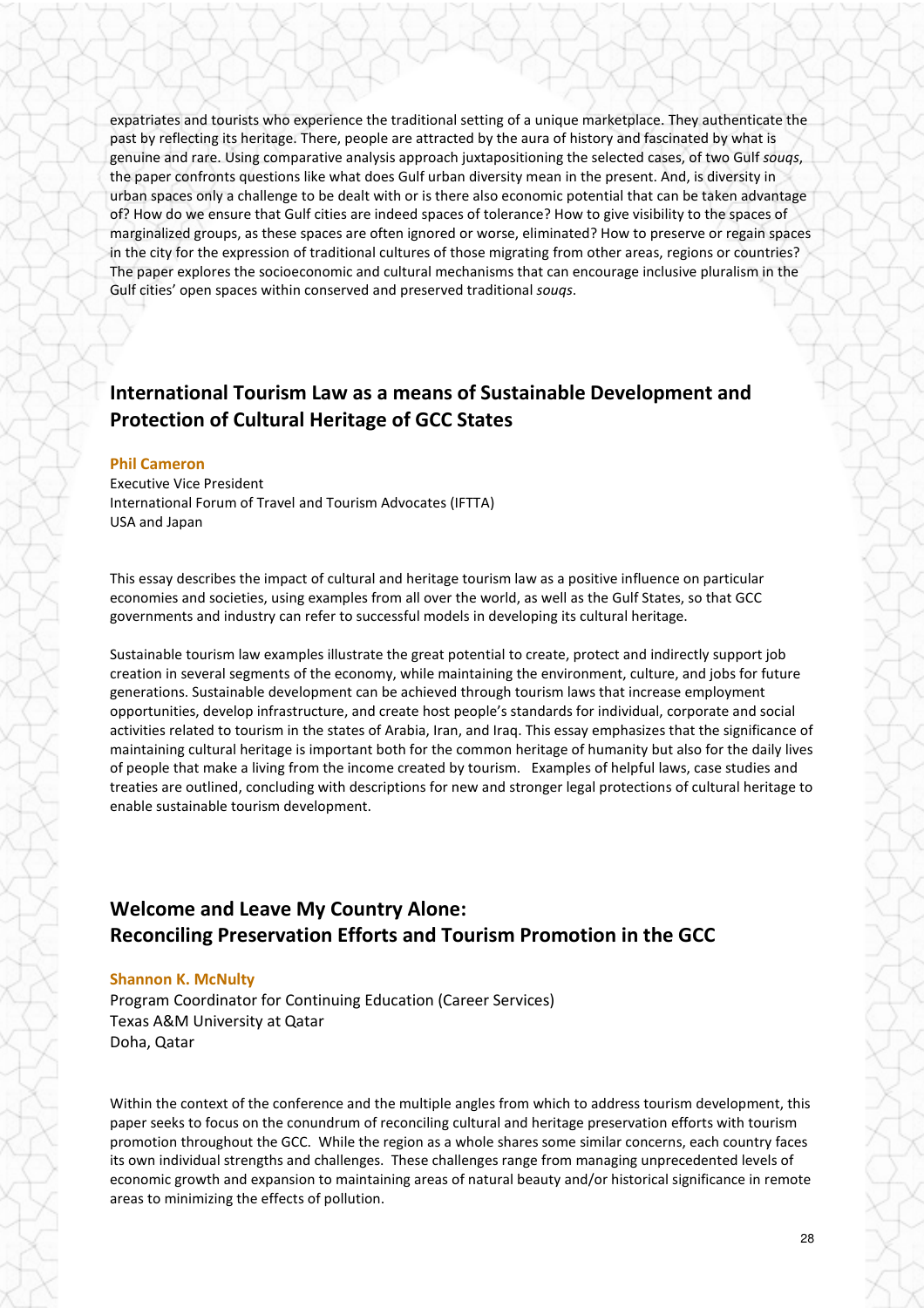While tourism is, perhaps mistakenly, being viewed as a relatively new and easy way to diversify the GCC economies, it is by nature invasive to the country itself (physically) and the society. This calls for a logical and sensitive approach to promote tourist activities which are appropriate, acceptable to the population, and economically beneficial. During the past ten-year tourism boom, the approach has been to target "higher-end" guests seeking a luxury experience. Whether or not this niche market will prove sustainable in the medium to long term is doubtful, particularly as the global economy fluctuates. In order for tourism to succeed in the longer term, a more mainstream audience needs to be identified (in some cases it already has, for example, with respect to participants in conferences and exhibitions and/or transit passengers). The impacts, both positive and negative, that visitors have had and will continue to have on the overall infrastructure of the country and on the lives of residents in the country will unfold as tourism grows.

While tourism expansion is pursued at varying levels in different countries, pressure from locals and preservationists to refrain from "too much change too fast" is ever-present. Promoting tourism to external parties exists simultaneously with the promotion of a national identity internally – who are the citizens of the country, what are their values, what do they stand for, and what achievements have they made that are worthy of sharing with visitors? A successful tourism promotion policy requires buy-in from all stakeholders, including nationals of the country. It is local participation in industries directly and indirectly associated with tourism that will provide authenticity and therefore a meaningful tourism experience

# Potential Impact of Nature-based Tourism on Protected Areas in the Gulf Cooperation Council (GCC) Member States

Philip Seddon (in absentia) Department of Zoology, University of Otago New Zealand

Tourism is a huge industry of global significance. Ranging from highly structured mass tourism through to "free and independent travelers". One of the fastest growing sectors is nature-based tourism, defined as tourism focused on the enjoyment of nature and natural settings. Low impact nature-based tourism appears to offer great potential to be used as a conservation tool. Such tourism can provide incentives for the protection of important ecosystems and relatively pristine habitats; it can generate funds for environmental NGOs and parks agencies, and it can engage the visiting public in environmental awareness. However, it is a challenge to realize these benefits since in reality tourism is a business with business priorities and the actual contribution of the industry to conservation is small. There is a very real danger that tourism in natural areas will create more problems than benefits. Any tourism will have an impact on the environment, the goal is to minimize and mitigate these. While some impacts are obvious, easily measured, localized and self-limiting, for example trampling of vegetation by off-trail hiking, other impacts may be hidden, hard to measure, diffuse and self propagating.

Protected areas must strive to be sustainable, not only environmentally, but also financially and socially. While in some protected areas there may be possibilities to generate resources, such as the sale of surplus wildlife to game ranches in southern Africa, for many protected areas tourism provides the only feasible means to generate funds and engender public support. The challenge is to ensure that tourism within protected areas does not jeopardize the primary objectives of ecosystem, habitat, site or species protection in perpetuity. Tourism is the only industry that can operate in areas protected from other industries. To ensure that impacts of tourism are minimized requires careful integration between protected area management planning and tourism planning.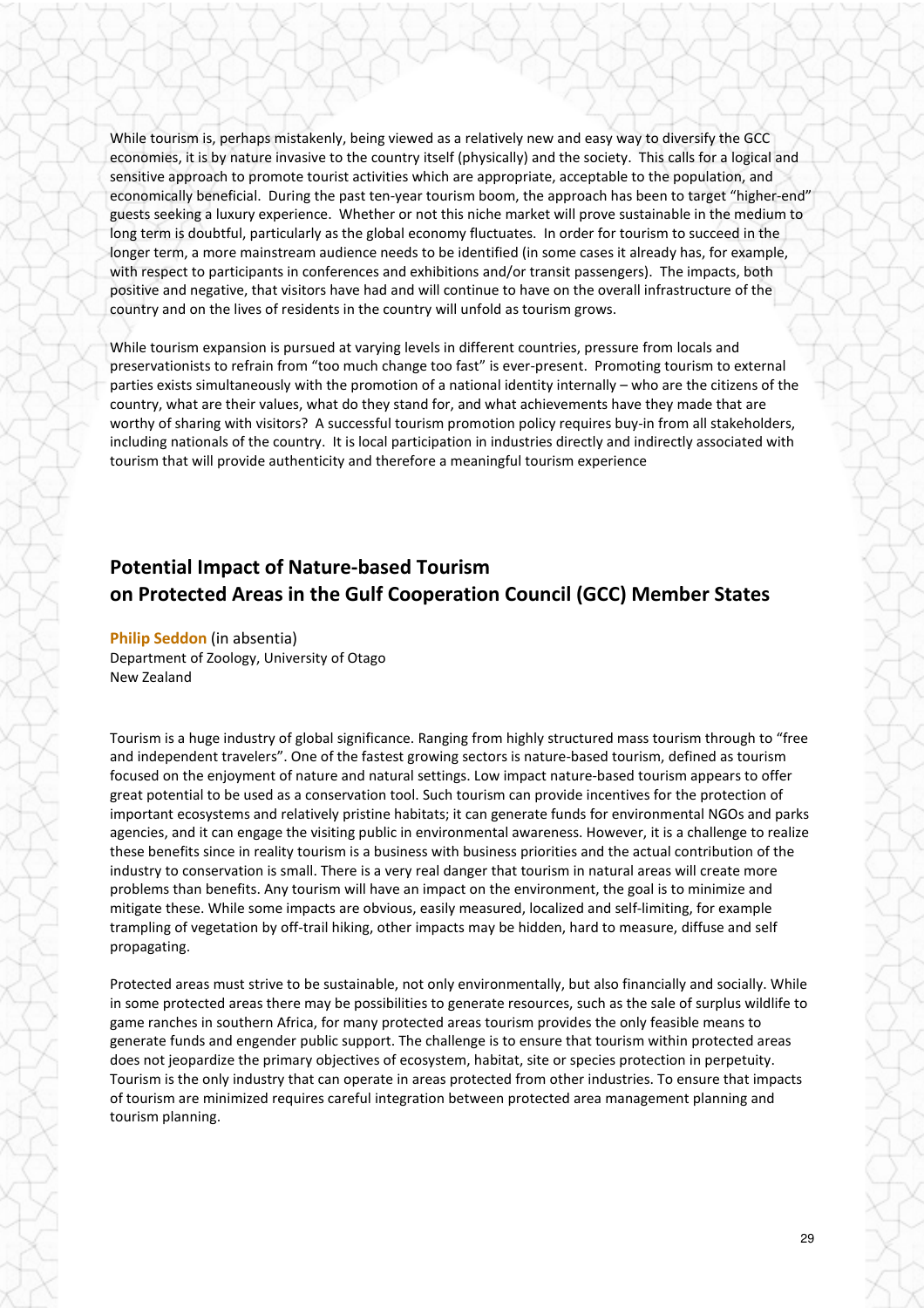Some countries within the Arabian Peninsula have well developed tourism, but this tends towards commercial, sporting and other mass tourism activities. Other countries have or are developing rational networks of protected areas, but have not yet developed nature-based tourism within protected sites to any great extent. There are however, countries that have both a well-established network of protected areas, and ecotourism development that is site-specific and appropriate. Clearly there exist with the region useful models of fruitful approaches and examples of best practice in the sustainable development of protected area tourism.

This paper will review five countries of the wider region; Jordan, Yemen, Saudi Arabia, Lebanon, and the United Arab Emirates, to draw out valuable examples of protected area tourism and the institutional arrangements that are used to regulate this.

# The Museum-cultural Heritage Relationship in the GCC: the Effects of the Use of Western-style Museum Theory and Practice on Local Visitorship and Tourism

### Pamela Erskine-Loftus

Curator Qatar Museums Authority, Doha, Qatar

This paper will discuss the relationship that has grown between cultural heritage and museums in the GCC, specifically in the UAE and Qatar, and how this relationship may affect nationals of the GCC. Museums are considered in the west to be of great importance to the collection, conservation, research and sharing of objects across many disciplines. The spread of this western concept of museums has been extensive, and the emergence of museums in the GCC in the early 1970s can be linked to this spread and the perceived view of museums within the 'world stage' of emerging countries. Western museums are reliant on tourist visitorship for income, which is often used to offset resources and programming for local audiences - a very different economic situation than most of those in the GCC. However, within the GCC the building of museums and the attendance at museums by local citizens (as well as those from other GCC states) are two different aspects. Within the Gulf States links between museums and heritage sites and practices have been made in order to establish museums as cultural sites of worth. This relationship coincides with the increase in the 'internalized duality' of many citizens in the GCC, where the components of traditional culture run parallel to those of the modern and globalized life their country now follows. Nevertheless, GCC nationals make up a small proportion of the visitorship that museums receive, and the concept of museums and their relevance to daily life is very limited.

By examining the relationships between heritage and museums this paper will show that local cultural aspects and understandings play an important role, possibly a decisive one, in the use (or not) of museums by local citizens and regional tourists, and that this has a direct effect on their future sustainability.

### Art and Sustainability

### Neil van der Linden

Advisor & Editor for the Gulf Art Guide, the Dutch Foundation for Visual Arts, Design and Architecture/Mondriaan Foundation, the Dutch Foundation for Performing Arts, the Dutch Theatre Institute and the Music Centre Netherlands on arts from the MENASA region Netherlands

Culture as part of a strategy for sustainability is a highly relevant theme. This is the case everywhere in the world, including in the Gulf region, with its fast growing metropolises, mixes of innovation and tradition, and challenging climate in combination with its wealth of mineral resources.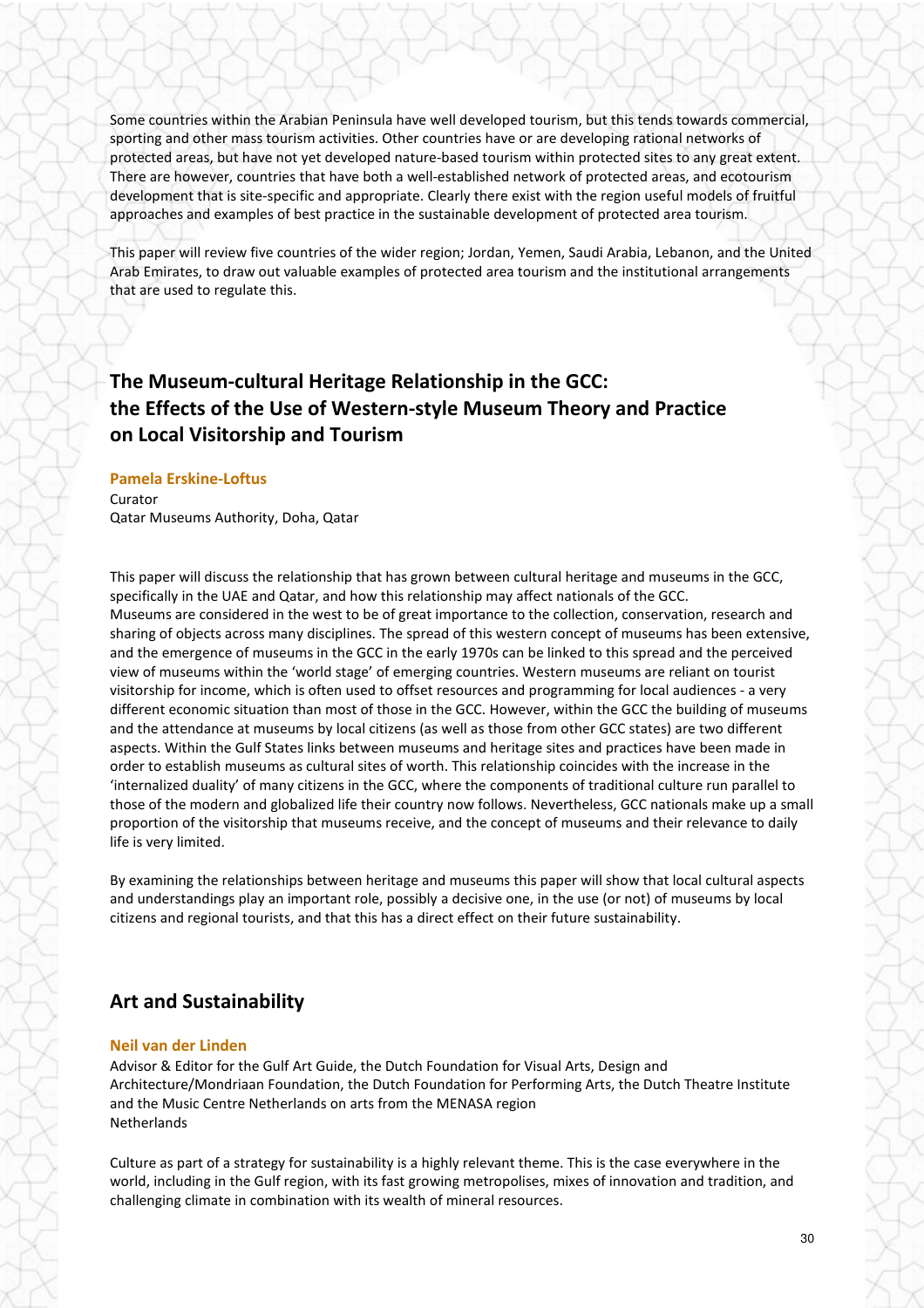There are two aspects to the theme of art and sustainability. The first is about sustaining art and culture itself, the second is about using art and culture as a tool for promoting the sustainability of a society. Regarding the first, sustaining art and culture itself, there is a subdivision between preserving the existing art and culture in a sustainable way and developing sustainable new forms of art and culture. Both are relevant for the Gulf region. Iran and Iraq have always had strong and viable forms of art and culture. During the recent decades both countries have been able to preserve their traditions comparatively well and even letting them develop into modern forms, as can be seen especially in Iran's vibrant modern arts (theatre, film, poetry and visual arts), which emerged seemingly naturally from its traditional arts. Actually because of its long standing traditions, and despite of some efforts by fanatic or ignorant authorities to rather destroy things, Iran is an example of a viable and sustainable cultural life. The impression is that even in the administration some people can't help that they adore Hafex, Shajarian, Kiarostami, A Separation, Atilla Peysiani etc.

Among the GCC countries Bahrain and Oman have comparatively stable local communities and both have been able to preserve traditional arts and culture. The Emirates, Qatar and Kuwait have rather marginalized their traditions, at least in the cities that emerged since the oil and gas boom. Perhaps due to the somewhat too rapid modernization, meanwhile Qatar, Sharjah and Abu Dhabi have been trying to find a link with the past, sometimes a somewhat speculative past. Compare the numerous attempts at "redeveloping", "redefining", "reinventing" a past, partly aimed at creating illusions of a past of which is was not sure that it was ever there. Art critics and curators from outside duly assist in these ambitions.

Saudi Arabia, for several other reasons a case apart, is developing a festival aimed at preserving traditions, the Jinadreeyah Cultural Festival in Riyadh, but given all the restrictions that the KSA imposes, one perhaps cannot expect that much coming out from this. On the other hand it seems a serious attempt to find a way to stay somewhat close to the locally embedded cultural phenomena. For all the Gulf states a comparison to the cultural strategies of Morocco with its numerous vibrant festivals keeping the traditions alive could be useful. To a lesser extent for instance Jordan and Turkey provide interesting opportunities for comparison.

The Gulf states are known for investing heavily in prestigious new arts and culture projects, like the museums in Abu Dhabi and Qatar, the film festivals in Abu Dhabi and Qatar, the Dubai Art Fair, the Muscat opera house, the ambitious new theatre centre in Bahrain to be finished the coming autumn, etc. However there are some doubts about their viability. Several of the projects in Abu Dhabi have been put on hold, due to the economical crisis, but maybe also partly due to the fact that they are quite alienated from the indigenous populations. The adult indigenous populations mostly hardly feel connected to the new prestigious projects. For instance the new opera building in Muscat is considered by many, incl. nationals, to be out of place. And too little attention seems to be paid to connecting to the younger generations, the future audiences, who hardly seem to count in the cultural policies of the various cities and states. The same goes for getting the expatriate communities involved, in particular the various generations from the Asian communities that will be around in the region for some time.

The second aspect of the relation between arts and cultural and sustainability are where arts and culture are used as a tool for enhancing a viable and sustainable society, which is not forever dependent on oil and gas revenues. Culture and especially all these prestigious venues and festivals are becoming a core part of the GCC tourism strategy. In Abu Dhabi the TDIC has take over a part of the cultural policy since the demise of the Abu Dhabi Arts and Cultural Heritage Authority. An interesting aspect is whether these attractive cultural facilities are not only aimed at the rich, but broader masses, which as a whole may generate more income than only the rich. But also in this field doubts are possible. Are the Doha Cultural Village and the Saadiyat island museums in Abu Dhabi really going to attract masses? Also in this field, the Gulf states could take an example in Morocco where festivals like those of Fes, Rabat, Casablanca, Agadir and Marrakech help feed a lively tourism industry. Comparison to Jordan is useful too, a potential candidate GCC member. Meanwhile in observing the role of culture in raising amounts of tourist in regard to sustainability the effects of travel should be taken into account.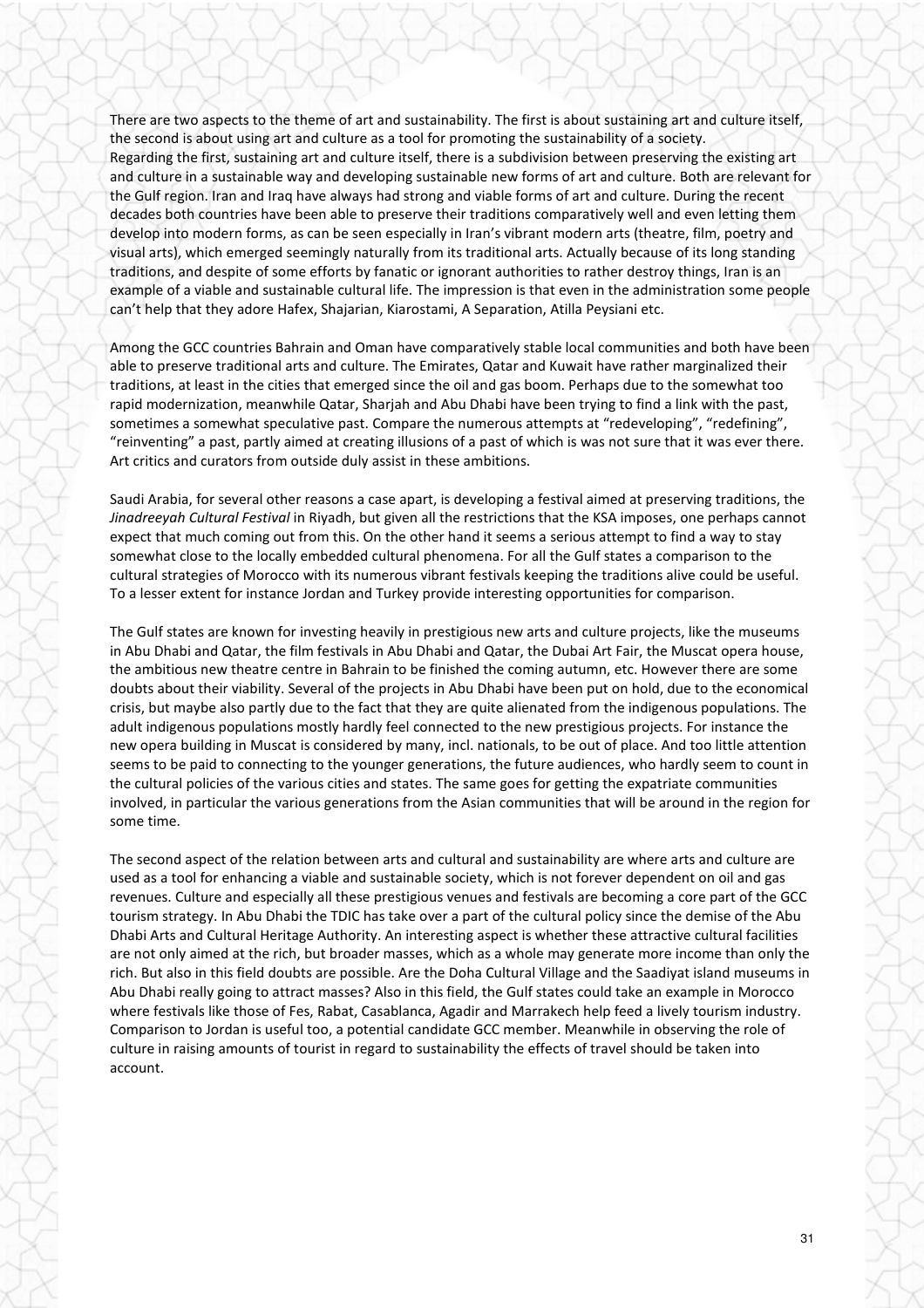# Audiencing YouTube: Exploring Politics of Representation for Tourism in the Gulf

### Massimiliano Fusari

Free-lance photographer and Visual Cultures Researcher University of Milan Italy

Contemporary societies are more and more experienced through media over-reaching personal and social dimensions; different but converging new tools, like mobile and smart phones, tablets and computers, offer the occasion for a new exploration of the dialectics between media usage and media possibilities. In this context, a theory of knowledge intertwining the progressive unfolding of ideas into new media forms might prove of particular relevance in supporting any performative dimension proper to the visual.

This contribution aims to explore forms of (self) representations as specifically arranged around tourism. For the present context, tourism is not assessed as a purely neutral subject, thus implying purely neutral hermeneutics in its experiencing, but it is suggested that it follows the same connotative dimensions of any other field of representation of cultural practices. Furthermore, representation as a cultural practice will be assessed as a social space for discussion, with a particular attention to visual forms of research.

In doing so, I will rely on YouTube channels, thus explicitly recognizing cultural dimensions of this specific Internet based platform. I will first explore the few videos produced by the various GCC Ministries of Heritage and Culture as well as corresponding tourism institutions, and eventually focus on the case of Qatar: such a preference derives from an assessment of Qatar's decision to produce visual centered communication arranged both in English and Arabic, thus recognizing a multi audiences approach.

However, such a premise will be deconstructed to explore how both channels of representation (audio and visual) have not been arranged upon considerations of specific audiences, but merely translated: in my assessment, this clearly rejects the same idea of articulations of preferred audiencing practices, and eventually raises more general issues of audiencing. Therefore, I will specifically assess the latter issue through contemporary approaches to audience studies: I will explore how the "audience" has been identified, imagined, constructed and tested, and contextualize how these four analytical elements have been arranged.

The contribution will finally explore limits and possibilities of YouTube as a visually centered communicative channel, and articulate a few workable suggestions to support a more refined understanding and appreciation of Internet based audiences.

# National Tourism Organizations in the Gulf Cooperation Council (GCC)

### Amitabh Upadhya

Professor and Dean Skyline University College UAE

The United Nations World Tourism Organization (UNWTO) highlights the important role of the public sector in destination management and marketing. It further advocates, based on the survey of Destination Management Organizations (DMOs) around the world, the need of public private partnership to promote and organize destinations. The report notes, that there was also a very high level of agreement amongst participating DMOs that tourism development, management, marketing and promotion should be managed within an integrated structure (UNWTO, 2004). In the complex global scenario that exists today, the National Tourism Organization (NTOs) and/or DMOs have become the fulcrum of all developmental activities of a destination (Presenza et al., 2005). NTOs in most countries, irrespective of the political system of governance, are structured as government departments, semi government organizations and or even private associations. Having the potential of earning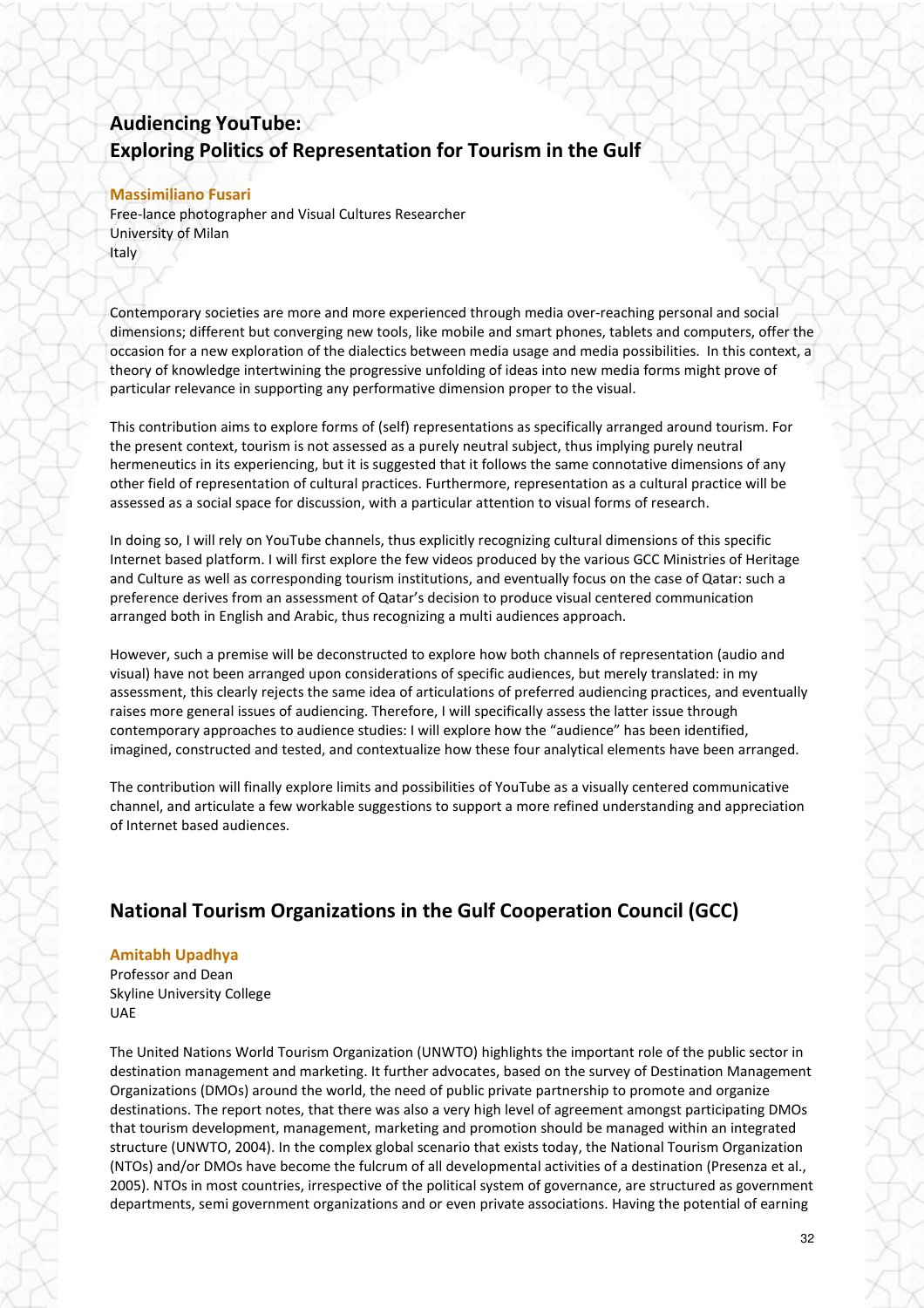precious foreign exchange and generating employment, governments in general are unable to resist the temptation to keep control of policy directions of the NTOs (Wanhill et al., 2008).

In this respect, this study is an attempt to investigate and analyze the nature, structure and compulsions of the organizational set-up of the tourism sector in the Gulf Cooperation Council (GCC). It is based on the premise that political environment of a country plays a major role in management of tourism. In countries which have a unitary constitution, or centralized government, as in the case of Spain and some other European countries as well as a few developing countries, tourism is controlled by the central government. On the other hand, in countries with a federal constitutional form, the tourist organization comprises one or more cooperative bodies at the national level and individual provinces enjoy a great deal of freedom in tourism matters (Sharma, 1999). A federation like UAE has a diversified structure of tourism management and each state unit is responsible for its own development while Jordan has a centralized Tourism Board. The official position of the Kingdom of Saudi Arabia on tourism is for development of 'domestic' tourism to preserve the unique values, traditions and identity of Saudi society (Burns, 2006). Thus, the study intends to probe further into the organizational characteristics of National Tourism Organizations and explore if there exists a relationship with the established political system of the respective countries in the GCC member states. The research question therefore is whether the NTO is organized in consonance with the political philosophy of the system of governance and as such is effective in achieving its objectives?

Further, the perception that in a democracy all organizations/institutions will have a democratic structure while in a monocracy/autocracy the institution will be organized by the chosen few and managed arbitrarily shall also be the focus of this study. Is the NTO an elected body? Is only a directly elected body democratic? How is the tourism organization structured in countries which do not have western type democracies? Is there multiplicity of institutions claiming stake to achieve similar objectives? How are the interests of different stakeholders fulfilled? And finally what is the level of involvement of stakeholders?

It is interesting to note that not much literature is available on aforementioned dimensions giving an impression that the implications may be insignificant while the study so far, notes that there has been an ever prevalent desire on the part of governments to influence tourism policies through the NTOs in most cases, as the consequences have political undertones more so in the arena of international affairs.

# Nationalization Policies and the GCC Tourism Industry: Human Resource Development (HRD) as a Key to Sustainable Development

### La'aleh Al-Aali

University of Manchester, UK

In recent years the governments of the Gulf Cooperation Council (GCC) member states exerted efforts to embark on the formulation of labor market strategies to improve the economic situation by creating sufficient employment opportunities for nationals in the private sector and to limit the dependence on the expatriate labor through so called 'nationalization' policies. Looking closely at the these reforms, we notice a commonality in policies throughout the Gulf economies ranging from imposed quotas for national employment, creation of jobs, (vocational) training programs, higher quality educational systems for locals and attractive incentives as well as preferential treatment for companies in compliance.

Despite these ambitious reforms, thus far only the public sector has been partly successful in nationalizing the workforce. GCC nationals still see the private sector as unattractive with lower salaries, longer working hours and have difficulties in terms of accepting an expatriate supervisor. Sometimes working in the private sector is perceived as debasing the nationals' social status and local businessmen have strongly opposed the enforced quota system as they consider it adversely affecting productivity and profitability of their firms. Hence, a national is still not an employee of choice for many private organizations owing to the negative perceptions of nationals as being less productive than expatriates, receiving higher salaries for the same work by legislation and the ongoing resistance of expatriates to transfer skills and knowledge to a national employee. Nevertheless, there is common consensus that the longevity or sustainable success of such nationalization strategies as part of the national development plans depends heavily on human resource development (HRD) as a key element. Nationalization programs with concepts of performance management, organizational learning, career planning, and retention strategies have to be well designed to support labor market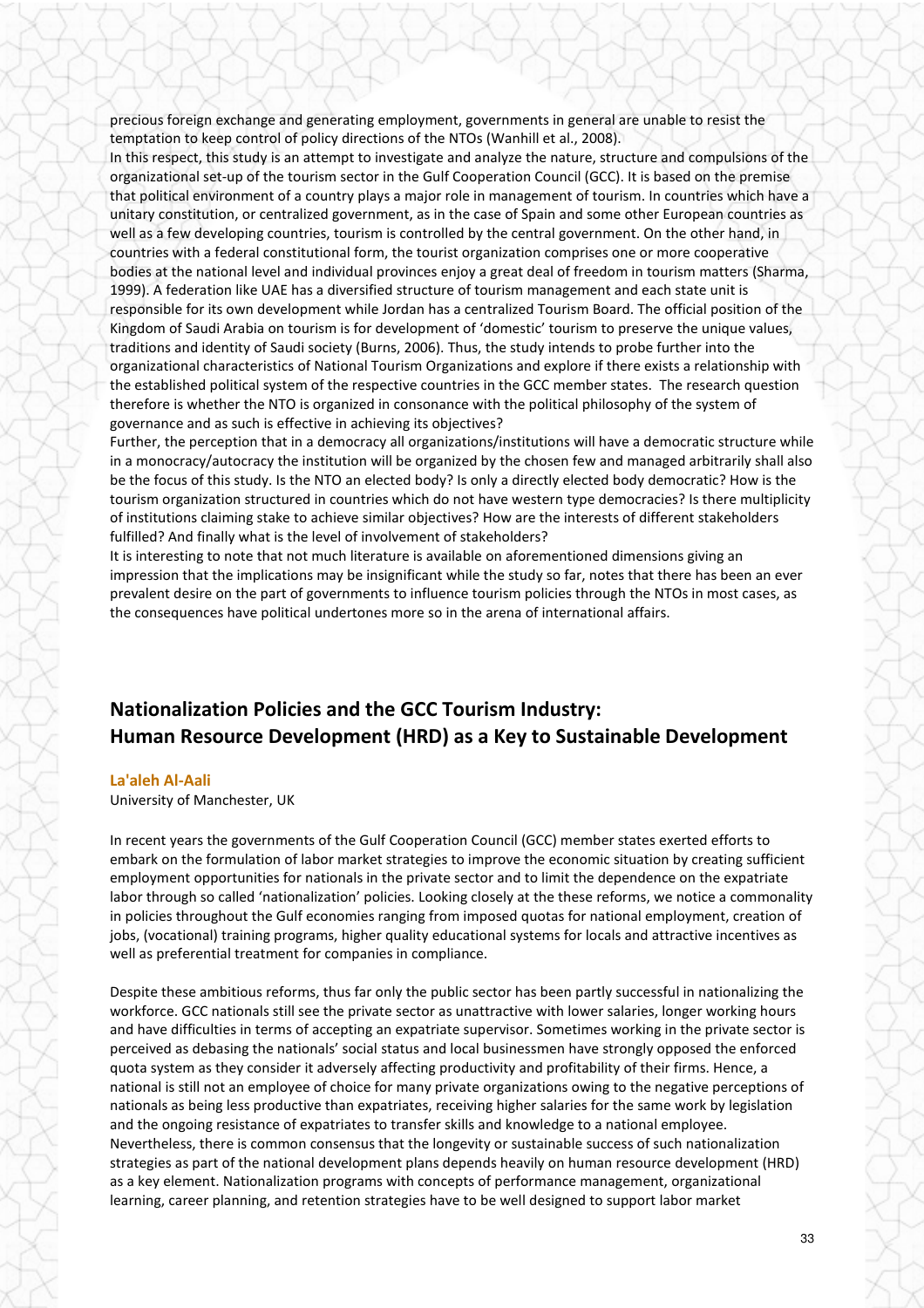requirements. Especially HRD programs focused on change management can enable the alteration of national mindsets toward accepting positions in the private sector and tolerating to work with expatriates to mutually benefit the organization and the nation as a whole.

By generating increasingly vibrant international, regional or domestic tourism sectors, tourism development is now considered an integral element of most GCC economic diversification strategies. Gulf governments tend to justify this move with the rhetoric to create new employment opportunities for nationals and to foster their participation in the workforce. However when it comes to this industry, the attempts to nationalize the workforce should be considered, at best, incomplete successes or especially in the UAE as an absolute failure.

The purpose of this paper is to explore how human resource development (HRD) could serve as a key to developing a sustainable tourism industry in the GCC. The analysis will first describe the nationalization policies in selected GCC states and will demonstrate their negligible impact in respect to the tourism sector. The paper will further address the role of the Gulf governments and its agencies in creating an enabling environment for effective HRD within the tourism domain, through policy and planning as well as the delivery of actual sustainable HRD initiatives.

### Toward a long-term tourism paradigm for the Gulf

### Arnd N. Bätzner

Chair of Research in Tourism and Transportation, University of St. Gallen, Switzerland

For domestic, regional or incoming tourism in the GCC states to be sustainable, it will have to rely on nationals valuing their rich traditions, next to being curious, educated and open to the world. In other words a society, where new generations take up the speed of initiatives and have the willingness to find new and innovative ways to succeed. It is imperative to note that any development initiative will either be a sustainable, long-term process at trans-generational scale, or it will not be a success. Sustainable tourism is thus closely connected to the richness of the GCC's offerings and to locals being conscious about them. The current economic success and state of development of GCC states offers the chance to develop an entirely new integrated approach to tourism, thinking along the following key lines:

### (1) Analysis:

- What segments of the tourism market is wanted by and adapted to the GCC states?
- (This will most certainly not be a simple projection of the status quo into the future.)

• What is in line with and required by a development of GCC states that is open-minded, sustainable and generates social stability and wealth from inside?

- Classification of the possibilities that GCC states offer on the heritage level.
- What interventions and planning measures are desirable in order to enhance rapid building up and sustainable use of infrastructure that will serve both national life and tourism?

### (2) Breakdown into concepts:

From there, anchors for axes of intervention are to be distilled from the following questions:

- What are the starting points for designing tourism services in this context?
- Which long-term market demand trends are relevant in this specific environment?
- What will be the future evolution of concepts that cater both to local as well as foreign visitors?

• How are measures to be designed in order to maximize the opportunity for trans-cultural communication (that will have a non-negotiable political impact)?

This is inspired from the finding that branding models in tourism have always required a much wider approach compared to most other sectors: They need to fully and seamlessly integrate geographical and natural attributes, people, political systems, access and on-site facilities in order to function sustainable. An approach in line with the two global tourism mega-trends of "quest for authenticity" on one hand and "excitement and interaction" on the other, bases future differentiation from competitors on the **authentic Arab spirit of**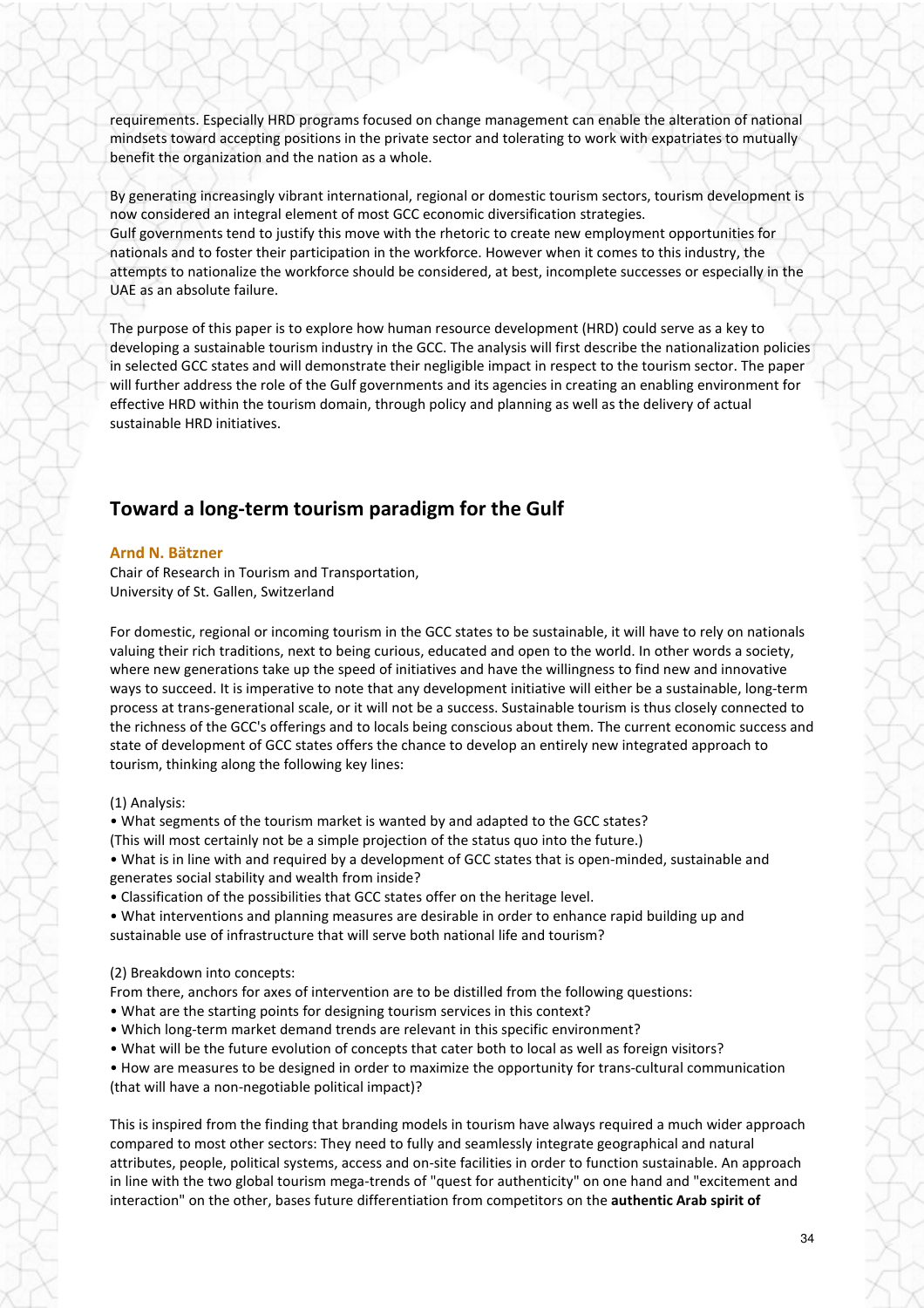### hospitality, knowing that only getting from customer relation to customer integration creates a long-term reliable success.

The approach suggested here thus builds on the GCC countries' uniqueness:

• Geostrategically as "natural transport hub" in the field of force between the poles Europe and Asia, with a significant number of travelers coming to or flying through the Gulf region. This can particularly well be developed into strong MICE tourism of a new kind, given that travel times, time shifts and lodging costs can in many cases be significantly reduced by choosing the Gulf as a location.

• Tradition-based with a century-long heritage of hospitality and trade. This is especially a focus for heritage tourism, both domestic and inbound. Here, the biggest threat is rapid overdevelopment leading to damages to the experience and the sites. From research in service industries it is known that there is a strong relation between the impact of both customer satisfaction and relationship quality on customer retention.

• Politically as emerging and future-oriented regional powers in the Middle East: GCC countries welcoming and open on the world will see a well-designed tourism offer have significant repercussions both in the fields of business and in a world-wide perception on individual level. Here, it is vital to get away from the gross "money can do everything" image that is today frequently and negatively associated with the GCC's economic success, reaching for more subtle, ground-breaking and long-term oriented solutions that are themselves worth discovering, thus attracting visitors. This will be a booster both for domestic as for foreign tourism: it is important to note that tourism design will always have a strong political component in the GCC region. A clever designed tourism offer will be a powerful tool for mutual understanding. This is the chance to position for GCC nationals to learn and act together and to position themselves as future oriented, open-minded yet traditional cultures in the Muslim world: GCC countries will take the regional lead as traditional cultures open on the world. Well-thought tourism offers are among the most powerful tool to drive this.

#### (3) Infrastructure is Key

What Rem Koolhaas describes as "tabula rasa" situation offers the chance to plan largely from scratch, but elements of a solution suggested here radically disagree with his postulates of generic urbanism that is a pitfall to absolutely circumvent. It is developments like Masdar City that need to set the standards for infrastructural development, but then thinking must go further: In order to assess the need for further development of infrastructure that is to be integrated with the one needed for the future of the GCC societies, the masterpiece could be an integrated ground transportation network with hubs in residential and tourism sites. The opportunity for wide ex-ante system design "from scratch" is opportunity and threat at the same time: While rapid development is desired and of greatest internal value to society, overdevelopment or too massive interventions will lead to a loss of socio-economic balance and a threat to the sites themselves, with a perceived loss of value for both heritage and newly designed focal points. An integrated transport network thus needs to follow axes of development defined by both regional and trans-regional needs for GCC residents. The basic idea is the observation that those infrastructures bringing a country forward economically and socially indissociably! - also will be those that will be best adapted to sustainable tourism. Starting out from the opportunities of the Gulf's geographical position, attractions and development speed, planning would have to specifically embrace selected options that are open for the next decade:

• Shaping urban spaces on the 2025 horizon in an over-regional trans-national GCC master plan. These will be some main hubs for and tourism access points to a ground transportation network.

• Boosting educational efforts in order to get GCC nationals into planning and shaping tourism offers on the front, requiring visionary and highly-skilled professionals

- Fostering the region as a regional hub by political and infrastructural interlinking
- Defining zones of intervention and zones whose natural characteristic is to be activated

for tourism in a delicate, coordinated and preserving way

The detailed way to follow will, at the base, be the same as for other successful developments of past 20 years: Taking the most successful models in the world, learning from them, contracting experts and training own people, develop locally adapted versions and implement them. What is different here is that GCC nationals need to get involved at an early stage to develop these concepts further.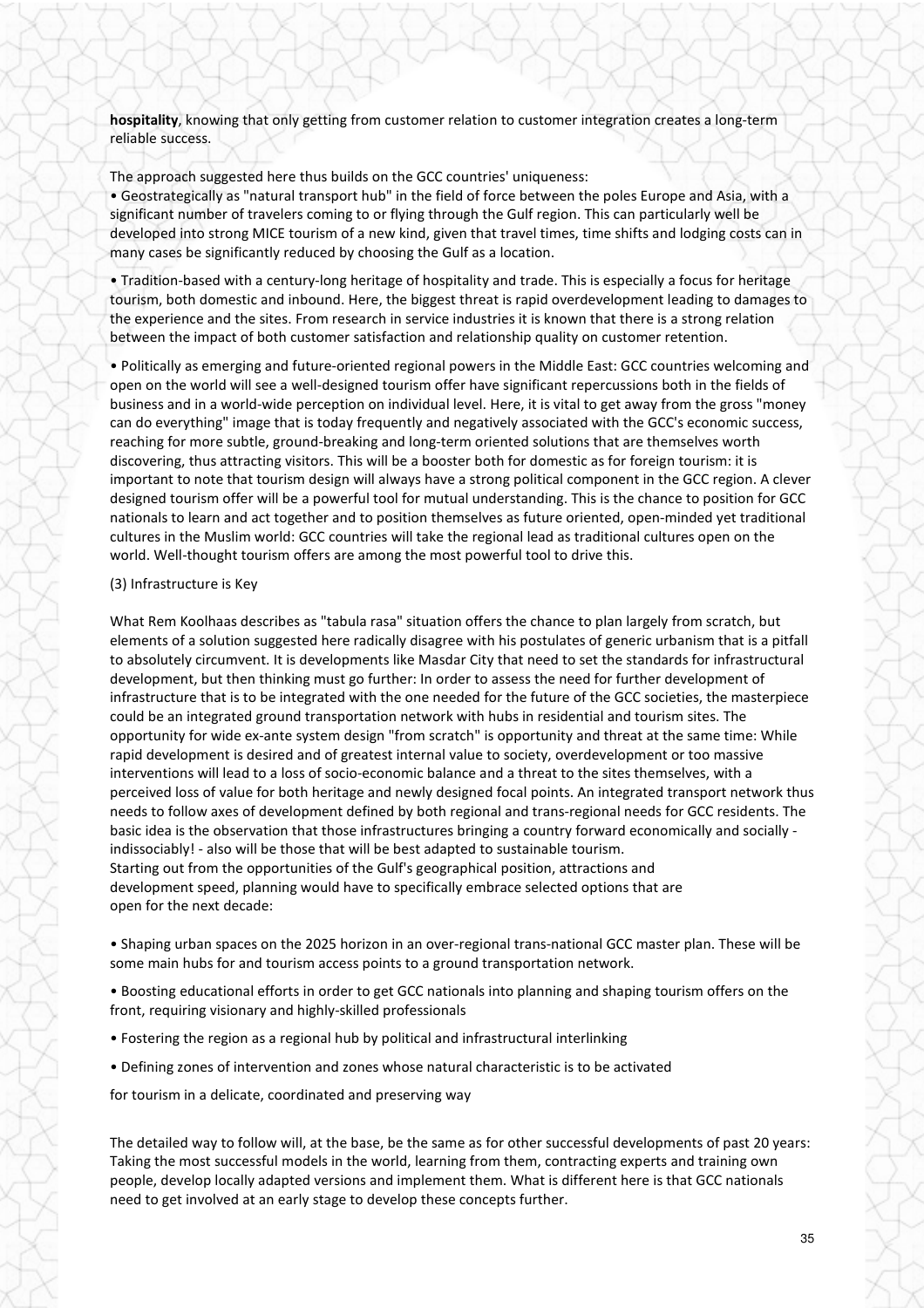# Part 2: Country Studies from the Gulf Region (Arabia, Iran, Iraq)

# Saudi Arabia

### Hidden Treasures: The Potential of Geotourism in Saudi Arabia

### Andy Spiess<sup>1</sup> & Abdulaziz Al-Bassam<sup>2</sup>

<sup>1</sup> Associate Professor of Political Science, GCC Network for Drylands Research and Development (NDRD) & University of Hamburg, Germany

<sup>2</sup> Professor of Geology, Supervisor of Saudi Geological Research Chair (SGSRC) Geology Department, College of Science, King Saud University, Saudi Arabia

Natural landscapes and geological wonders have inspired humans on a global scale and hence serve as a fundamental part of a culture's identity. Being a relatively new form of niche or science-based tourism with considerable growth potential, geotourism can act as a tool for the conservation of our geological heritage and community advancement through appropriate sustainability measures. Its definition has recently been refined by Newsome and Dowling (2010) and describes " … a form of natural area tourism that specifically focuses on geology and landscape. It promotes tourism to geosites and the conservation of geo-diversity and an understanding of earth sciences through appreciation and learning. This is achieved through independent visits to geological features, use of geo-trails and view points, guided tours, geoactivities and patronage of geosite visitor centers". The evolution of the concept to safeguard and develop selected areas having significant geological features, rarity or aesthetic appeal as well as its placement within the sustainable development context comes in form of an UNESCO initiative, namely the Global Network of National Geoparks (Global Geoparks Network [GGN]). According to UNESCO (2010), a geopark is a voluntary quality label protected under the respective local, regional or national legislation that combines conservation with the promotion of sustainable development and the active involvement of the local communities who live there. These criteria include the objective to encourage rural development, by generating new job opportunities and additional sources of income to reduce the rate of unemployment and rural-urban migration trends. It should further foster the identification of the population with their locale, and stimulate next to cultural development a "pride of place". Moreover the initiative serves as a platform for an active cooperation between experts and practitioners in geological heritage. Yet for a country to earn the worldwide recognition for its geological sites under UNESCO's umbrella is a challenging endeavor and while the GGN currently has 77 members in 25 countries, there is to date not a single accredited Global Geopark in the Arab world.

Indisputably, the development of geotourism is influenced by social and political factors and will thus act as an articulation of particular values which sometimes do not reflect the grassroots approach promoted by UNESCO or sustainable development principles per se. Especially the exploration of the geological tourism potential when primarily based and fostered by the economic component, can be predatory to the environment, putting under threat the geological heritage, the diversity and the local community itself. Such approaches are usually founded on practitioner and supply side led methodologies rather than the conservation requirements of the landscapes, geological sites or the region in general (e.g. water). Next to political interest groups, they come along with potential commercial stakeholders, who lack any significant academic or scientific engagement. Consequently as a result of an inadequately developed theoretical framework and awareness campaign, the rationale for conservation and the societal significance of the geological resource base is not always fully appreciated.

This analysis will study the potential of geotourism in the Kingdom of Saudi Arabia by introducing the wide variety of natural landscapes and abundance of geological resources available. In this respect the Saudi Geological Survey (SGS) suggested 26 geological sites placed into six categories (caves, springs, deserts, beaches, rocky forms, in addition to open settings) for further development. It will further outline the theoretical underpinnings of geotourism, approaches to its sustainable management and the immense challenges involved. The paper concludes with suggestions for future policy priorities.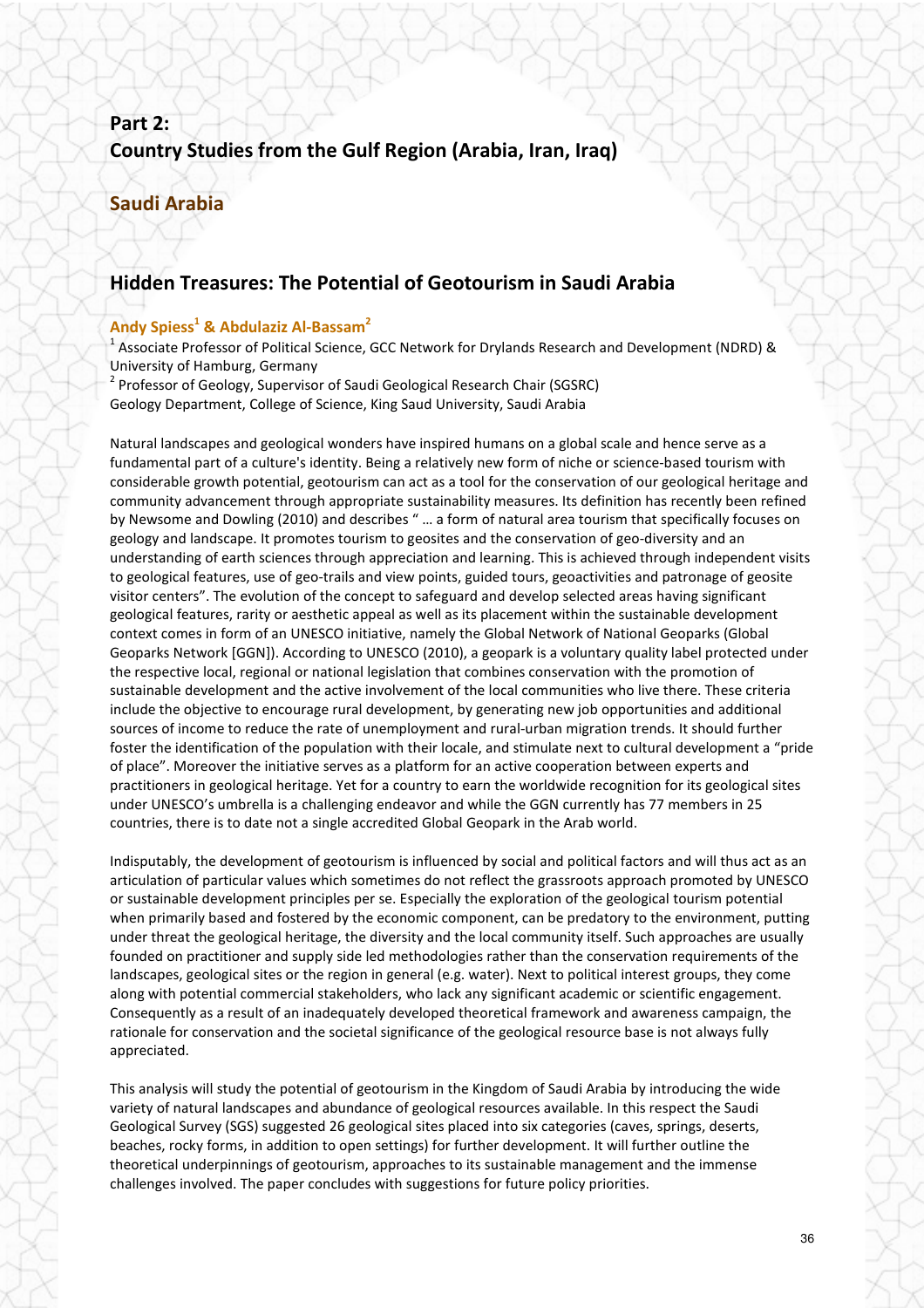# Planning for and Management of Sustainable Tourism within Environmentally Sensitive Areas (ESAs) in Saudi Arabia

### Ali Omer Al-Sulbi

Vice Dean for Academic Affairs Chairman of Department of Landscape Architecture College of Architecture and Planning University of Dammam, Saudi Arabia

The tourism industry is one of the fastest growing economic sectors, not only in the Kingdom of Saudi Arabia (KSA), but on a worldwide scale. Its huge direct contribution to the gross domestic product (GDP) encourages employment as well as the potential utilization of natural, socio-cultural and economic capital to develop and promote tourism programs and products. Such development initiatives often take place within so called 'Environmentally Sensitive Areas' (ESAs), which are ecologically, socio-culturally and economically fragile and at great risk of high impacts to ecosystems' functions, or at risk of not being successfully compensated or mitigated. In other words, their enormous significance to human security warrants their protection in the best long-term interest of the nation.

Achieving sustainability is considered an ultimate goal of development, aiming to maximize the benefits, minimize impacts on socio-economic issues and conserve environmental resources. Thus, while the Kingdom has a rich diversity of natural ecosystem and socio-cultural heritage, which are considered valuable assets for tourism development and promotion, utilizing these ESAs by applying sustainability concepts will certainly pose a great challenge.

This study tries to develop a preliminary framework for classifying ESAs within Saudi Arabia, based on their landscape, wildlife or historical value and degree of sensitivity. Accordingly, criteria and guidelines will be put foreword to ensure planning and management of ESAs for sustainable tourism that enhances environmental conservation and their development with minimal or no impacts.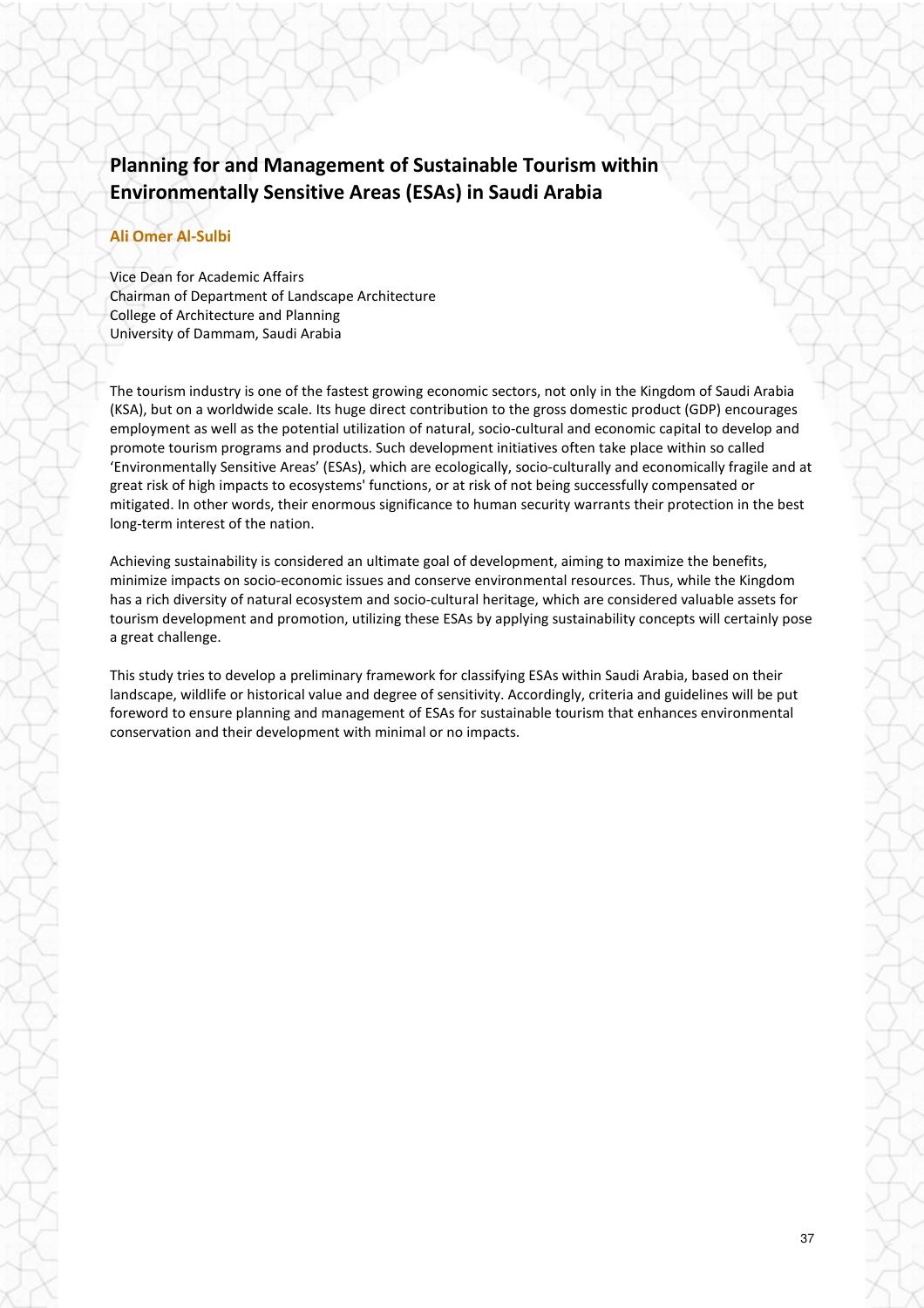# The Development of Cultural Heritage Tourism in Saudi Arabia: Bridging the Gap

### Yahya Mofreh Al-Zahrani

College of Strategic Science Naif Arabic University for Security Science (Nauss) Riyadh, Saudi Arabia

"رَتَنَا إِنِّي اسْكَنتُ مِن دُرِّتَتِي بِوَادِ غَيْرِ ذِي زَرْعٍ عِنْدَ بَيْتِكَ الْمُحَرَّمِ (رَبَّنَا لِيُقِيمُوا الصَّلاَةَ فَاخْعَلْ أَقْنَوْهُ فَنَ الصَّلاةَ الصَّلاةَ وَالْحَمَّلُ وَانْتَسَلَّصَلاً مِنْكُرُونَ  $37$ سو ر ۃ اہر اھیم $-$ آبـه

"O our Lord! I have made some of my offspring to dwell in an uncultivable valley by Your Sacred House (the Ka'bah at Makkah) in order, O our Lord, that they may perform As-Salât (Iqâmat-as-Salât). So fill some hearts among men with love towards them, and (O Allâh) provide them with fruits so that they may give thanks" Sûrat Ibrâhîm (Abraham) XIV

يا حبذا جبـلُ الر يــان مــنْ جبـل وَحَبّذا ساكِنُ الرّيّانِ مَنْ كَانَـا جر بر

"Would love Alrayyan mountain Would love whoever lives there" Jareer

The Arabian Peninsula was home to some of the oldest civilizations dating back thousands of years with notable periods of greatness in the ancient world as well as medieval times. Consequently, contemporary Saudi Arabia has been blessed with a rich cultural heritage, such as monuments, historic towns or urban areas (notably Islamic urban heritage), books, works of art, and artifacts. Yet, the heritage in the Kingdom is not limited to these material manifestations and includes the often oral traditions and living expressions that its diverse communities have inherited from their ancestors and which will be passed on to future generations in order to create a sense of identity, source of inspiration and continuity. Next to customs and religious beliefs, these include for instance festive events, folklore, traditional craftsmanship or oral literature. For instance, the memories of the various phases of ancient Bedouin life and their deep feeling of intimacy with nature, the places (such as Mada'in Saleh) as well as the harsh living conditions in an inhospitable environment in the Arabian desert which influenced their modes of thought, have been conserved in the collection of seven pre-Islamic Arabic odes (qasida). While being considered as masterpieces of world literature, these Mu'allaqāt serve as a best practice example on how a complex system of ethical values has been passed from generation to generation through poetry. However, despite this considerable accumulation of human heritage, the predominant tourism activity in Saudi Arabia both domestic and international is religious tourism, in particular the annual Hajj pilgrimage to the holy cities of Mecca and Medina.

While focusing on the Saudi Commission for Tourism & Antiquities (SCTA) strategy to develop cultural heritage tourism, this study will outline the strength of these approaches as well as analyze the gap between the intended objectives and the efficacy of such measures. Here the paper will especially present the conceptual, methodological and capacity building challenges that must be overcome, if the development of heritage tourism in Saudi Arabia is to deliver on the promise of sustainability. Thus, it will present weaknesses, such as the lack of conservation measures in respect to significant sites in the cultural domain and elaborate on the future threats of climate change to the Kingdom's heritage. Finally, the paper will provide recommendations for the future development of the sector and will demonstrate best practice examples by showing how the creation of for instance museums by concerned members of Saudi society can contribute to preserving cultural heritage for future generations.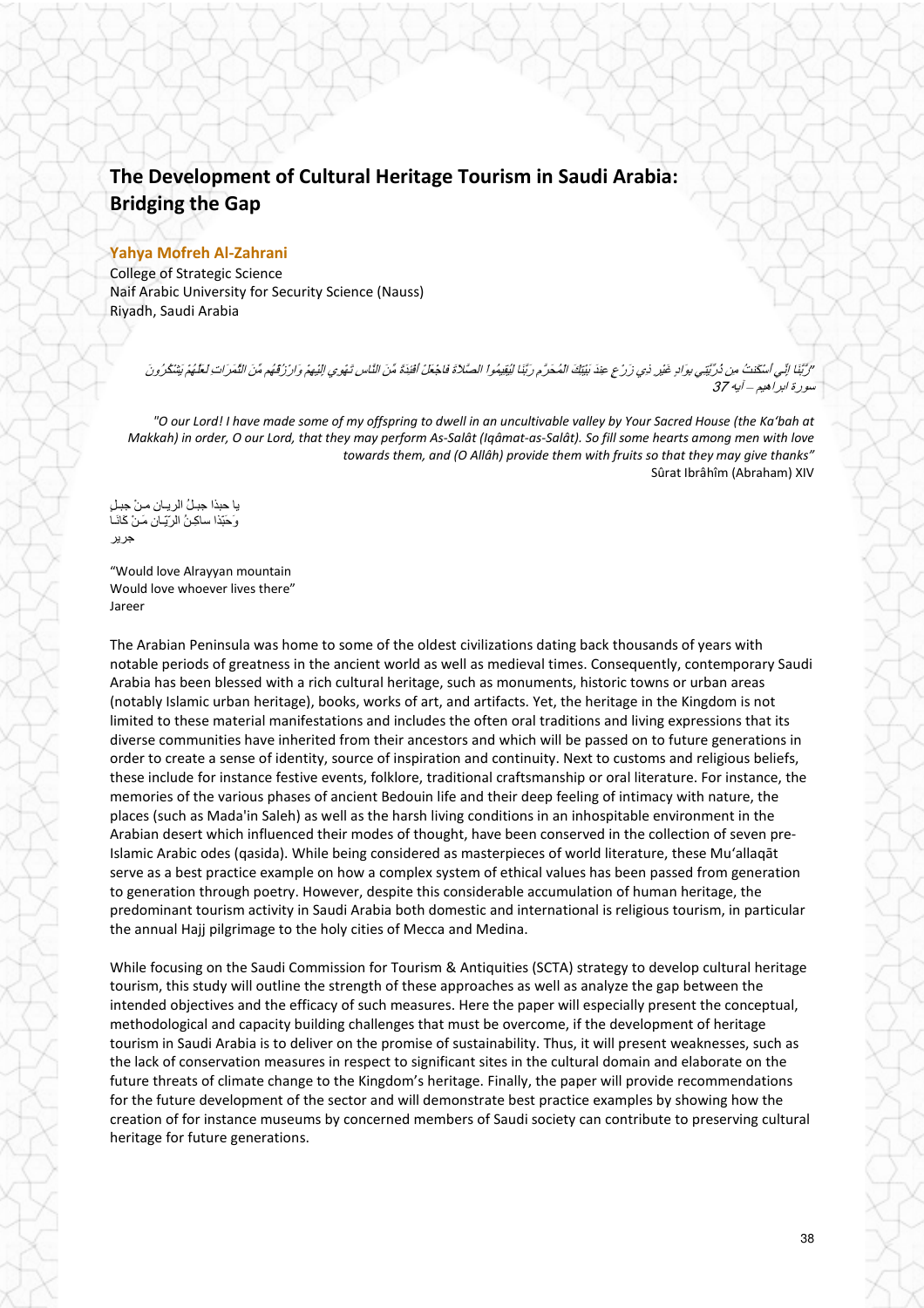# Archaeological Sites in Wadi Al-Ghayran of the Rub' Al Khali Desert: Spatial Analysis as a Critical Tool for Research, Conservation and Sustainable Tourism Planning in Saudi Arabia

### Ali Madan Al-Ali

Geomatics and Data Management, Independent Researcher Saudi Arabia

GIS technologies along with the spatial analysis methodologies are important tools for advancement in archaeological research and to get better explanation of the ancient history. A wide range of information can be collected and analyzed through the study of the spatial distribution of archaeological remains. Also, these are very useful tools that can be utilized for conservation of such valuable archaeological places and for the sustainable tourism planning in Saudi Arabia. During its gas exploration operations and as a part of its commitment to protect the archaeological sites in Rub' AlKhali desert, SRAK company limited sponsored the archaeological survey project conducted by teams from the local museums in Dammam and Al-Hasa in 2006. This research used the data obtained during this project and tried to utilize the capabilities of GIS technology along with some spatial analysis methodologies to study the distribution and characteristics of the archaeological sites in Wadi Al-Ghayran, Saudi Arabia. Most of the archaeological sites recorded in this region are related to the prehistoric periods.

The research mainly investigated the distribution and characteristics of archaeological sites and its proximity to old water resources. The study also tried to make inferences about the relationships of intervisibility between related archaeological sites within Al-Ghayran landscape. Finally, some analysis will be used to help in planning future archaeological conservation survey and sustainable tourism planning in this part of Saudi Arabia.

### Role of Women in Traditional Architecture of Saudi Arabia

### Hisham Mortada

Department of Architecture Faculty of Environmental Design, King Abdulaziz University Jeddah, Saudi Arabia

Conventional gender roles, stereotypes and women's role in development have always been a critical source for discourse, especially in many so called developing economies. This could be related, more or less, to local traditions or customs in patriarchal societies, which sometimes undermine the value if not the existence of women. However, when it comes to traditional architecture, women have played an essential part in the formation of local built environment and the Kingdom of Saudi Arabia does not represent an exception in this respect. Specific gender-related contributions vary from heavy construction work to light finishing of interior and exterior of buildings.

This research focuses on the Asir region, geographically situated on an elevated plateau in southwestern Saudi Arabia running parallel to the Red Sea, where women took a leading role of both construction and finishing works. This has been exhibited in colorful interiors of traditional buildings of the Asir. The work inside, being inspired by the surrounding mountainous landscape, is unique not only to Saudi Arabia but also the Arabian Peninsula. It also indicates the charming, dictated, artistic and sensitive personality of the hard-working women of that region. While global perceptions are preoccupied with the alleged systemic deprivation of women's rights and specific gender-related social roles in the Gulf monarchies, sustainable tourism would present an opportunity to foster greater cultural understanding and alleviate some of the misconceptions visitors might be bringing with them.

Finally, the presentation aims to explore, whether the present form of tourism development in the Kingdom will be able to serve as a means to disseminate in-depth knowledge about these female contributions to the Kingdom's heritage to a global audience and thus stimulate greater awareness of its cultural diversity.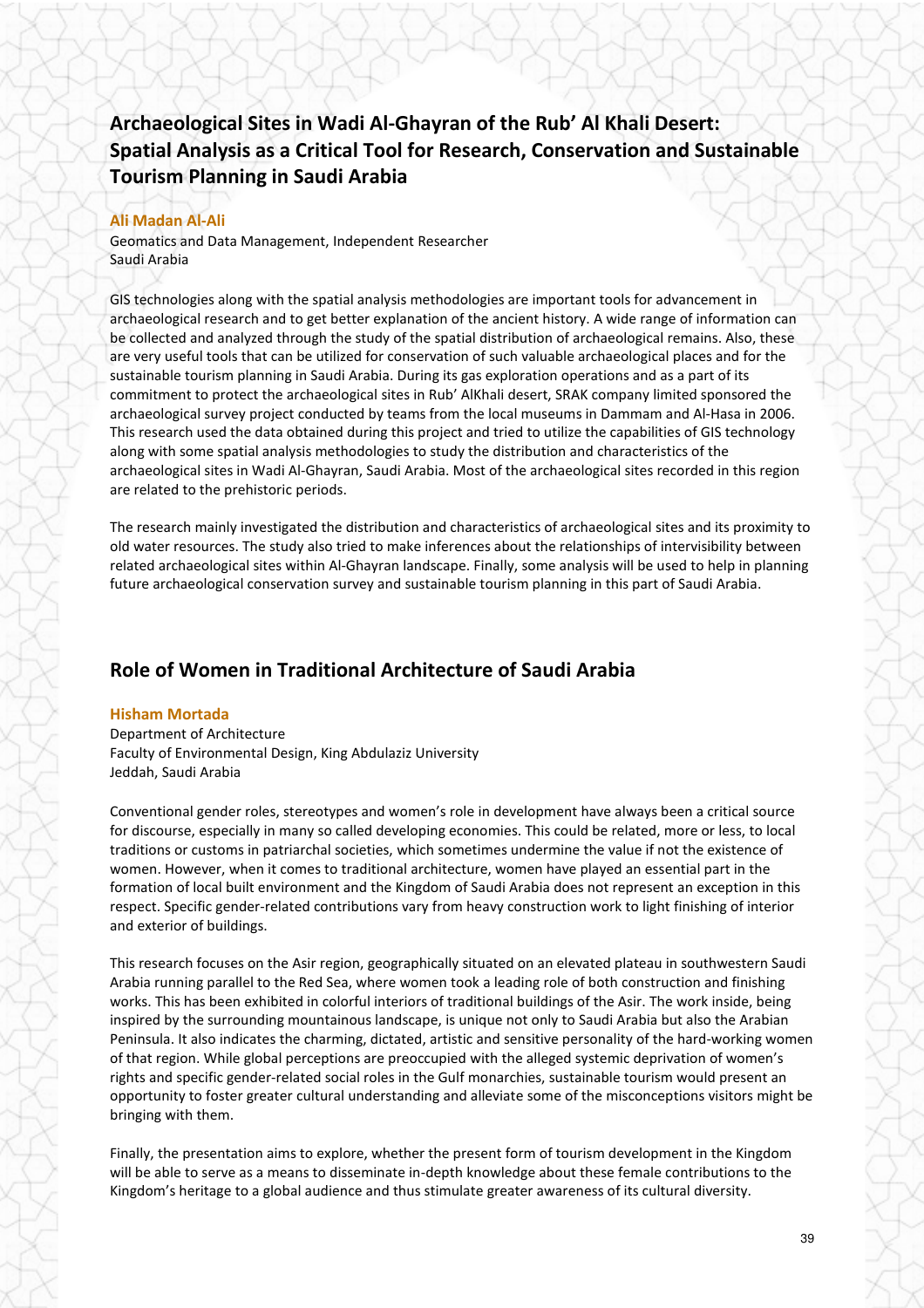# Development and Architecture in the Gulf: the Abraj al-Bait Towers in Mecca as a Case Study

Andreas Jozwiak Department of Political Science Trinity University USA

The Burj al-Arab hotel in Dubai, the Museum of Islamic Art in Doha, and the Abraj al-Bait Towers in Mecca are iconic examples of modern architecture in the Arab Gulf States. They also are part of the larger phenomenon of development in these states, marked by competition for similar markets and emulation of one another's initiatives. National leaders have used architecture as a physical embodiment of their nations' newly-found power and wealth, in the process developing unique 'brands' for themselves in order to attract investment, political power, and tourists. These structures are new yet they revisit older problems and issues in modern architecture. First, their architects work globally and are not citizens of the region. This invites questions about how modernity is constructed in the Arab Gulf and shows how rulers have sought to be modern without relinquishing traditional values or the histories of their built environments. Many share a global modernist visual language but also integrate references to Islamic art, earlier British styles, and American skyscrapers. This use of historicizing elements reflects a tension between international image and local culture, and invites questions about the intersection between politics and architecture in the Gulf.

### Oman

# The Impact of "Integrated Tourism Projects" on the Urban Development in Oman

### Aurel von Richthofen

Assistant Professor of the Department of Urban Planning and Architectural Design German University of Technology in Oman (GUtech) Oman

Muscat Capital Area (MCA) has been expanding rapidly since 1970. The path for development was laid out in the 1980s with a "generous" zoning plan, strict separation of functions (residential, commercial, administrative, recreational) and land provisions for massive infrastructure (highway, ports, airports), resulting in unprecedented urban sprawl along the Batinah coast. The demographic pressure (7 children per women, census 2010) and a mechanism of land allocation by lottery account for a striving building industry, producing almost identical single family villas (136.000 applications for plots in 2009). While this trend will continue for the lower- and middle-income sector, the up-market segment is almost saturated. In the best capitalist logic, the same developers brand villas, condominiums and apartments in so called "integrated tourist projects" (ITPs). Foreign investors and expatriate willing to reside in Oman in ITPs are seen as temporary guests - tourists. In a few years, MCA has seen the rise of several ITPs:

- $\cdot \cdot$  the Wave, a yacht and golf village tucked between the airport and the beach,
- fully serviced residences at the Shangri la
- Muscat Hills, a golf club / semidetached houses
- ❖ Safa Beach development
- The "Blue City", 65km North of Muscat has never reached more than planning stage in the wake of the 2009 financial crisis.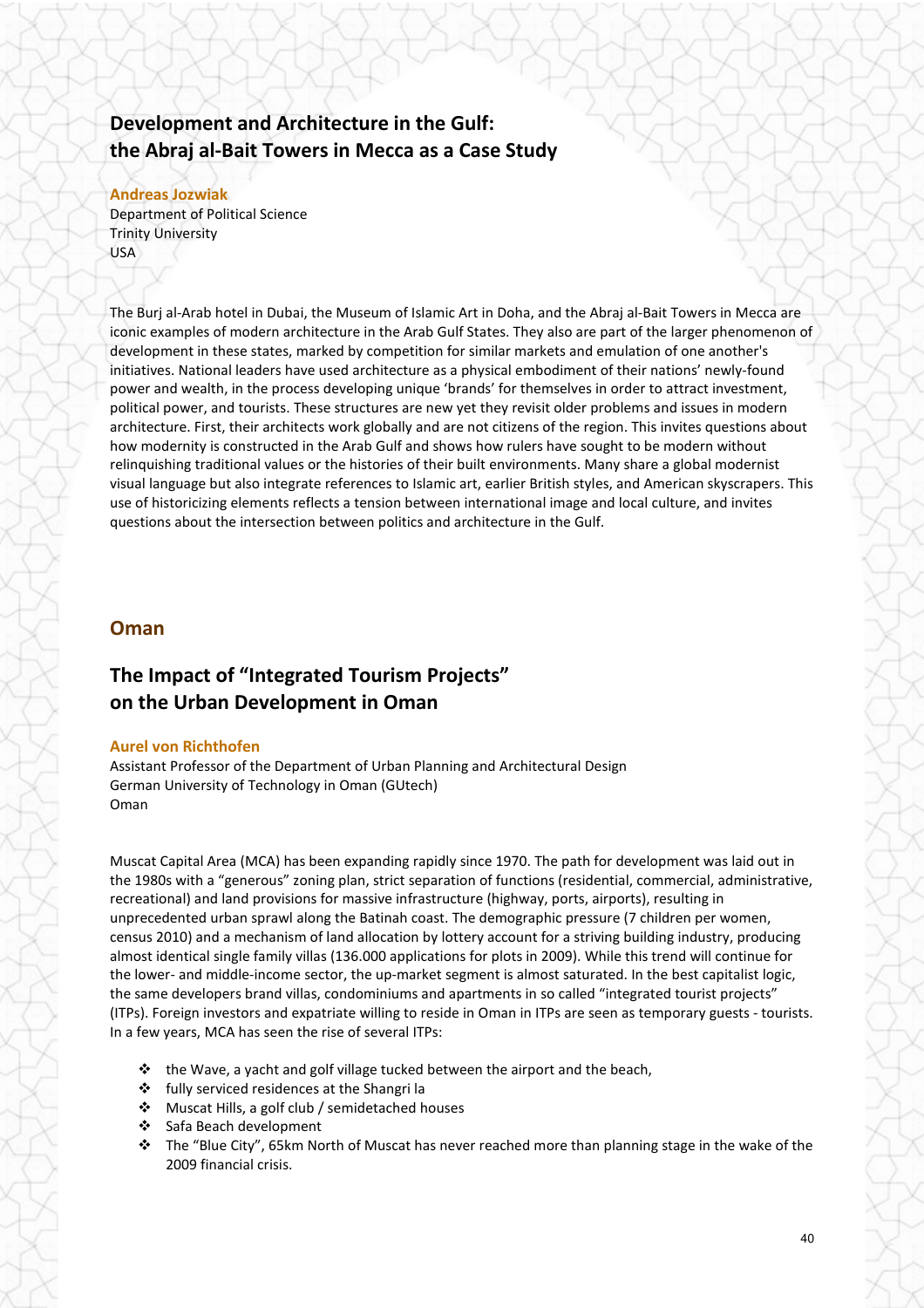Considering the growing number of ITPs in Oman, the phenomenon has to be examined on the urban, national and regional level. ITPs typically market an exclusive leisure activity (yachting, golfing, water-sports) with a unique location (sea-front, spectacular setting, proximity to infrastructure). Since these commodities demand a massive upfront investment, most ITPs need to reach a certain size to be economically viable. At the same time ITPs need to close themselves of their surroundings to maintain the aura of exclusivity. Since ITPs cater for higher-income clientele - working in the city – ITPs occupy central nodes of the urban fabric. These constraints shape ITPs into islands dominating and draining on the urban fabric. The exclusive use of scarce resources (land, location, infrastructure) and the restriction of use to a privileged few, makes ITPs absolutely unsustainable. If not located within the city, virgin landscapes, mountains and even traditional villages are sacrificed to make way for an ITP. The village of Yiti was relocated inlands and the remaining houses not repaired following the destruction by hurricane Guno, conveniently making space for a multi-hectare development by the sea. In Oman, fragile landscape and urban fabric are intertwined (water table, rock stability, floods, habitats and social tissue). Yet, ITPs go in line with Oman's restrictive policy regarding foreign investments in the real estate market, most ITPs are government backed. Since the government is the largest stake-holder in these projects, the demand for ITPs is artificially maintained and distorts the real-estate market on the overall urban level. Foreigners willing to invest will pay higher than market prices, speculating on a continuous and exclusive development of ITPs. This distorted marked prevents less affluent locals to participate and live in these compounds, sharpening the social divide between rich and poor, local and expatriates.

The willingness to pay higher than market prices and the apparent exclusivity of ITPs, create a shadow market as well as the rise of "copy-paste" settlements. These informal neighborhoods congregate on the space "leftover" from ITPs, following the formula of the ITPs minus the facilities and the prime location, yet causing similar damage to the environment and the city. By exposing these mechanisms, this paper aims to address the urge for sustainable urbanism in Oman and the region.

# Tourism on a Plate: Marketing Responsible Geotourism in the Sultanate of Oman

### Peter L. Keage

Senior Adviser Ministry of Tourism; Sultanate of Oman

The paper summarizes the research behind the marketing campaign for the 3rd Global Geotourism Conference. The paper provides insights into the challenges in marketing an emerging and valuable tourism theme. Challenges arise from an evolving definition of geotourism, the low geo knowledge-base in the tourism sector, and the overshadowing market profile of established geo attractions, destinations and experiences, many of which appeal to mass tourism.

While Geotourism is frequently cited as a niche theme, the Conference's on-line marketing campaign focused on the wider responsible travel market. The Organizing Committee selected this pathway to boost awareness in geotourism and the Sultanate as a destination for responsible tourists. This focus may have value to geotourism marketing promotions in other areas.

Oman's Al Dhakhiliyah (region) with its diverse natural and cultural attractions is used as a case study to illustrate how geotourism can enhance destination marketing. The case study can be used as a template for future action.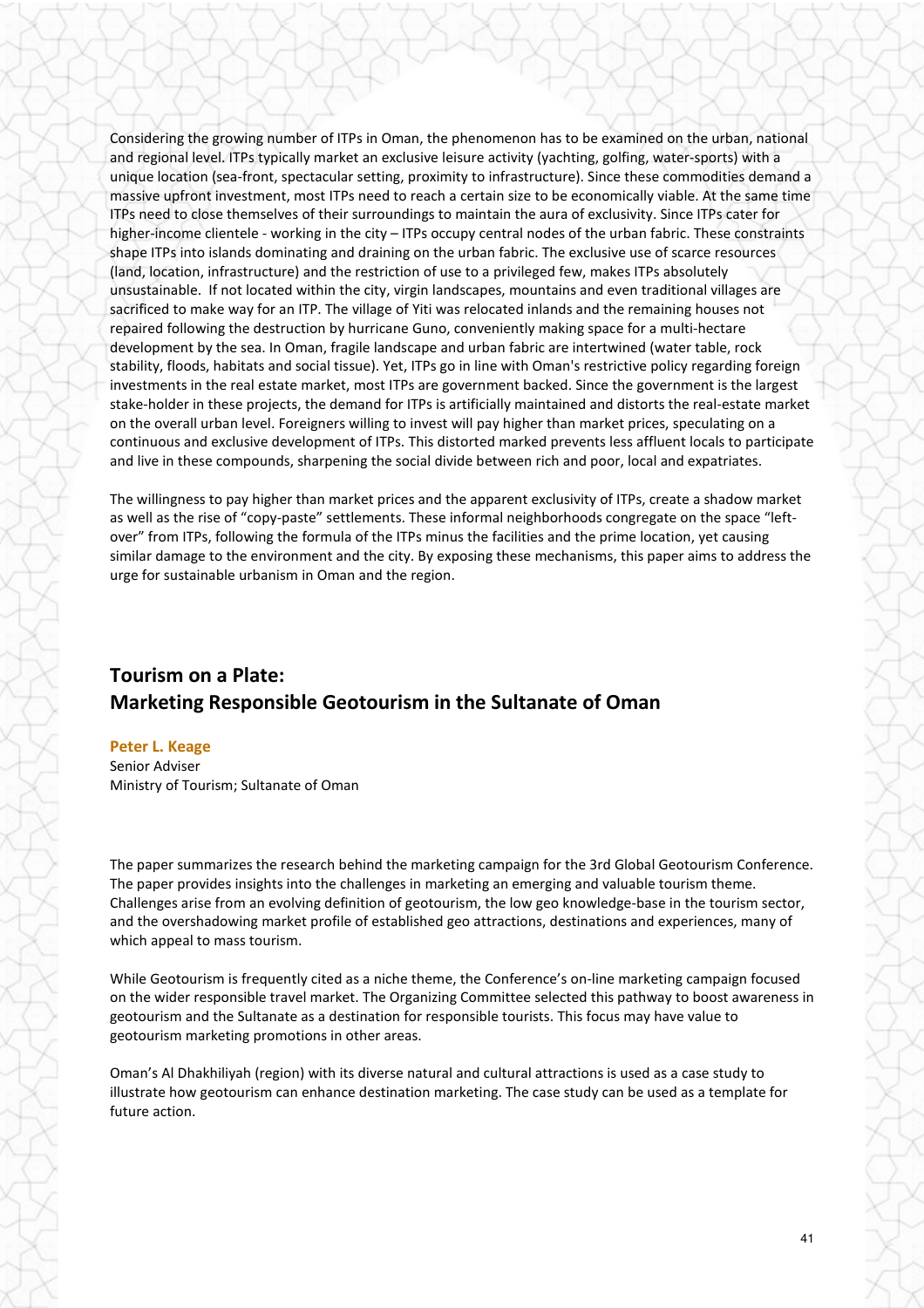### Bahrain

### Successful Best Practice of Sustainable Tourism Initiatives in Bahrain

### Sheikh Khalifa Ahmed Al-Khalifa

Directorate of Archeology and Heritage Ministry of Culture Manama, Bahrain

Abstract will be submitted (not his fault – we messed up)

# Tourism in Bahrain: a continuous search for economic development and for preservation of cultural heritage

#### Magdalena Karolak

Prince Mohammad Bin Fahd University Saudi Arabia

The aim of this paper is to assess the efforts undertaken to promote development and transformation of tourism sector in the Kingdom of Bahrain. Thanks to a Western lifestyle, Bahrain, the smallest country of the Gulf Cooperation Council, has long established its reputation as a getaway destination from its conservative neighbor - Saudi Arabia. Nonetheless, in 2009 a parliamentary debate over the negative influence of "unclean" tourism promoting un-Islamic values opened after Manama was marked as one of the top ten "cities of vice" worldwide on an Internet portal. The solution aimed at curbing down the phenomenon of prostitution and promoting family tourism called for closing of nightclubs in hotels and a complete alcohol ban. Ultimately, economic needs prevailed and the solution was slowly abandoned as unpractical. The problem of transformation of tourism is part of a larger debate over how to tackle the loss of cultural identity in rapidly modernized states as well as how to politically direct the development of tourism bearing in mind the needs for economic development. Yet, heritage tourism could become a factor strengthening the local identity. The revamping of Manama souk as well as the project to include Muharraq's houses of pearling traders on UNESCO World Heritage list are examples of governmentally supported initiatives that could put Bahrain in the international spotlight. This paper presents an analysis of this continuous search for a balanced economic development and for preservation of national heritage.

### National Employment in the Tourism Sector: A Perspective from the Kingdom of Bahrain

#### Mohammed A. J. Al-Hajeri

Directorate of External Relation and Centers of Excellence University of Bahrain, Manama, Bahrain

This paper focuses on the employment of nationals in the tourism sector in the Kingdom of Bahrain. In this respect, this paper will in particular look at the skills gap being faced in the tourism sector and will evaluate a recent study in this sector. It will also examine the size of the labor force and here especially the respective proportion of employed foreigners in this sector and the potential job growth rate it offers. Finally the paper will attempt to shed light on the following questions:

Is the tourism sector considered an attractive sector for the Bahraini worker?

What are obstacles are being faced by the tourism sector?

Are there efforts being made by government or the private sector to encourage Bahrainis to consider tourism as a career of choice?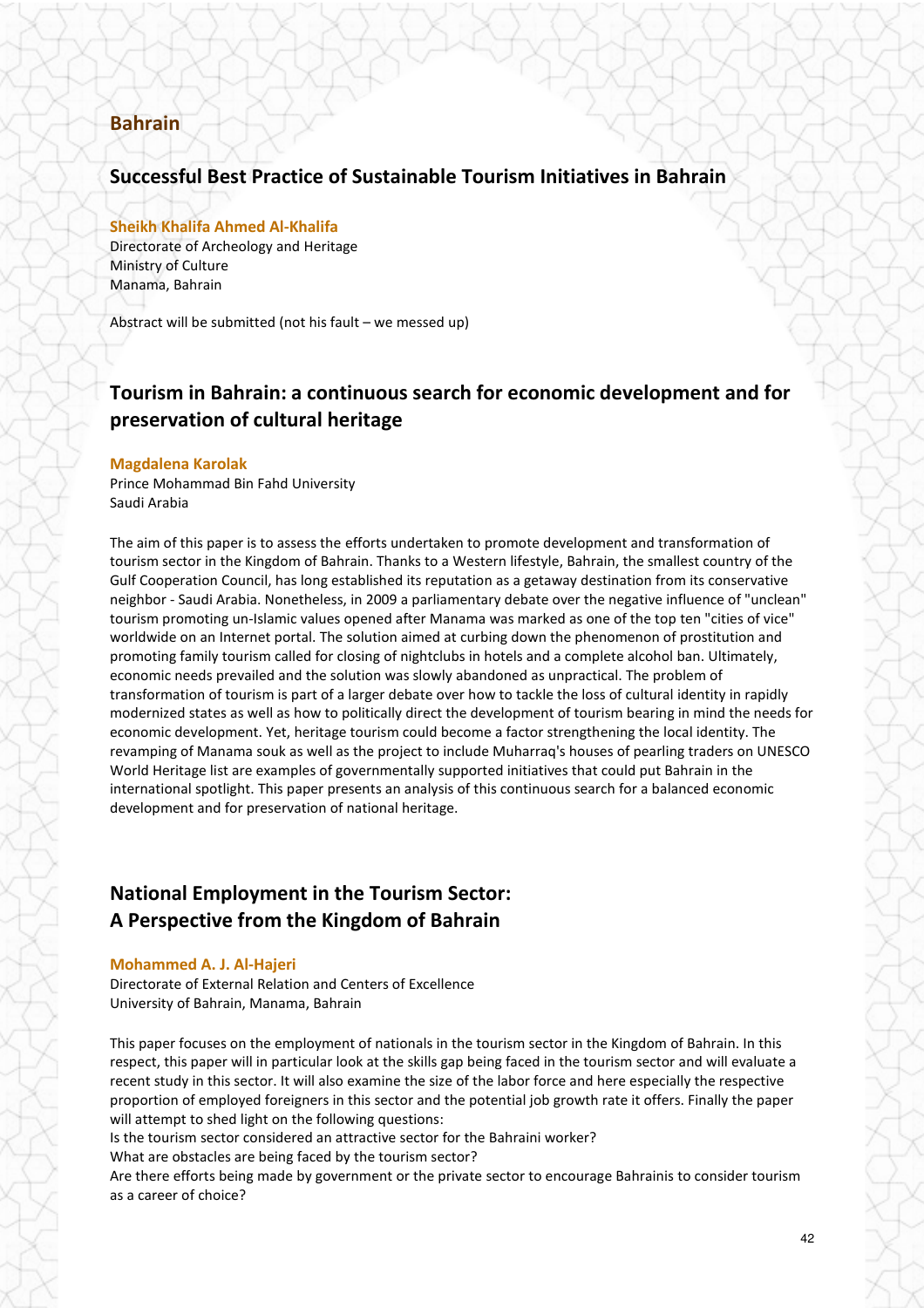# United Arab Emirates (UAE)

# The Price of Branding: tourism and the elusive search for "culture" among Emiratis in Dubai, UAE

### Akbar Keshodkar

Professor of Anthropology, Humanities and Social Sciences Zayed University UAE

Branding Dubai has required creating the image of a cosmopolitan environment compatible with other global cities, yet maintaining itself as different from the rest. In promotion of tourism, the use of cultural legacy to distinguish its uniqueness has been an instrumental feature. However, the problem lies in how notion of cultural legacies are constructed and promoted to tourists and in turn, projected onto the local Emirati population as part of constructing the Emirati identity. Increasingly recognized as the Mecca of capitalist commodity consumption in the world, the legacy of devotion to Islam and tribal practices in Dubai come into direct contrast with now emerging notions of belonging within the emirate. Based around this notion of consumption, maintaining the Dubai brand also requires a continuous, large scale importation of human resources as a consequence of which Emiratis now make up less than fifteen percent of the population in the Emirate.

This paper evaluates how efforts to brand Dubai as a specific tourism destination within this discourse contributes to the emergence of new meanings and locations of differences for the local, Emirati population. The paper also examines how demarcation and re-construction of urban, rural and natural spaces as representations of local heritage and legacy for the tourist gaze contributes to creation of new meanings through which the citizens of the state attempt to identify themselves as Emiratis. Furthermore, the paper investigates how the re-appropriation of various tourist spaces and practices to continuously create new ideas of legacy to maintain Dubai as an attractive destination for tourists alters how Emiratis consume the Dubai brand and at the same time, conceptualize and accommodate this shift in their heritage and legacy, in shaping their understanding of the past and more importantly, their notions of belonging for the future in this rapidly changing landscape.

### Come and Watch Us – Maybe

### Alia Yunis

Assistant Professor for film/video production, film history and criticism Zayed University UAE

In 2010, the first Emirati feature length film to play theatrically did very well at the local box office, mediocre with international critics, and left Emiratis both happy to see themselves captured on screen and unhappy with what they perceived as a somewhat negative portrayal of themselves: the idea that their male youth are irresponsible and do not always follow the rules of Islam, that their country is made up of foreigners, that there is poverty to be found in the country. Similar criticism has been launched at both documentaries and feature films by GCC filmmakers.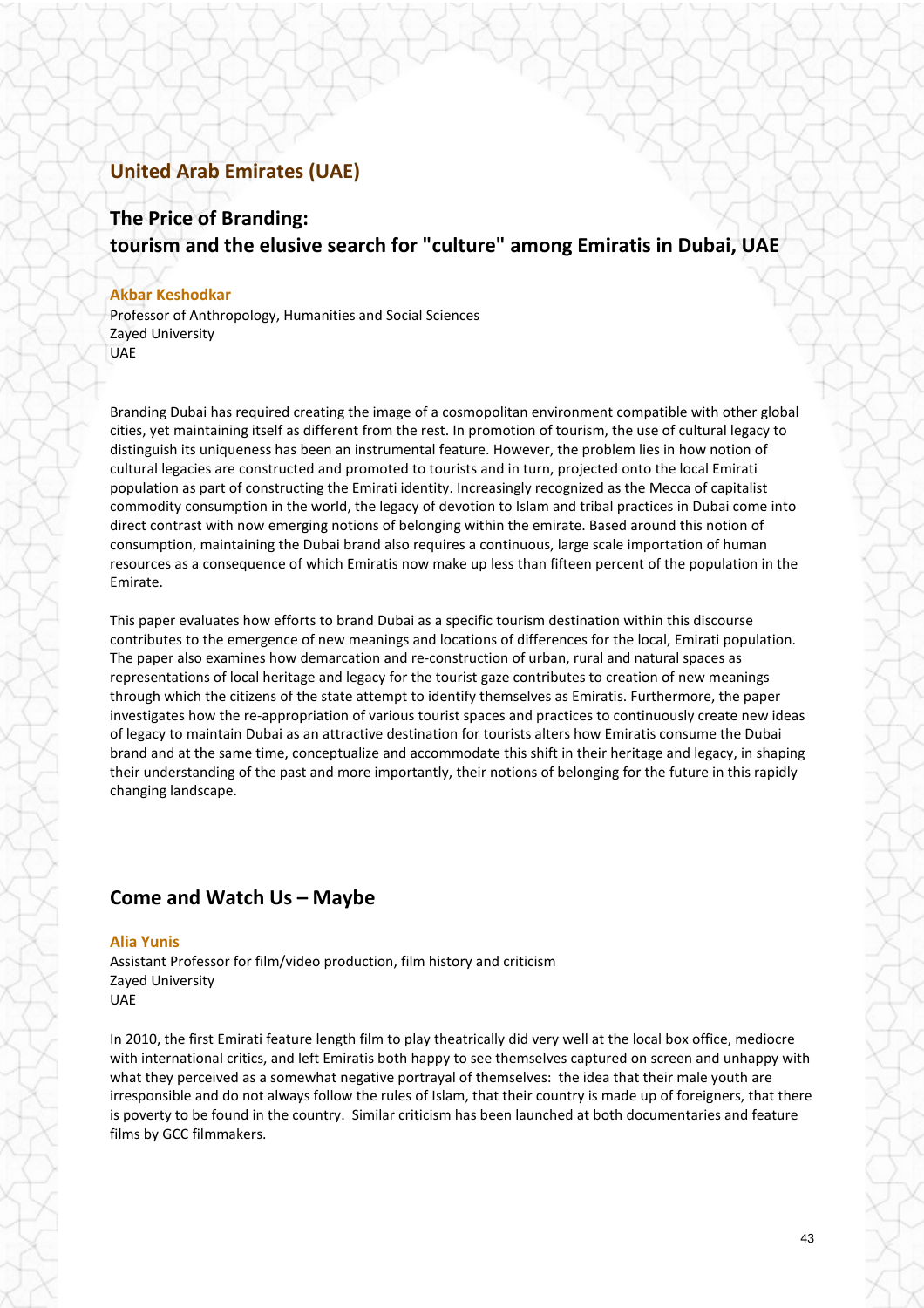However, for people living outside the country, these films, artistically and technically flawed as they are, portray a UAE that is not just about tall buildings and millionaires, a place that indeed does have a genuine heritage (rather than the contrived camel and date heritage), a place not merely of decadence but rather flawed human beings, making it all the more alluring, more worthy perhaps of a visit. But is the country brave enough to go down an honest path in film? More than a billion dollars is being spent on creating a sustainable film industry, not to mention the growing number of international film festivals made to draw in hundreds of international visitors as part of the UAE's substantial tourism efforts. But are the Emiratis up to viewing themselves honestly? This is key to a viable cinema, and we exam this question through conversations with Emirati filmmakers, executives in the film industry, and students currently studying film in the country's film education programs.

### Dubai: Image and Reality in a New Tourism Destination

### Sanuja Mohammad Ali

University of California, Berkeley USA

Through a careful examination of Dubai's history of development and its modernization projects, this paper will critique predominant understandings of Dubai's growth into the quintessential tourist destination. I consider the city's positioning in the world of tourism through different tropes such as its built environment, megaprojects, and changes in urban policies.

While I emphasize the unique nature of Dubai's developmental pattern to show how strategically it has garnered global attention, one of the main concerns of this paper is to bring out the effects these policies have had on the local population. The artificially created "downtown" for instance remains uninhabitable; they are images and symbols divorced from sociality but powerful nonetheless and consumed in another way, as a source of city pride and uniqueness. Dubai presents many paradoxes and seemingly revels in being a mass of contradictions. While it has an open door policy to foreigners and seemingly every new project is geared towards inviting more and more outsiders, access to legal citizenship or even permanent residency is strictly guarded. While nationals are well provided for by the government in the form of numerous hand-outs, public discourse and civic participation are almost non-existent. In the absence of vibrant civil society, how do we conceive of sustainable development?

On one level I will critically examine various modernization projects in Dubai and what they represent as well as what they are meant to represent on the global stage. On another level, I critique the very image of Dubai disseminated (by itself and to a certain extent global media)—that of a magical appearance on the world stage—what were vast tracts of desert before, now suddenly shimmering towering skyscrapers. Furthermore, I discuss Dubai's overarching ambition for global recognition and the contradictions represented in the interplay between tradition and modernity in its many projects. One can see by examining the images produced by Dubai that a profound disconnect between the unifying narratives of both tradition and newness, obscures the actual conditions of the city. As scholars, transcending this imaginary and understanding how it constructs and is constructed by hegemonic powers is essential for the understanding of such new urban developments.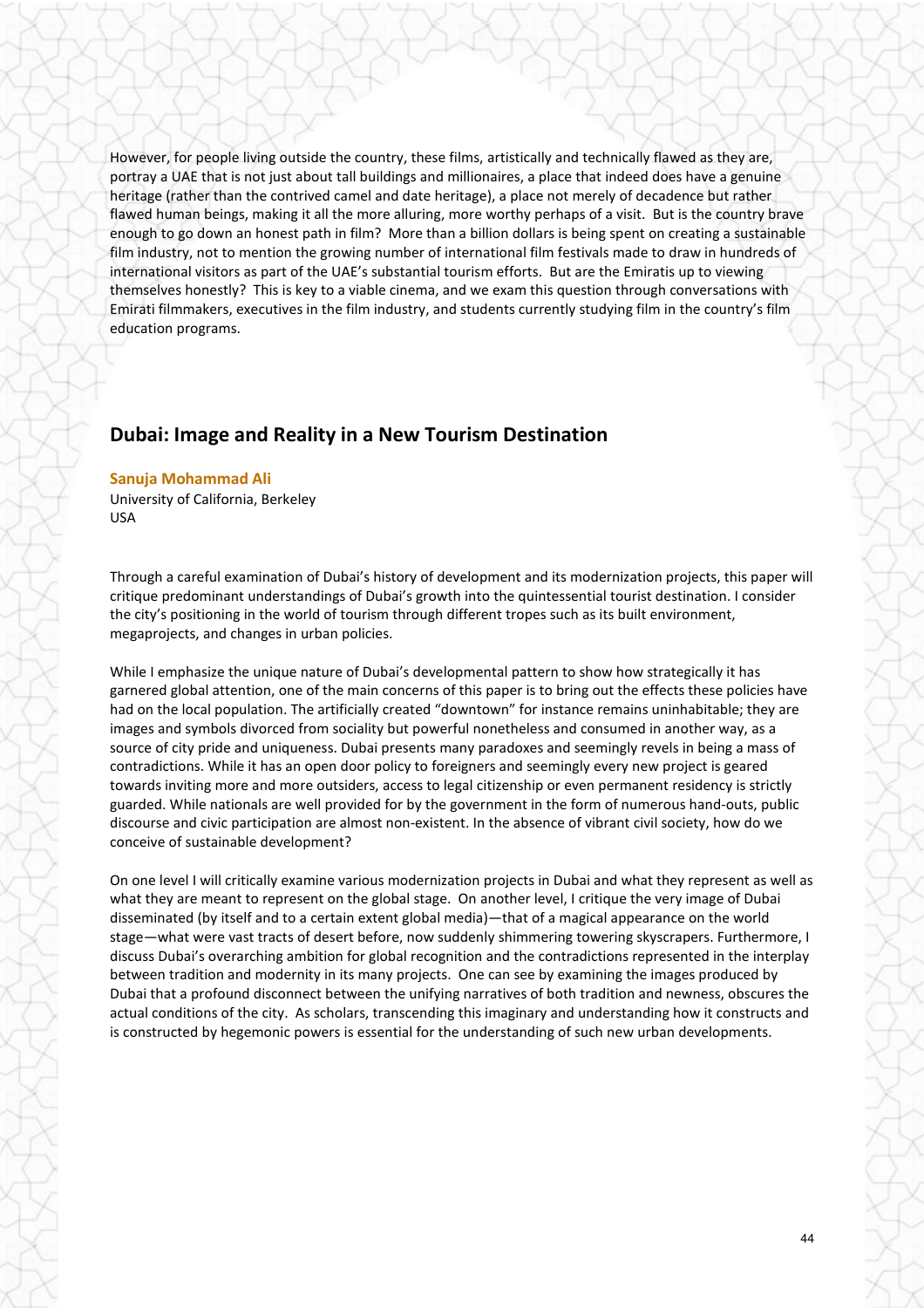# Prospects and Challenges of Tourism in the United Arab Emirates (UAE): A Case Study of Dubai

#### Fatima Al-Sayegh

Associate Professor in the History and Archaeology Department UAE University, Al-Ain, UAE

Tourism in the United Arab Emirates (UAE) began to play a substantial role in contributing to the national income. By taking advantage of its geo-strategic location, its natural resources, its openness as well as rich history, the UAE in general and Dubai in particular have succeeded in establishing themselves as a prominent place on the world tourism map within the past two decades.

Dubai was the first to enter this sector by overcoming major obstacles such as weather conditions and the lack of an appropriate infrastructure. However, despite its accomplishments, Dubai is still foreseeing some major challenges, which could seriously affect any further development in this field. Obstacles such as local resentment towards this industry, and the rising Islamic tide in the region as a whole could seriously affect Dubai's future plans. Another obstacle is the rising concern among locals over the loss of their Arab-Islamic identity. This prevailing attitude is causing serious concern to the authorities. In addition, serious competition from other emirates such as Abu Dhabi could critically affect Dubai's future expansion plans. This paper is going to deal with three major questions or issues: Dubai's future plans and new challenges, the rising Islamist tide in the region and how it could affect future development in this field, and finally local resentment towards this industry.

### The Disappearance of the Locals: The Removal of Emiratis from the Visual and Cultural Landscape

#### Jimmese Wilson Shalaby

Professor (emiratus) Department of Anthropology and Sociology Rutgers University Newark, New Jersey, US

In 2000 adverts in newspapers, often depicted the Emirati as an extended family. Normally, it was the one or two grandparents, a mother and a father, and a brood of five or more children. At the time, Dubai had only few major commercial tourist attractions. For the most part the tourism sector was mostly on dependent on the aura of its culture; souqs, masjids, forts, beaches, the creek, camel and horse races, heritage areas, and the newly built Burj al Arab along with Dubai shopping festival.

Zoom ahead to 2012 and we find adverts that portray Emiratis as single parents with just one child or a nuclear family with the maximum of two children, usually a boy and a girl. The focus of UAE's tourist industry is the glistening Burj Khalifa, the F1 race track, and Dubai International Financial Center, Jumeirah Beach Walk, and the Atlantis, and Emirates Palace luxury spas, music concerts, and film festivals. At the beginning of the decade Emiratis were an integral part of being ambassadors of their culture and heritage primarily the mere idea of UAE was one that included them. Now, this heritage as taking a backseat to multinational brands, signature hotels, and leisure resorts and activities that can be found in Europe and the US however without the trouble of rain, cold, and with plenty of sun. Hence, just like their images the need for Emiratis as representatives of the UAE have been all but eliminated from the visual landscape so has the focus on their culture and heritage. An examination of this disappearance is critical to understanding the social transformation of Emiratis from cultural ambassadors to an endangered society.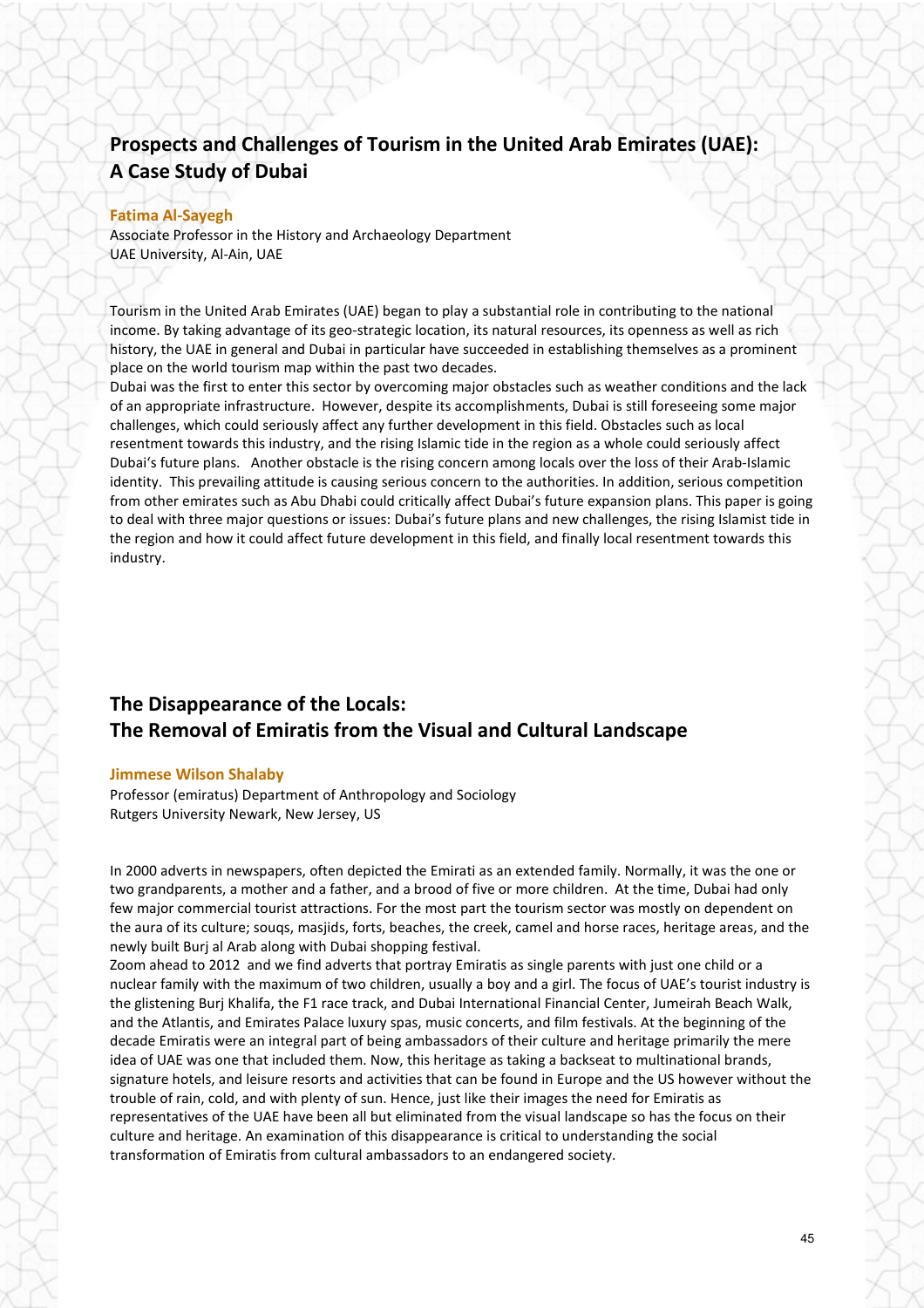### Qatar

# Mega-Projects and Microstates, Bedouins and Businessmen: Qatar's Tourism Vision in Revolution

### Alan S. Weber\*

Weill Cornell Medical College in Qatar Education City, Doha, Qatar

\*Please note that Alan is one of the co-editors of our upcoming edited volume on Sustainable Tourism & Heritage Preservation in the GCC, which will be published with Springer New York by the end of 2012

Qatar's tourism industry, paralleling other dramatic developments in the small Persian Gulf microstate, has undergone a revolution. Only 15 years ago tourism was literally non-existent: tourist visas were difficult to obtain, there were few hotels beyond the landmark Sheraton opened in 1982, and no developed attractions. By 2009, however, The New York Times had named the country Cultural Destination of the Year for 2009. Small microstates sometimes have little to offer for the tourist simply due to limited geographical size, and an image on the homepage of the Qatar Tourism Authority reads: "Qatar–Your 48 hours destination," indicating the country's suitability as a weekend, stop-over or layover destination. Qatar expects to invest between 17-20 billion USD in tourism in the next 10 years.

The average Qatari citizen, however, is ambivalent about tourism due to the large number of expatriates who make up approximately 86% of the population. Public concerns about loss of cultural heritage and language are frequently voiced, and one new pillar of the Qatar Tourism Authority (QTA) is cultural preservation. The new national interest in tourism among a variety of governmental and private sector interests is so varied and multifaceted, that it is difficult to speak of a coordinated tourism strategy for the nation, even though the QTA represents the official body to regulate, develop and oversee the tourism industry. This chapter describes the various tourism development strategies adopted by the State of Qatar, the Qatar Tourism Authority, Qatar Foundation, and the Qatar Museum Authority and attempts to untangle the competing visions and development plans for this sector.

Qatar has almost no natural attractions: extremely shallow beaches not suitable for swimming extend around the perimeter of the country, and a harsh desert climate prevails with temperatures close to 40-50 centigrade for six months of the year. The southern dune region is frequently used for 'dune-bashing', executing daring turns and feats of balance with land cruiser trucks on sand dunes, but the area becomes so crowded on the weekends that fatal collisions and overturned cars are frequent. Dune bashing also causes a great deal of environmental degradation. The UNESCO MAB programme created the Al Reem Biosphere Reserve in the Northwest corner of Qatar – however, roads in the area are poor, and the region is populated with about 14,000 inhabitants in fishing villages and herd animal ranches. While a valuable area for scientific research, the lands are not necessarily attractive to tourists as misunderstandings often occur between local inhabitants and visitors about land use. These communities are very traditional, including recently settled Bedouin nomads (such as the Al Naim), and the prospect of tourists walking through villages taking pictures in a culture where women are still veiled and gender segregation is strictly enforced is not a sustainable idea. Other ecotourism possibilities include boat trips to observe the native sea cow (Dugong dugon) and other marine mammals, or tours of Qatar's three major unique biosystems–coastal mangrove swamps (Avicennia marina trees), the Khor Al Udeid (inland salt sea), and the barcan sand dunes.

Qatar has embarked on an ambitious museums development plan and the magnificent Museum of Islamic Art designed by I.M. Pei stands at the heart of this strategy. The museum has some of the most historically relevant and rare pieces of Islamic art in the world, and houses one of the world's largest collections of Arabic astrolabes. In addition, the Mathaf museum of modern Arabic art opened recently in Doha. In the planning stages are a National Museum and smaller regional and specialty museums, including the refurbishing of the main traditional marketplace Souq Waqif as a living museum. The successful attracting of major international sporting events to Qatar reveals how tourism is intertwined with larger geopolitical considerations. In addition to building the multi-billion dollar Aspire Zone of athletic facilities, including a biomedical research center on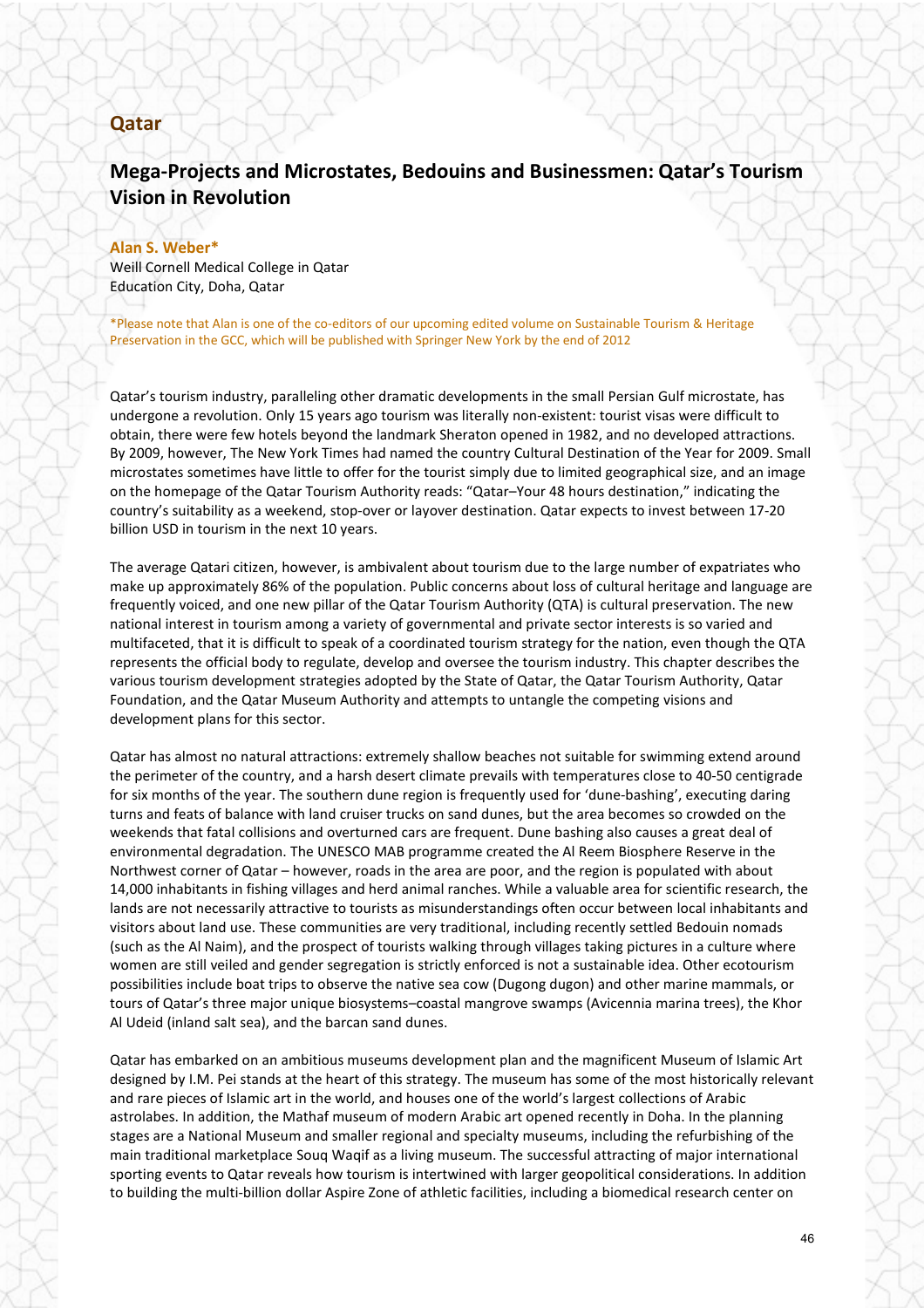sports medicine called ASPETAR, Qatar has regularly hosted such events as The Exxon Mobil Open tennis tournaments, Qatar International Rally, and The Qatar Masters Golf Tournament. In 2006 the country hosted the largest Asian Games to date with 45 countries and 40 sports. Qatar's most visible sports achievement was securing the 2022 FIFA World Cup soccer bid. The efforts placed in winning the bid clearly demonstrate, similar to role the Olympics play in attracting both tourist dollars and business opportunities, that the country will use the event to showcase Qatar's booming hydrocarbon economy, which may stimulate further Foreign Direct Investment (FDI) in the economy.

A similar strategy can be seen in Qatar's focus on the high-end Meetings, Incentives, Conventions and Exhibitions (MICE) sector. Currently most of the travel to Qatar is business-related, and more and more high profile meetings are being scheduled in Doha. A recent example is the International Stem Cell Conference sponsored by Qatar Foundation and held in the state-of-the-art Qatar National Convention Center, completed in 2011. The strategy of Qatar Foundation, which oversees Education City (a consortium of 8 U.S. and international branch campuses), includes creating a regional educational hub and supporting research in biomedicine, computer science, and chemical and petroleum engineering. The amount of business travel that Qatar Foundation has stimulated including students, professors, researchers and other personnel in and out of the country is enormous. These varied activities demonstrate that there is no government consensus as of yet about the future direction of tourism in the country, but this situation may in fact be advantageous as it stimulates creative debate about tourism and allows a diverse path of development. In developing a national tourist policy based on cultural heritage, both governments and individual private entrepreneurs need to decide what face to put forward. What will they represent to the foreigner and in what manner? Western tourists arriving in the Arabian Gulf and weaned on media representations of Arabs such as David Lean's film Lawrence of Arabia often have preconceived orientalist notions about nomadic pastoralists (beddu), when in fact the region has historically hosted a wide variety of socio-economic groups such as farmers (fellahin), permanently settled date producers and ranchers around oases, fishermen, maritime and land traders, and pearl divers. Also, the Arabian Gulf is more genetically diverse than its own inhabitants are willing to admit, with significant migration in the past from Persia, Africa, Pakistan (Balochistan), and the Caucasus. Interestingly, in attempts to consolidate national identify, Gulf nationals even when not of Bedouin heritage adopt the symbology of its lifestyle: falconry, camels, the black goat hair tent, the majlis, and the khanja.

### An Institution of Cultural Power and the Role of the Tourist: Reading Islam through the Doha Museum of Islamic Art

### Courtney Dorroll

Jacob K. Javits Fellow University of Arizona

Museums are designators of hegemonic, cultural capital. For the 2012 Gulf Studies Conference I am proposing a presentation that is based on my project that analyzes the newly established Museum of Islamic Art in Doha, Qatar. This museum opened in 2010 and is financed by the ruling al-Thani family. I.M. Pei designed the building that houses the cultural capital of Islam. Through a political economy perspective I evaluate where the money from the museum is coming from and to whom the museum is marketing its "goods."

It is important to unpack the display of "Islamic Art." This generalization can be interpreted and programmed in a number of ways. Art historians have been struggling with this issue of labeling "Islamic Art" for decades but today it must also be evaluated from an economic growth, conservation and global perspective. The role of the tourist plays a key part in this project. This target audience is visually reading Doha, Qatar and quite possibly the entirety of Islam from the signs and symbols dispersed throughout the museum. Behind the museum lies the curator and arts administrator that controls the discourse projected to the museum tourist.

This project analyzes the architecture, political economy and cultural capital presented in Doha's Museum of Islamic Art. Questions of identity, power and cultural capital arise when analyzing this museum. One must ask what is the role of this museum in the Gulf? What is the ideology behind grandiose structures of culture? How do they project power and how do they produce a visual representation of cultural power, cultural capital and who in this equation is represented and who or what is silenced?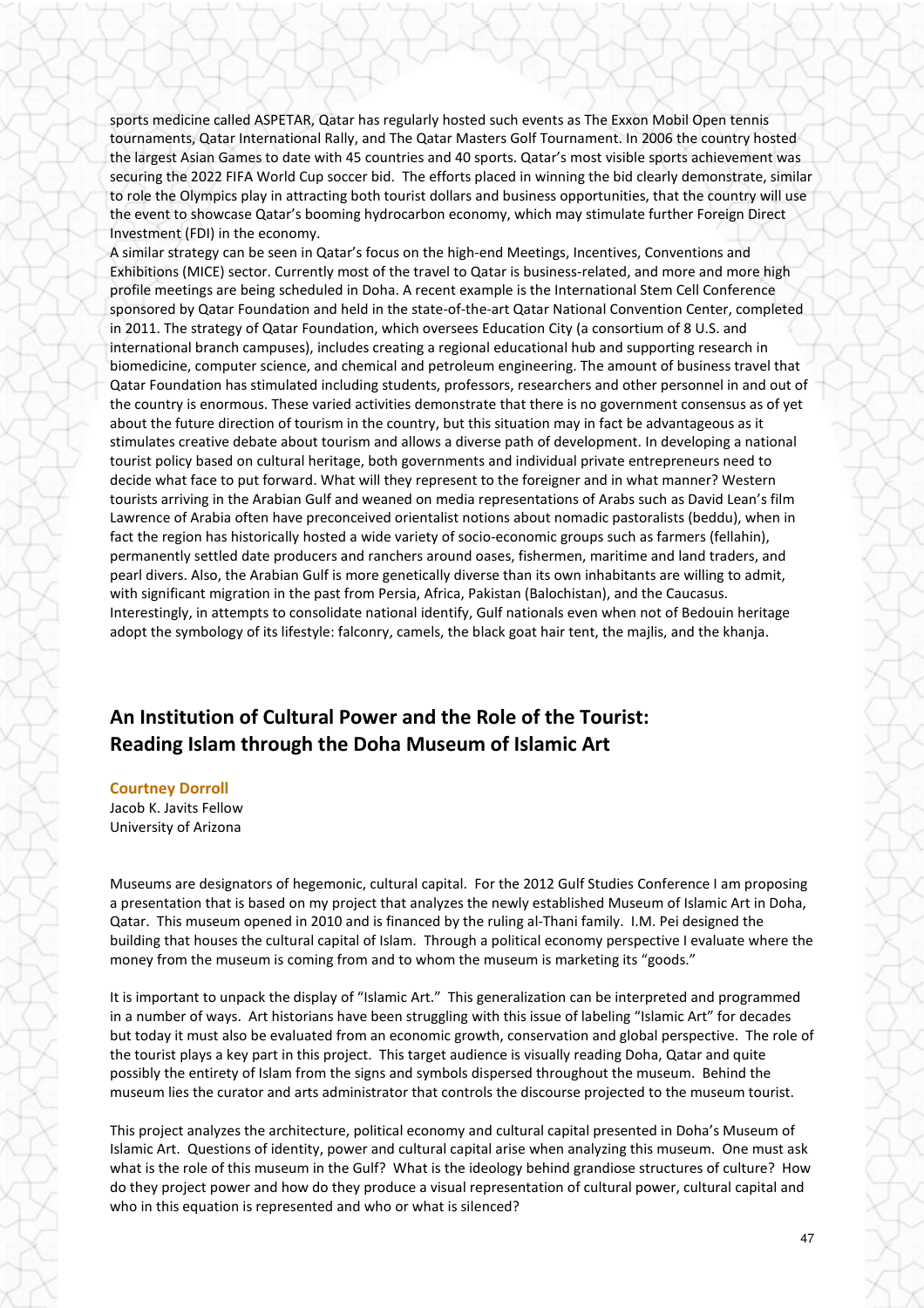# Sustainability Questions on GCC Investments in Sports: A Critical assessment of UAE and Qatari Football

### Nnamdi O. Madichie Associate Professor of Marketing College of Business Administration University of Sharjah UAE

This paper is an exploratory study reporting on the level and pace of GCC investments in sports – notably football. Two key GCC member states – Qatar and the UAE – are cited as illustration of these gargantuan investments. In the first case of the UAE, its premier football league not only recently disbanded its equivalent of the Barclays Premier League (i.e. the UAE Football league) and in the process sacking its CEO.

Before the end of 2011, the UAE Football Association boss Al Rumaithi handed in his resignation due to irreconcilable differences between himself and the professional football administrative machinery. In the second case, Qatar has been used to hosting the Asian Football Confederation (AFC) Champions League, which has now been topped with its "controversial" winning of the hosting rights for FIFA World Cup 2022. All these are happening at a time when GCC investments in football has seen the acquisition of top European Clubs from Manchester City (owned by Sheikh Mansoor of the Abu Dhabi Royal family – i.e. UAE investor); Arsenal Football Club (with UAE stadium naming rights); to Paris Saint Germain, PSG (owned by Qatari interests) and the "almighty" Barcelona (sponsored by the Qatar Foundation).

Indeed the resilience of GCC investment in football two caveats require further elaboration. On the one hand, the UAE has stakes in Spain's Getafe (courtesy of the Emirates Group); shirt sponsorships for AC Milan, Arsenal and FC Hamburg (Emirates Airlines); attraction of big names such as Diego Maradona (now in the UAE as a coach of Al Wasl); David O'Leary (recently sacked); Asemoah Gyan (Al Ain), David Trezeguet (Baniyas) amongst others. This is in addition to the fact that two UAE premier league teams (Al Ahli and Al Wahda) have had the chance to showcase themselves to the world in two consecutive years having featured in the FIFA Club World Cup for 2009 and 2010 respectively. Qatar, on the other hand, has Al Sadd to thank for its damage limitation battle in its 4-0 loss to Barcelona at the 2011 FIFA Club World Cup where Brazilian champions, Santos recorded the same margin of loss at the hands of the "almighty" Catalan side. Furthermore, as Qatar 2022 preparations get under way, the recent scandal at FIFA amidst corruption charges leading to the suspension and resignation of Qatar's Bin Hammam (former AFC Chairman) raises some key concerns that fall outside the remit of this paper. However, as already reported elsewhere (see Spiess, 2011, p. 12) sceptics are wondering about "Qatar's controversial success in taking the 2022 FIFA World Cup bid [the objective of which was, perhaps] to bridge the gap between the Arab World and the West [but has only been] a complete branding failure." To this end, the paper has also included the UAE, and especially Dubai which has also been captured in the literature as a pioneer of such mega-investments that might or might not have been built upon sound economics. For example, it has been reported that the rationale for Qatar 2012 is "still not exactly clear… is it for marketing purposes only to rise from the ashes next to famous Dubai that has fallen into disgrace or is Qatar honestly interested to establish itself as a number one sporting destination" (Scharfenort, 2011, cf. Spiess, 2011, p. 12). This paper seeks to highlight these points in a qualitative manner and drawing evidence from observations and media analysis of developments in the region. Overall, key questions remain as to why there is so much investment by the GCC in sports in general and football in particular? How sustainable are these investments? Any evidence of short-term objectives versus long-term goals?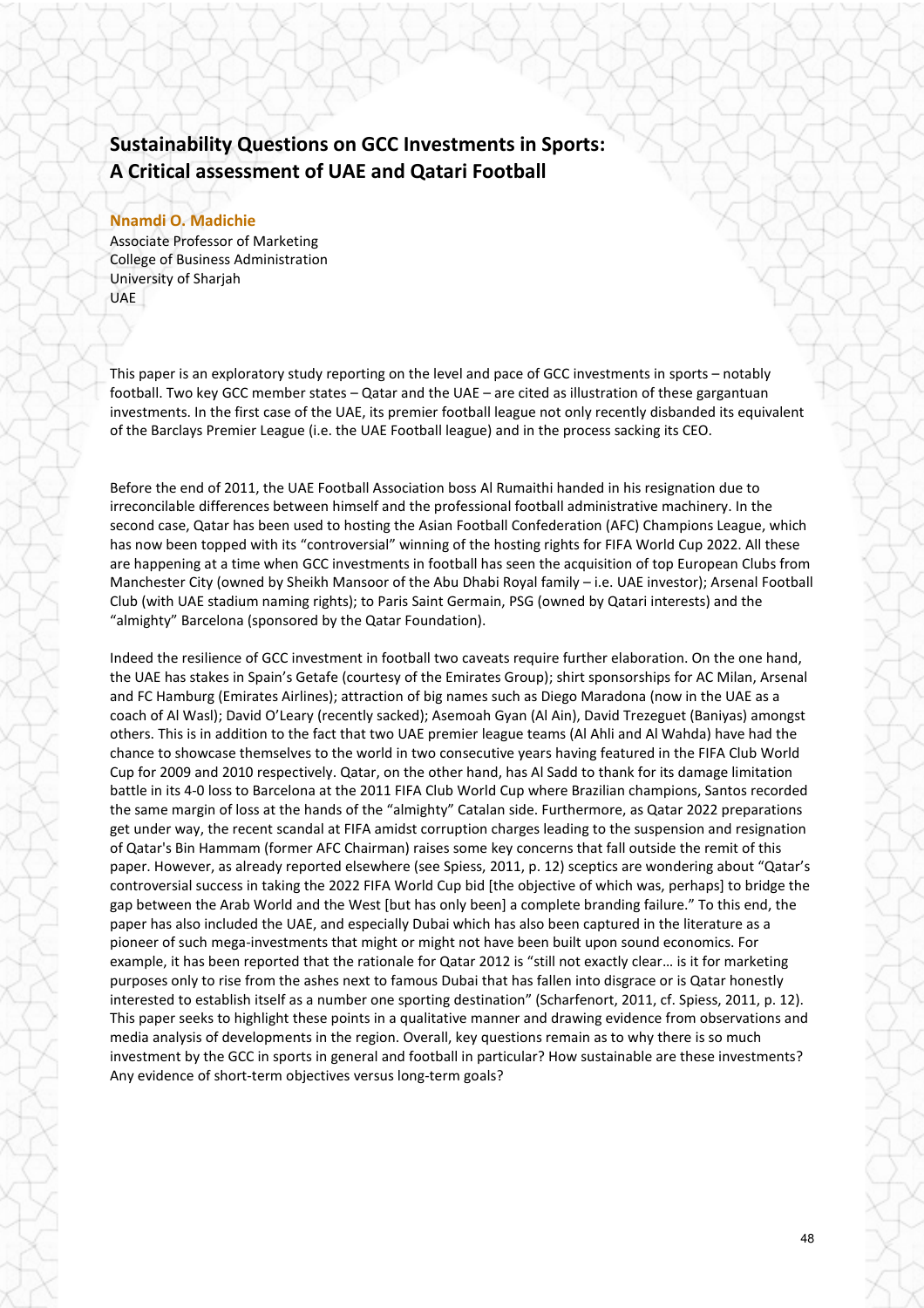### Iraq

### The Public Policy of Tourism in Iraq & its Obstacles

### Azer Naji Al-Hassani

Head of Political & Strategic Department at Arab Gulf Center Basra University Iraq

Iraq has a multitude of tourist attractions based on natural and human resources, including some elements which could easily be considered as unprecedented on a global scale. Widely considered to be the 'cradle of civilization', the nation possesses a cultural history of over 10000 years. Distinguished by the presence of the fertile Tigris–Euphrates river system, the area historically known as Mesopotamia witnessed the earliest emergence of a literate urban society. Whilst modern day Iraq offers a diversity of terrains and climates, including a multitude of lakes as well as other bodies of water that cater for different kinds of travel experiences, such as recreational, therapeutic, and hunting tourism. Next to the variety of alluvial plains, xeric shrublands, and desert landscapes, the country is home to breathtaking mountains with peaks up to approximately 3,600 m (11811 ft) which could offer low impact niche tourism, with an emphasis on hiking and climbing. In consideration that the Zagros mountain belt was formed by the collision of the Eurasion and Arabian plates as well as that the region is still geologically active, it should urgently be considered for geotourism and the UNESCO Global Geoparks concept. Iraq further possesses some of the some of the world's oldest and most unique holy sites central to each of the world's three major religions, thus representing an important source for religious tourism which is considered a form of heritage tourism. In addition to the shrines of the prophets of the Jews, Christians and Muslims, there are important temples and shrines of the Yazidis, the Sabeans, and even of Sikhism. Moreover, the nation assumes prestigious status among Islamic countries and attracts millions of Muslims from around the world to visit the important religious shrines, notably in Najaf and Karbala. Unfortunately most of these sites still have not been sufficiently exploited, which would contribute to tourism development in Iraq.

This situation is due to the shortcomings in making the necessary means to support the existence and availability of other major components of tourism. The quality of services provided in such sites has to be upgraded and the need is to develop the human resources that are necessary to manage service operation. The low level of accommodation and catering as well as the deterioration of routes and means of transportation are obstacles to such development. Attention should also be paid to tourism marketing and its requirements. The administration is the driving force for the development of these facilities to constantly increase and improve Iraq's tourism. The presence of a sensitive management, which is characterized by good scientific reason as well as the power of observation and innovation, has an important role in the desired development of the society in various fields, including tourism. Hotels are the main pillars of tourism and hospitality industry, since they provide a variety of services to foreign tourists and the local community. Thus they must ensure services at a level commensurate with the requirements of the customers, which cannot be provided without the fundamentals of physical and human resources. In addition to that, security issues after the 2003 war and the sectarian clashes during 2006 gave the concept of tourism in Iraq a bad reputation, despite stable conditions in various places like for instance the region of Kurdistan. Nevertheless, the international media still considers Iraq as the most insecure country in the world", which does not help in the nations quest to recover from past difficulties.

To conclude, I would like to encourage government and private sector to hold an international tourism conference which should include ministries involved in services, academics and practitioners to search for feasible solutions to develop the tourism sector in Iraq.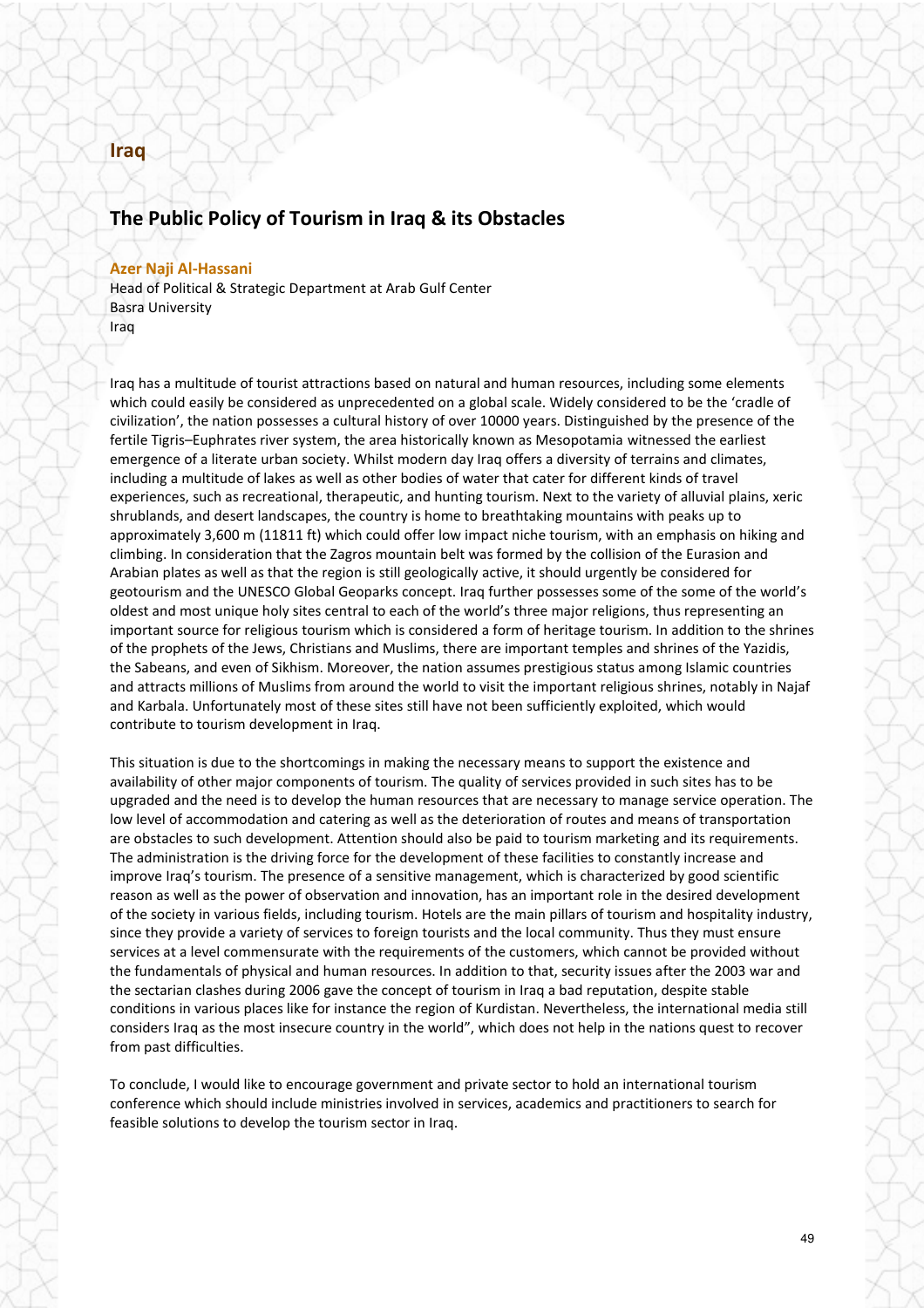### Iran

# The role of training in the sustainable development of Iran's tourism sector in meeting the challenges of globalization

### Maryam Shademan Pajouh Teesside Business School University of Teesside

Globalization has become one of the most contentious political and economic issues of modern times, and continues to stimulate debate across almost all disciplines. Globalization has brought about dramatic changes in the way people live and work, transforming societies along the way. It has been described as manifesting in three main dimensions; economic, cultural and political. Whilst it is true that 'globalization' is 'everywhere' the extent of its impact varies between countries, and Iran is a good example of a country which has generally been less exposed to the globalization process. There is almost no literature on the impact of globalization in Iran, which has led some academics to argue it has little impact. Yet it seems wholly unlikely that a country which for millennia has been part of international trade routes, due to its location on the Silk Road, could be unaffected by globalization.

Globalization naturally affects some industries more than others due to the nature of their business, and one aspect of Iran which is undoubtedly exposed to globalization is its tourist industry. Iran is one of the oldest countries in the world with vast places of interest to a wide spectrum of tourists but does not have a fair share of this bonanza. Though it has cultural and historical sites of huge significance, the tourism sector has not fully benefited from their presence, due to the country's relationship with the West, its location in a region of ongoing tension and conflict, as well as negative media coverage of the country. Despite this, Iran does attract tourists – mainly from elsewhere in the Middle East, largely to visit important religious sites, but also a number of Western tourists drawn by its cultural heritage. Though some sites of religious significance are also of interest to these Western heritage tourists, in general there is a clear separation, with the result that some locations attract largely Middle Eastern tourists, and others attract largely Western tourists. I particularly want to assess how globalization has impacted on Iranian management in the tourism sector. I intend to make a comparison between management styles in areas where there is a higher incidence of foreign tourists as opposed to areas popular only with local tourists. The aim of this is to ascertain if there is a difference in management styles using data from sources such as Heritage Ministry statistics and annual reports from the hotels in the respective areas and also interviews with manages of these hotels.

This paper will focus on providing insight into the approach and challenges faced by a company in importing foreign management models and practices into its operations with the view of providing a successful and sustainable development of its capabilities to meet challenges and maximize opportunities from globalization.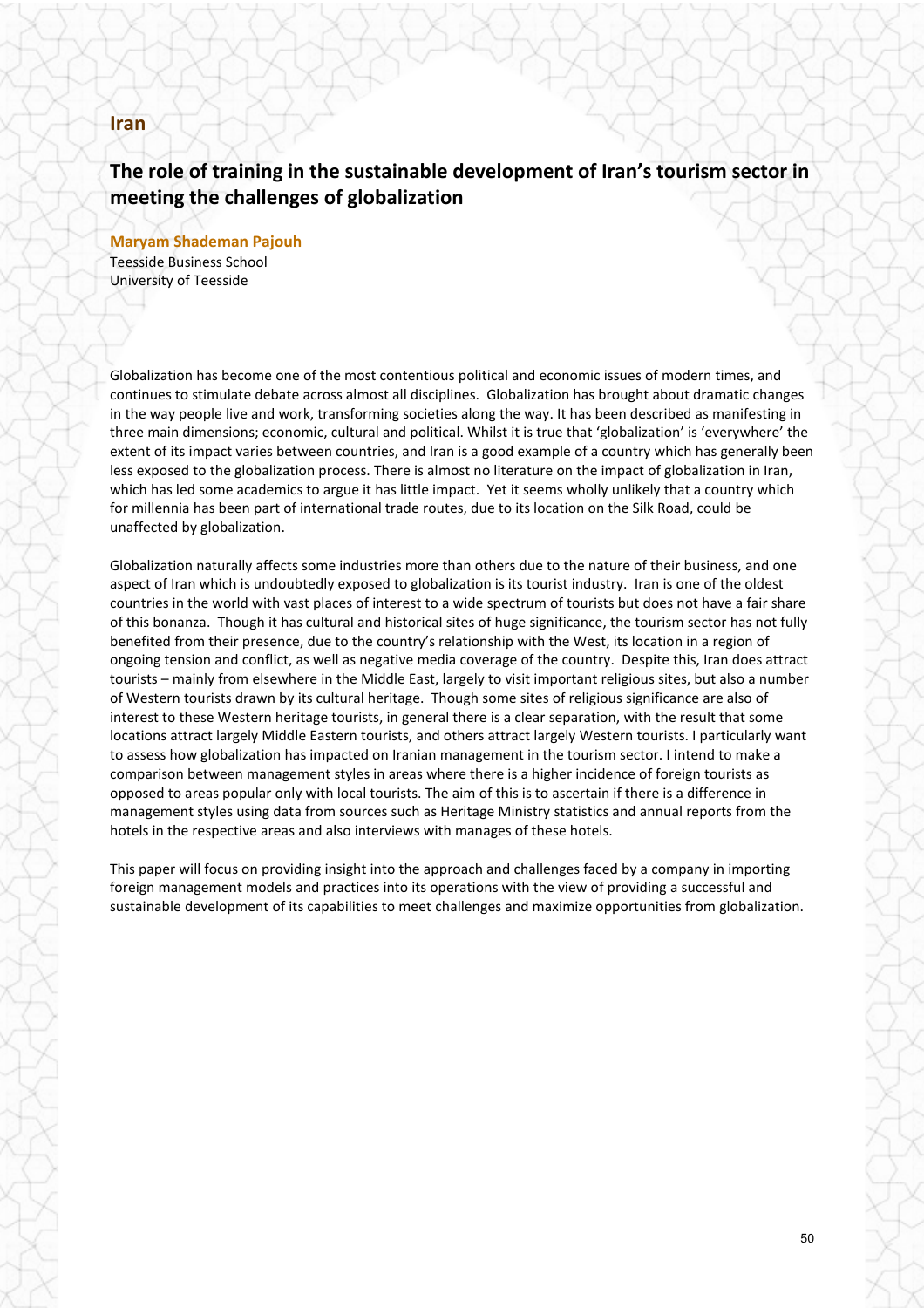

### **General Info on Edited Volume**

# **Tourism Development in the GCC States: Reconciling Economic Growth, Conservation and Sustainable Development**

### **Editors:**

Andy Spiess Faisal Al-Mubarak Alan S. Weber

# **General Info**

### About the Book

(Totally unexpected) the proposal for our edited volume on sustainable tourism development in the Gulf Cooperation Council (GCC) received an incredible amount of attention among highly reputable publishers. Thus spoiled for choice and after careful consideration, I decided that Springer (New York) Science & Business Media would be best suited to offer us the highest possible quality and service that corresponds with our philosophy.

Springer (BTW founded by Julius Springer in Berlin as far back as 1842) will advertise our book internationally and will also promote it at conferences and other events that we suggest to them. Moreover, their innovative publishing approach will ensure that your work is available in as many parallel formats as possible (be it as an eBook, a printed copy, a Kindle edition, individual chapters, etc.). You can find more information on Springer here http://www.springer.com and since I published with them several times before, you can be certain to expect the 'very best'. (I just couldn't come up with one of those fancy Dubai superlatives ;-)) Finally, the title of the book is still tentative, in other words we will leave it up to the experts in New York to maybe give it a more suitable name later on. (Let us assume that they are more experienced than any of us in this respect)

### Your Complimentary Copy

Further we negotiated with Springer that each author will receive a complimentary copy of the book and the editors will get a few extra editions to be able to distribute them to interested Gulf policy makers.

### Structure of the Book

The book will consist of several parts. Being the pioneer publication concerned with tourism in the Gulf, it was among our objectives to establish the urgently needed science-policy interface and in this respect encourage 'institutional voices' to complement our scholarly analysis with their respective views. In this respect we approached several noteworthy Gulf personalities or relevant stakeholders - see tentative structure below, a preface written by the three editors, a thematic introduction (from me), individual chapters (your contributions) and an index.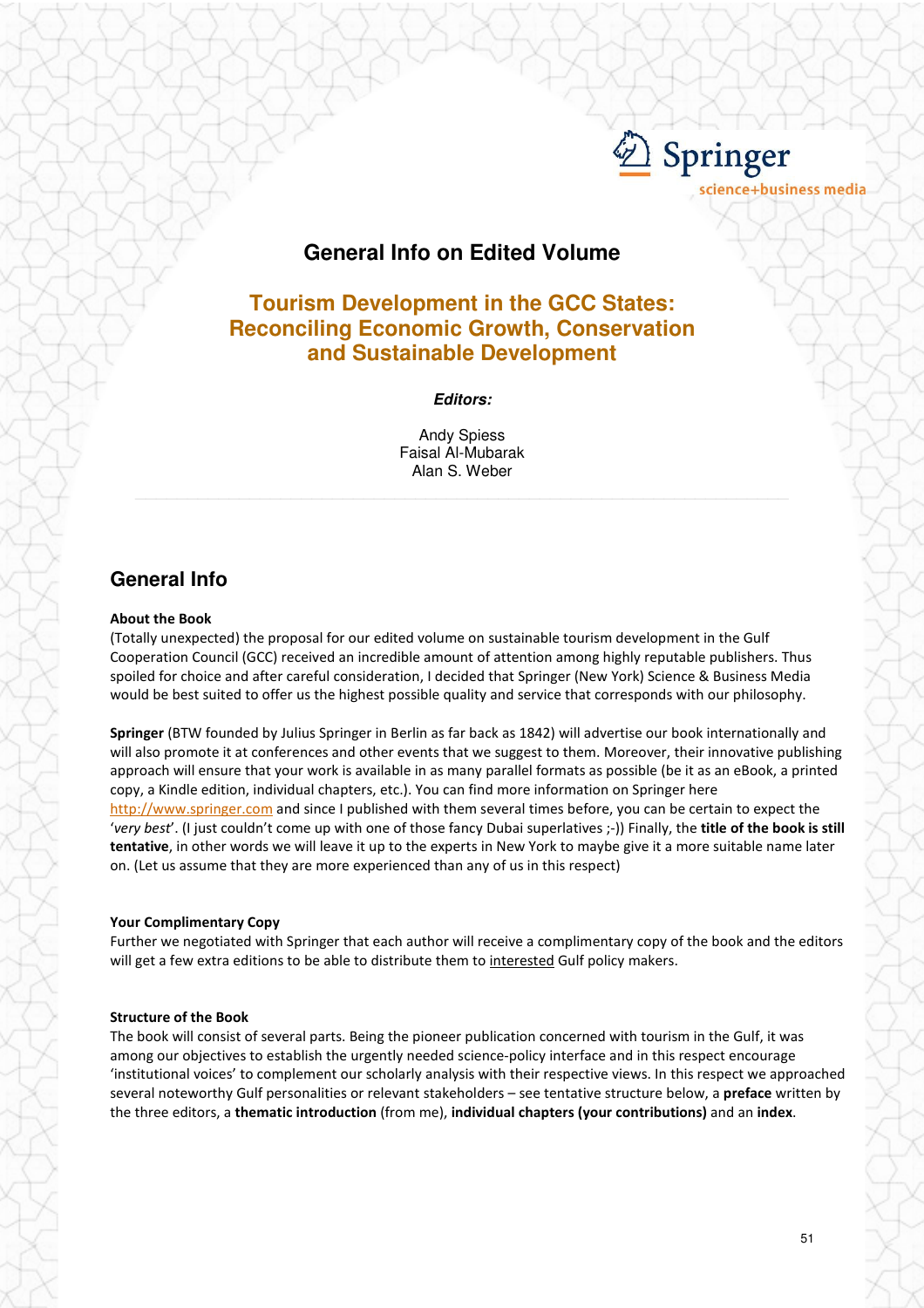#### Our Philosophy

 To publish an edited volume of the highest scholarly quality (critical research), based on mutual respect (different cultures & disciplines) and of course with zero censorship!

#### A Quick Note on Our Audience

Please remember that our book will be multidisciplinary and our audience will primarily be made up of scholars from a diversity of disciplines, practitioners involved in development planning or work directly or indirectly related to tourism (e.g. museums), and 'at least in theory' policy makers. In this respect please be kind to our readers and keep in mind that not everyone is familiar with those acronyms that we use in the Gulf (eg. GCC would easily be misinterpreted as 'Global Climate Change'), Arabic terminology (see p. 5), local currencies or metric measurements (see also p. 5).

#### Media Coverage & Awareness

We are currently making a huge effort to create awareness of our sustainable tourism & heritage preservation initiative through various means. While I have programmed a database (currently with 200 entries and growing) with the relevant information on relevant stakeholders, Faisal Al-Mubarak and Alan Weber will take care of the media (both Arabic and English) once our book is published. We are especially interested to disseminate the information in Arabic through Al-Arabiya (if possible) and of course other formats. Further Prof. Al-Mubarak is mediating for us with the policy level. To summarize, as I already mentioned to you in those first emails – this is not meant to be just a session and an edited volume, but a long term sustainable initiative. We are already planning a future event, which will focus on heritage preservation in the Gulf. Please remember that everything in the Gulf takes time and patience - but we are currently on the right track to succeed ;-)

#### Peer Review Process

All papers will of course be properly peer reviewed. These reviews will either be done by two of the editors (depending on qualification) or anonymously by independent reviewers that we invited to contribute because they are experts in your particular field (usually only full professors (US) or the equivalent). Consequently most papers are likely to be reviewed by one of the editors and at the same time undergo a so called double-blind peer review, where neither authors' nor reviewers' names are revealed. This level of anonymity is designed to encourage fairness and that your manuscripts will be considered only on their merits. Please don't see this as a challenge, but just as an opportunity to receive feedback from notable specialists in your field, to correct any errors or gaps in literature you may have overlooked or assist to make your contribution more applicable to our audience. Since we are on a very tight schedule, the review process will conclude in 2012.

### About the Editors:

#### Andy Spiess

#### Associate Professor of Political Science

GCC Network for Drylands Research and Development (NDRD), Hamburg, Germany Associated with University of Hamburg, Department of Economics and Policy

Andy Spiess is the founder president of the Gulf Cooperation Council (GCC) Network for Drylands Research and Development (NDRD), a regional scientific organization with the core objective to establish a science-policy interface to increase

response capacity and mitigate environmental change in the Arab Gulf states. Besides this honorary position, Andy's research in pursuit of a cumulative habilitation (full professorship in Germany) is analyzing the future implications of a shifting security paradigm in the Gulf Cooperation Council (GCC) member states (Bahrain, Kuwait, Oman, Qatar, Saudi Arabia, and United Arab Emirates). This multidisciplinary approach is based on the hypothesis that traditional Gulf security formulations will be insufficient to cope with those intense, extensive, prolonged, and comprehensive threats to which lives and freedom are vulnerable in this region. Hence it suggests moving away from the obsolete tendency to think of security only in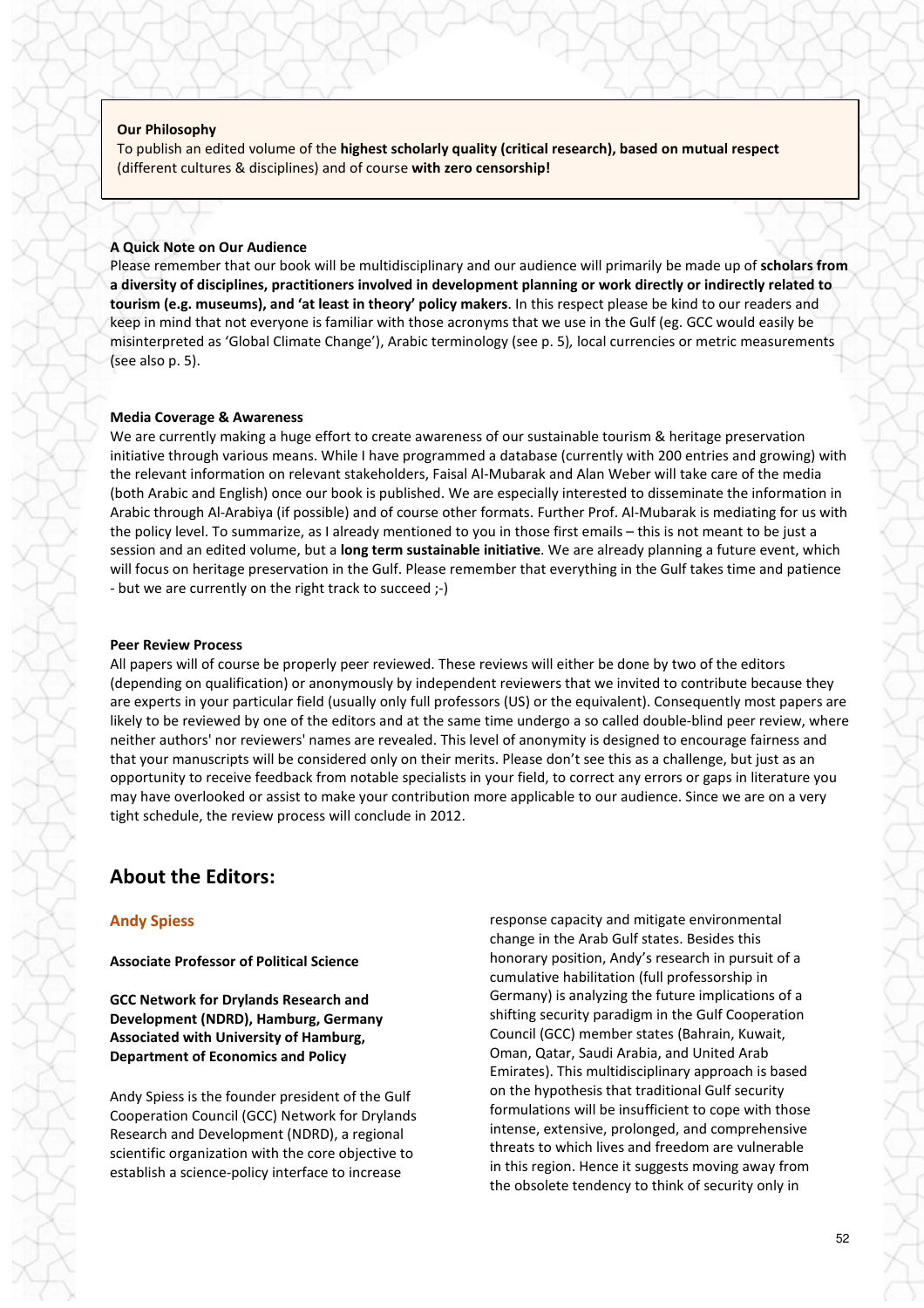military terms and recognizes that the wellbeing of GCC nationals themselves is also threatened for instance by environmental degradation, climate change, demographic imbalances, inequity, unemployment, food insecurity, energy security, public health concerns, and poverty.

Some of Andy's recent publications or work in progress include: "Environmental Degradation, Climate Uncertainties and Human Vulnerabilities - Realm of Possible Actions toward a Shifting Security Paradigm in the Arab Gulf Monarchies", in: Scheffran, J., Brzoska, M., Brauch, H.G., Link, P. M., Schilling, J.. Climate Change, Human Security and Violent Conflict - Challenges to Societal Stability. Hexagon Series on Human and Environmental Security and Peace. Berlin: Springer, 2012, p. 387 – p. 408; "Food Security in the GCC", in Ramady, M. A. The GCC Economies: Stepping Up To Future Challenges, Springer, 2012; "Demographic Transitions and Imbalances in the GCC: Security Risks, Constraints and Policy Challenges" (2012); "Developing Adaptive Capacity for Responding to Environmental Change in the Arab Gulf States: Uncertainties to Linking Ecosystem Conservation, Sustainable Development and Society in Authoritarian Rentier Economies" in: Global and Planetary Change, Volume 64, Issues 3-4, December 2008, Pages 244-252 [Climate Change and Desertification]; "Marginalizing the Self: Social Cohesion, Human Agency and Development in the United Arab Emirates" (forthcoming 2013) "Youth Unemployment, Tertiary Education and Labor Market Needs in the Gulf Cooperation Council (GCC) Member States: Bridging the Gap" (forthcoming 2013)

While currently concentrating on a second monograph evaluating the concept of tourism development through the lens of human as well as national security in Saudi Arabia, Andy has authored numerous scholarly articles, has a long record of voluntary academic service and serves as a reviewer in several peer-reviewed journals.

### Faisal A. Al-Mubarak

Professor of Urban Planning & Architecture



Prof. Dr. Faisal Al Mubarak, provost of academic affairs and chief academic advisor, has a rich background in higher education, public policy, urban planning and architecture, as well as tourism, and has served on many national committees and as an advisor to national and international agencies in areas of his expertise. He completed his Ph.D. in Urban Design and Planning at the University of Washington, Seattle (1992), his Masters degree in Urban and Regional Planning from the University of Southern California, Los Angeles (1986), and his Bachelor degree of Architecture from the College of Engineering, King Saud University (1981). He has served on the faculty of King Saud University, (18 years), teaching urban design, urban policy and theory as well as urban history and became a full professor in 2005. As the president's advisor to Prince Sultan bin Salman al Saud at the Saudi Commission for Tourism and Antiquities, Dr. Faisal Al Mubarak headed the department for strategic planning and monitoring and was the executive director of the First International Conference on Urban Heritage in Islamic Countries, UHIC, (May 2010), one of the largest, most well attended international conferences hosted in the Kingdom to date. Professor Al Mubarak has been an advisor to several national committees and ministries including the Ministry of Higher Education, the High Commission for the Development of Arriyadh (HCDA), and the National Environment Council. He has also served as a committee member on the board of the World Tourism Organization (representing the Middle East Region). His planning expertise was well utilized as the Deputy Mayor of Riyadh for Projects and Development, and as a Member of the HCDA Council, Chaired by HRH Prince Salman bin Abdul Aziz al Saud, Governor of the Riyadh Region. He has published and authored numerous articles and reports, in academia as well as media, and has authored a book on policy and urban strategic planning and infrastructural development in the Kingdom of Saudi Arabia, and he has also translated into Arabic a text book on urban theory. Dr. Al Mubarak has authored and participated in the preparation of executive

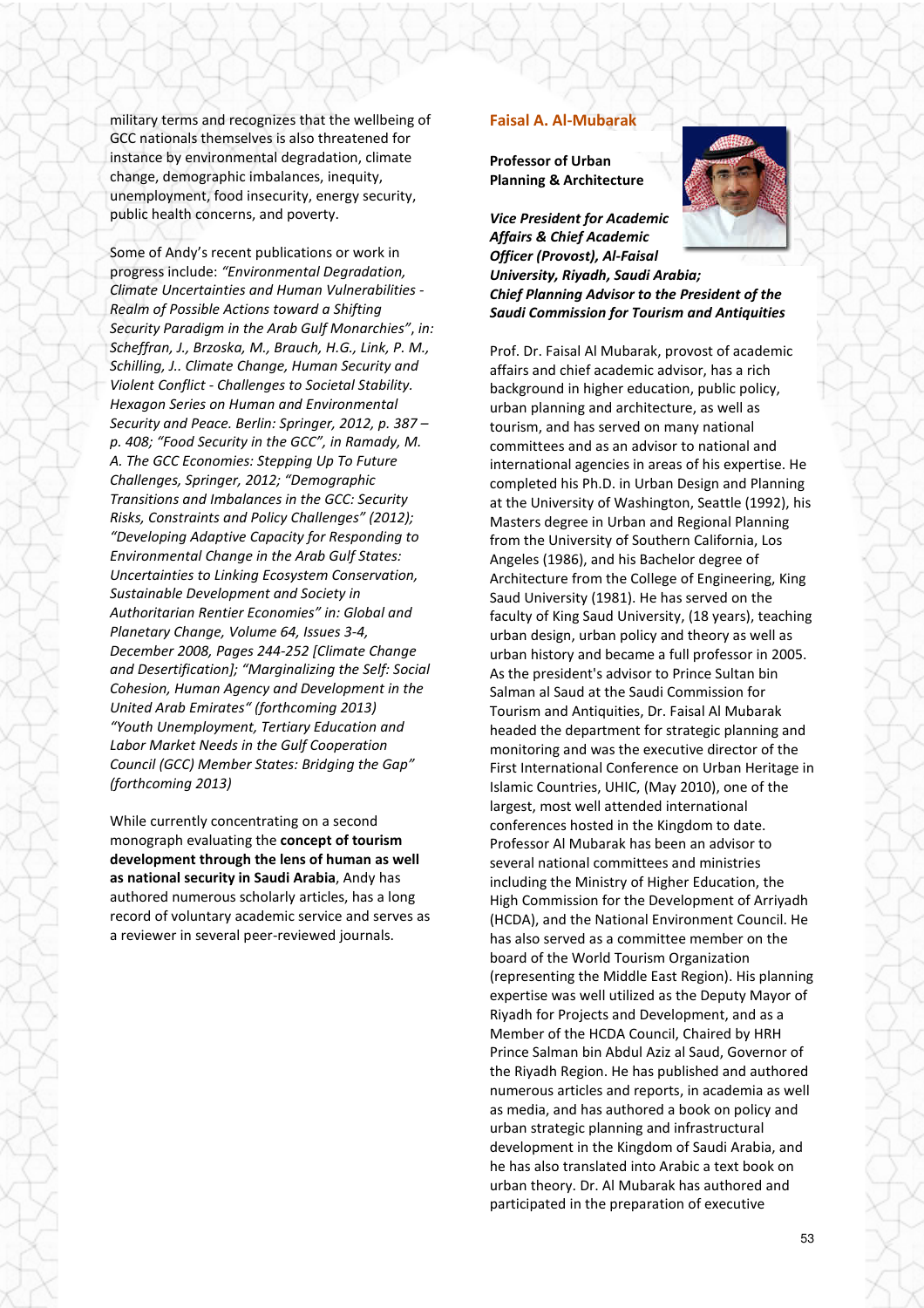advisory reports to Provincial Governors, Ministers and other leading officials in government agencies including, the Shura Council, municipal administrations and served on high level national and international task forces of strategic and technical importance. Professor Al Mubarak has given speeches and lectures in many public and private symposia and conferences on issues of urban development, higher education, and sociocultural development issues in the Kingdom of Saudi Arabia and abroad.

Source: Al-Faisal University Website (2012)

### Alan S. Weber

Assistant Professor Weill Cornell Medical College, Doha Qatar



Alan S. Weber received his

doctorate in English in 1996 from the State University of New York and has taught in the Premedical Program at the Weill Cornell Medical College in Qatar since 2006. He is the author and editor of several books, including an historical reader entitled Nineteenth Century Science, and an edition of English Renaissance medical texts written by women. He has taught literature, writing and the history of science and medicine at The Pennsylvania State University, Elmira College, and Cornell University. His current research interests related to the Arabian Gulf include the

sociology and history of medicine, e-learning, and Bedouin culture. Some of his publications include: Folk Medicine in Oman (International Journal of Arts and Science, 2011), Bedouin Memory Between City and Desert (Memory Connection, 2011), Politics of English in the Arabian Gulf (Burch University Press, 2011)

Cultural Dimensions of E-learning in Islamic Countries (IATED, 2011)

The Role of Education in Knowledge Economies in Developing Countries (Bahcesehir University Press, 2011), The Development and Current Status of Web-Based Learning in Qatar and the GCC States (CIRS, 2010), and Patient Opinion of the Doctor-Patient Relationship in a Public Hospital in Qatar (Saudi Medical Journal, 2010). Because It's There: Classics of Mountaineering Literature (Cooper Square Press, 2003). For Alan's impressive publication list please click here http://qatarweill.cornell.edu/aboutUs/fa/bios/publications/pdf /Weber\_PubsWeb\_2012.pdf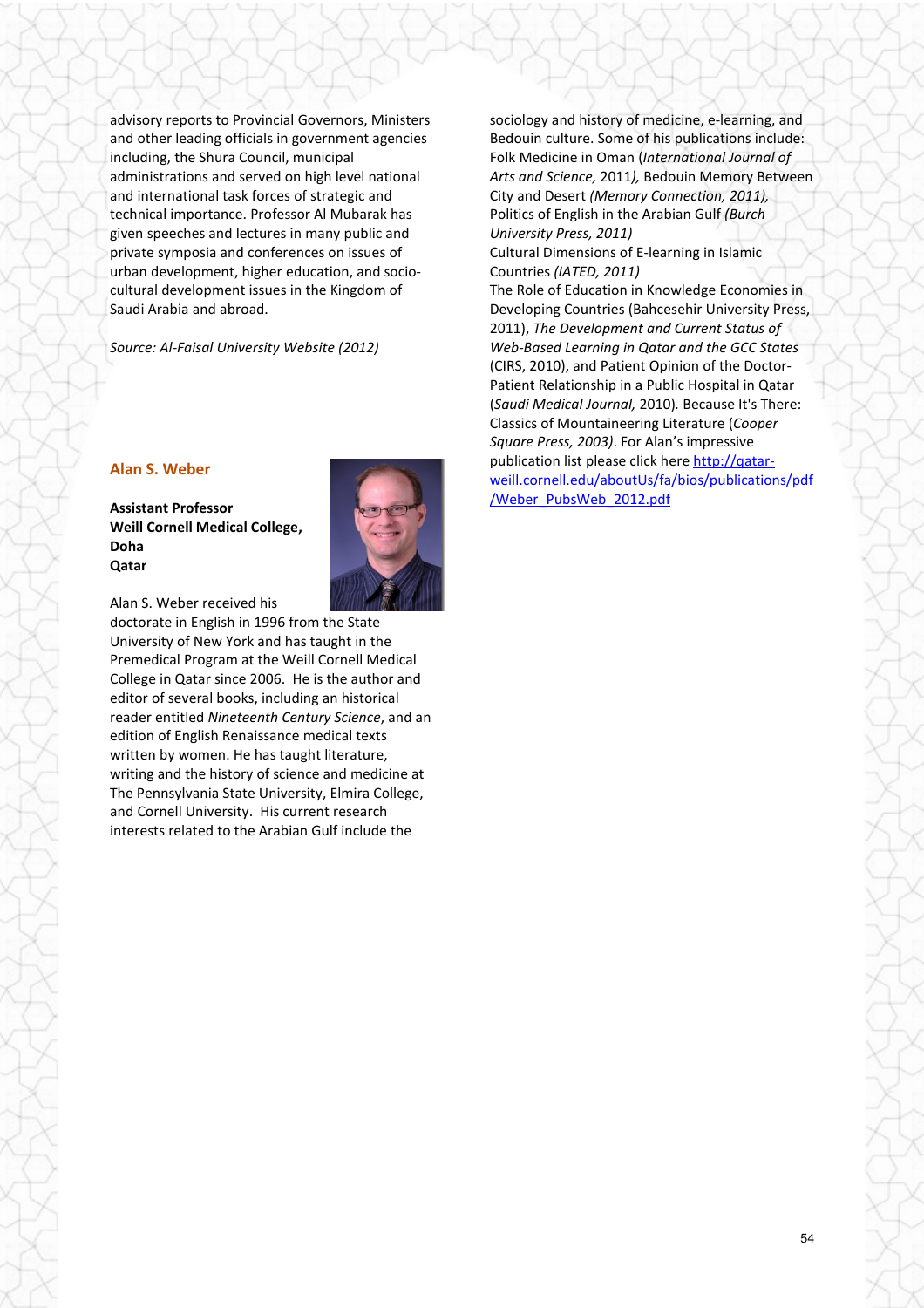### Tentative Structure (October 2012)

### Foreword(s)

### Prince Turki bin Faisal Al-Saud

 $\left( \begin{array}{c} 1 \end{array} \right)$ 

Thought provoking and to challenge the scholarly community into further discourse!

# Sustainable Tourism in the GCC: Institutional Voices

Prof. Dr. Taleb D. Rifai, Secretary-General of the World Tourism Organization (UNWTO) confirmed

Prince Bander Bin Saud Bin Mohammad Al-Saud, President of Saudi Wildlife Authority tbc

Sheikh Khalifa Ahmed Al-Khalifa, Directorate of Archaeology and Heritage, Ministry of Culture, Bahrain confirmed

Wael Al Lawati, CEO of Oman Tourism Development Company (Oman) confirmed

Issa bin Mohammed Al-Mohannadi, Qatar Tourism Authority tbc

### Preface

Andy Spiess, Faisal Al-Mubarak, Alan S. Weber

### Part 1: Thematic Rationale

Tourism Development in the GCC States: Reconciling Economic Growth, Conservation and Sustainable Development Andy Spiess, NDRD & University of Hamburg, Germany

### Part 2:

# Sustainable Tourism Development and Heritage Preservation in the Gulf Cooperation Council (GCC)

A Conceptual Sustainability Approach to Rural & Community-based Tourism Planning and Development in the Gulf States Andy Spiess & Alan S. Weber NDRD / University of Hamburg, Germany & Weill Cornell Medical College in Qatar, Qatar

Unanswered Questions: Assessing the Urban Sustainability & Tourism Development in the GCC Charles L. Choguill & Faisal Al-Mubarak, Al Faisal University, Saudi Arabia

The Real Cost of Gulf Tourism: Distractions, Vulnerabilities and the Right to the City Samer Bagaeen, St. Mary's, University of Aberdeen, UK

Tourism Development and Architecture in the Gulf: A Comparative Study of the Abraj al-Bait Towers in Mecca and the Museum of Islamic Art in Doha Andreas Jozwiak, Trinity University, USA